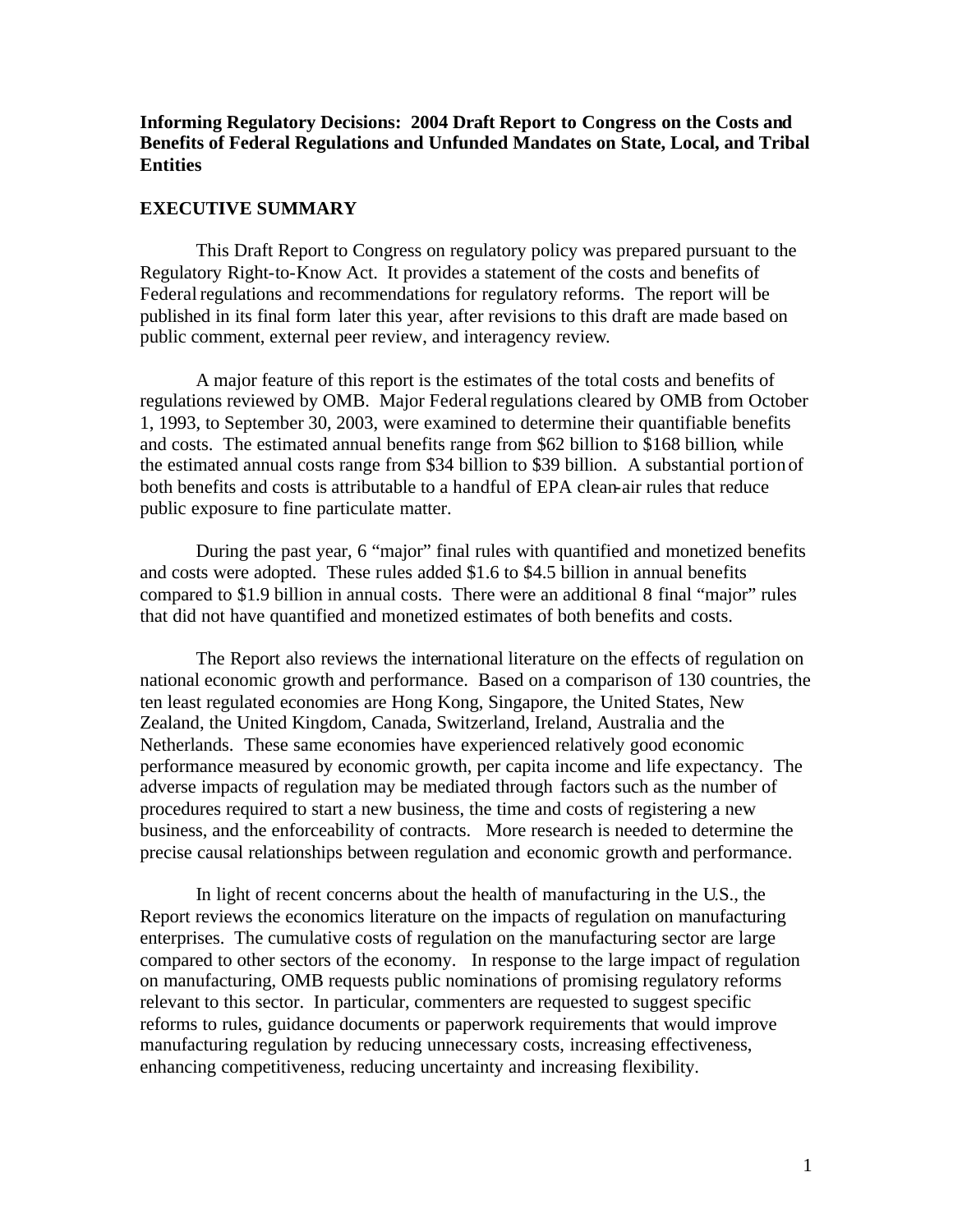# **CHAPTER I: THE COSTS AND BENEFITS OF FEDERAL REGULATIONS**

Section 624 of the FY 2001 Treasury and General Government Appropriations Act, the "Regulatory Right-to-Know Act," requires OMB to submit "an accounting statement and associated report" including:

(A) an estimate of the total annual costs and benefits (including quantifiable and nonquantifiable effects) of Federal rules and paperwork, to the extent feasible:

- (1) in the aggregate;
- (2) by agency and agency program; and
- (3) by major rule;

(B) an analysis of impacts of Federal regulation on State, local, and tribal government, small business, wages, and economic growth; and

(C) recommendations for reform.

This chapter consists of two parts: part A presents the accounting statement, and part B presents a brief report on regulatory impacts on State, local, and tribal governments, small business, wages, and economic growth. We recently reported on regulatory reform progress in our 2003 final report published in September, 2003, and we will update this progress in the 2004 final report.

Part A revises the benefit-cost estimates in last year's report by updating the estimates to the end of fiscal year 2003 (September 30, 2003). Like the 2003 report, this chapter uses a 10-year look-back: estimates are based on the major regulations reviewed by OMB from October 1, 1993 to September 30, 2003. This means that 32 rules reviewed from October 1, 1992 to September 30, 1993, were included in the totals from last year's report but are not included here. A list of these rules can be found in Appendix B. All of the estimates presented in this chapter are based on agency information or transparent modifications of agency information performed by OMB.

We also include in this chapter a discussion of major rules issued by independent regulatory agencies, although OMB does not review these rules under Executive Order 12866. This discussion is based on data provided by these agencies to the General Accounting Office (GAO) under the Congressio nal Review Act.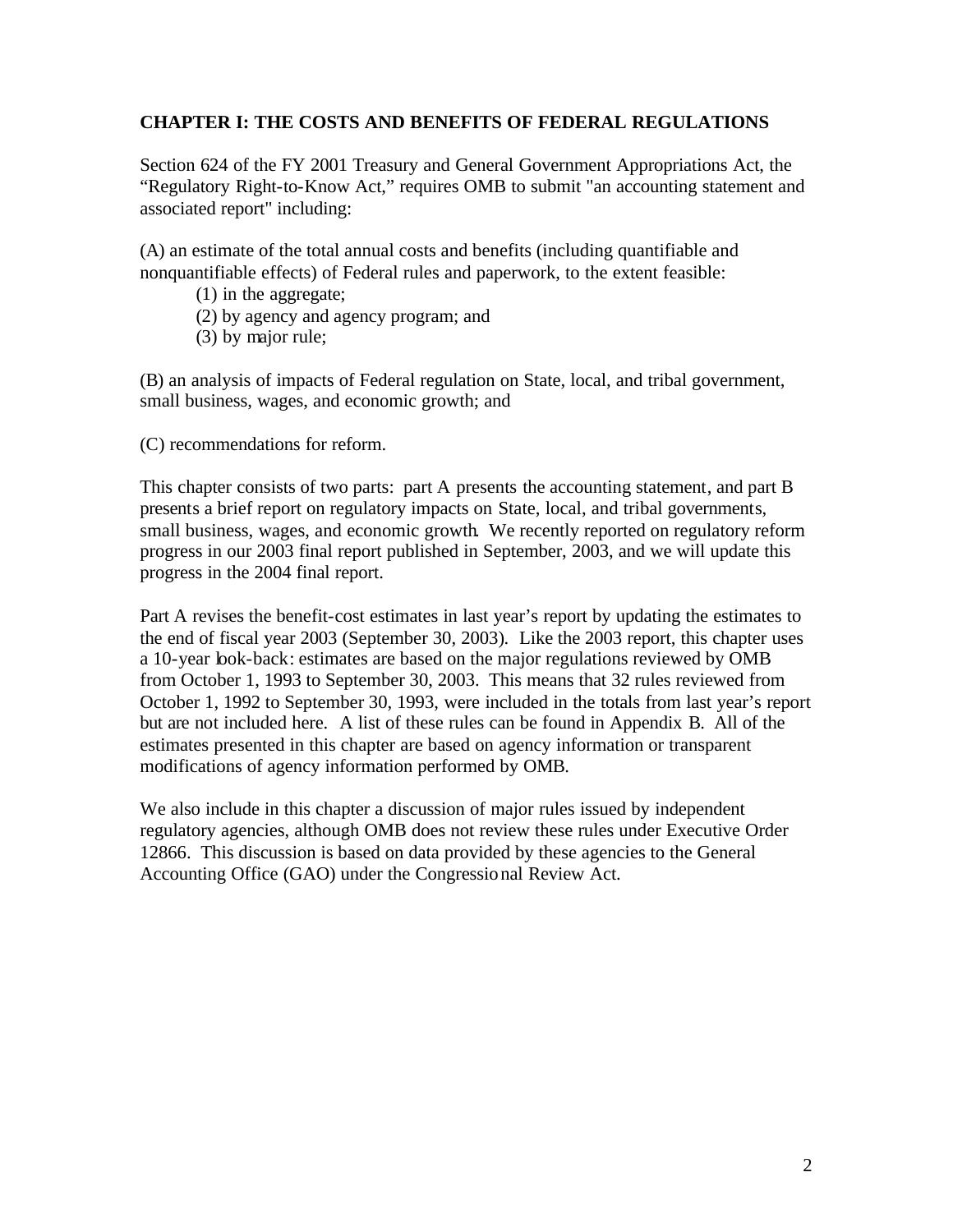# **A. Estimates of the Total Benefits and Costs of Regulations Reviewed by OMB1**

Table 1 presents estimates by agency of the benefits and costs<sup>2</sup> of major rules<sup>3</sup> reviewed by OMB over the past year (October 1, 2002 to September 30, 2003). OMB reviewed 37 final major rules over that period.<sup>4</sup> These 37 rules represent approximately 11 percent of the 349 final rules reviewed by OMB during this 12-month period, and less than 1 percent of the 4,312 final rules published in the Federal Register during this 12 month period. OMB believes, however, that the costs and benefits of major rules capture the vast majority of the total costs and bene fits of all rules subject to OMB review.

Of the 37 rules, 25 implemented Federal budgetary programs, which caused income transfers, usually from taxpayers to another group. Rules that transfer Federal dollars among parties are not included in the benefit-cost totals because transfers are not social costs or benefits. If included, they would add equal amounts to benefits and costs. The remaining 12 regulations were "social regulations," which may require substantial additional private expenditures as well as provide new social benefits.

Of the 12 "social regulations," we are able to present estimates of both monetized costs and benefits for 6 rules. OMB used agency estimates where available. If an agency quantified estimates but did not monetize, standard assumptions were used to monetize, as explained in Appendix A. The 6 other final rules did not include monetized estimates for either costs or benefits, so we did not include these rules in the totals in tables 1-3. We attempt to summarize the available information on the impact of these rules in the "other information" column of Table 4.

 $<sup>1</sup>$  OMB discusses, in this report and in previous reports available at</sup>

http://www.whitehouse.gov/omb/inforeg/regpol.html , the difficulty of estimating and aggregating the costs and benefits of different regulations over long time periods and across many agencies using different methodologies. Any aggregation involves the assemblage of benefit and cost estimates that are not strictly comparable. In part to address this issue, the 2003 report included OMB's new regulatory analysis guidance, also released as OMB Circular A -4, which took effect on January 1, 2004, for proposed rules, and will take effect in January 1, 2005, for final rules. The guidance recommends what OMB considers to be "best practice" in regulatory analysis, with a goal of strengthening the role of science, engineering, and economics in rulemaking. The overall goal of this guidance is a more competent and credible regulatory process and a more consistent regulatory enviro nment. OMB expects that as more agencies adopt our recommended best practices, the costs and benefits we present in future reports will become more comparable across agencies and programs. OMB will work with the agencies to ensure that their impact analyses follow the new guidance.

 $2 \text{ n}$  many instances, agencies were unable to quantify all benefits and costs. We attempted to capture the essence of these effects on a rule-by-rule basis in the columns titled "Other Information" in the various tables reporting agency estimates. The monetized estimates we present necessarily exclude these unquantified effects.

 $3$  The Federal Register citations for these major rules are found in Table 4.

<sup>&</sup>lt;sup>4</sup> This draft report does not contain information on EPA's Prevention of Significant Deterioration and Nonattainment New Source Review: Routine Maintenance and Repair Final Rule (68 FR 61247). OMB completed review of this rule on August 27, 2003 and EPA published the rule on October 27, 2003. On December 24, 2003, however, the Court of Appeals for the District of Columbia Circuit stayed the effective date of the rule. As a result, the rule did not become effective on December 26, 2003, as originally intended by the Agency.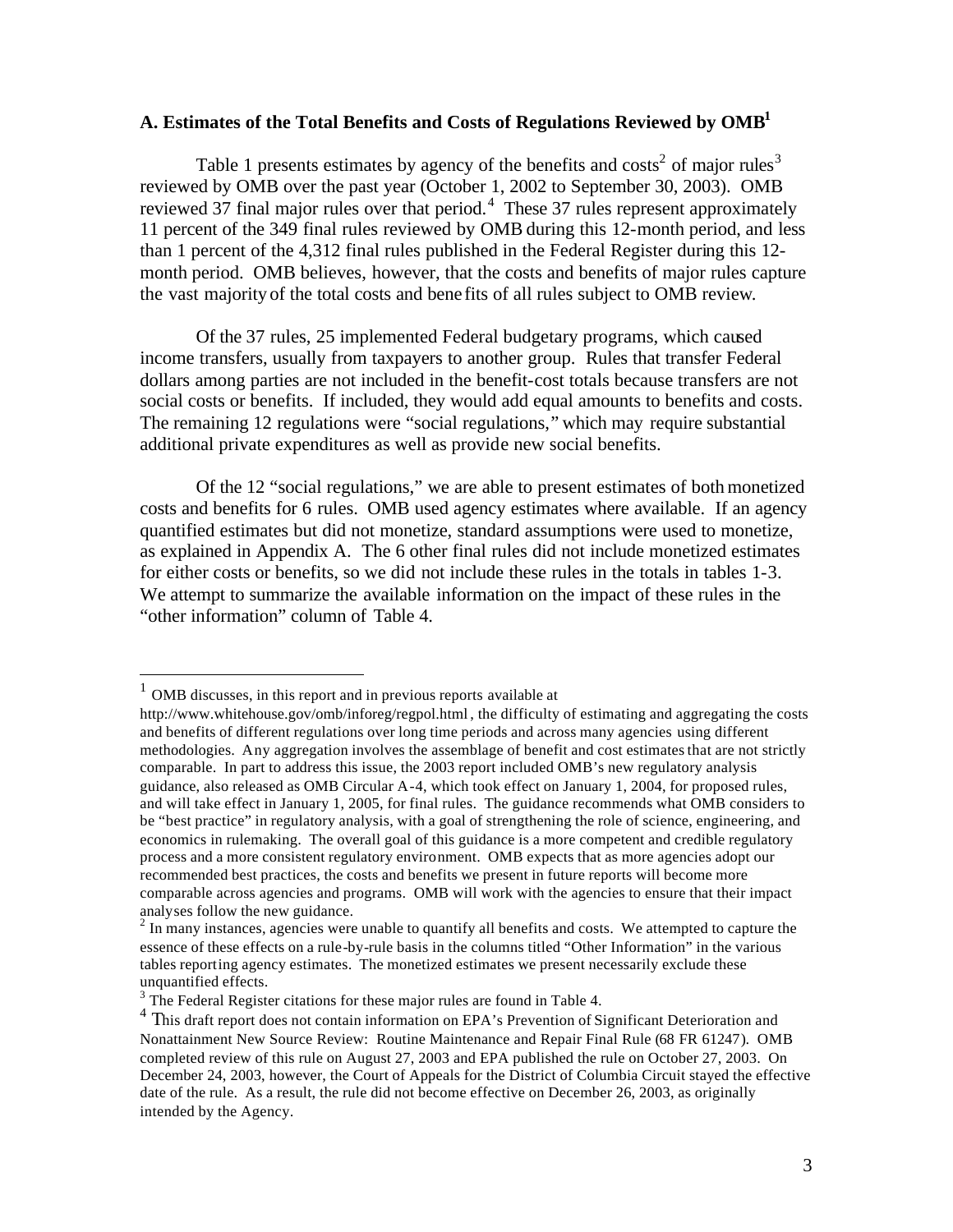| Table 1: Estimates of the Annual Benefits and Costs of Major Federal Rules |                            |             |  |  |  |  |
|----------------------------------------------------------------------------|----------------------------|-------------|--|--|--|--|
| October 01, 2002 to September 30, 2003                                     |                            |             |  |  |  |  |
|                                                                            | (millions of 2001 dollars) |             |  |  |  |  |
| <b>Benefits</b><br><b>Costs</b><br><b>Agency</b>                           |                            |             |  |  |  |  |
| Agriculture                                                                | $43 - 152$                 | 17          |  |  |  |  |
| <b>Health and Human Services</b>                                           | 457-3,065                  | 19-35       |  |  |  |  |
| Transportation                                                             | 945                        | 1,538       |  |  |  |  |
| <b>Environmental Protection</b>                                            | 204-355                    | 335         |  |  |  |  |
| Agency                                                                     |                            |             |  |  |  |  |
| <b>Total</b>                                                               | 1,649-4,517                | 1,908-1,925 |  |  |  |  |

Table 2 presents an estimate of the total costs and benefits of 85 regulations reviewed by OMB over the ten-year period from October 1, 1993 to September 30, 2003 that met two conditions. Each rule generated costs or benefits of at least \$100 million annually, and a substantial portion of its costs and benefits were quantified and monetized by the agency or, in some cases, monetized by OMB. The estimates are therefore not a complete accounting of all the costs and benefits of all regulations issued by the Federal government during this period. As discussed in the 2003 Report, OMB has chosen a 10 year period for aggregation because pre-regulation estimates prepared for rules adopted more than ten years ago are of questionable relevance today. The estimates of the costs and benefits of Federal regulations over the period October 1, 1993 to September 30, 2003 are based on agency analyses subject to public notice and comments and OMB review under E.O. 12866.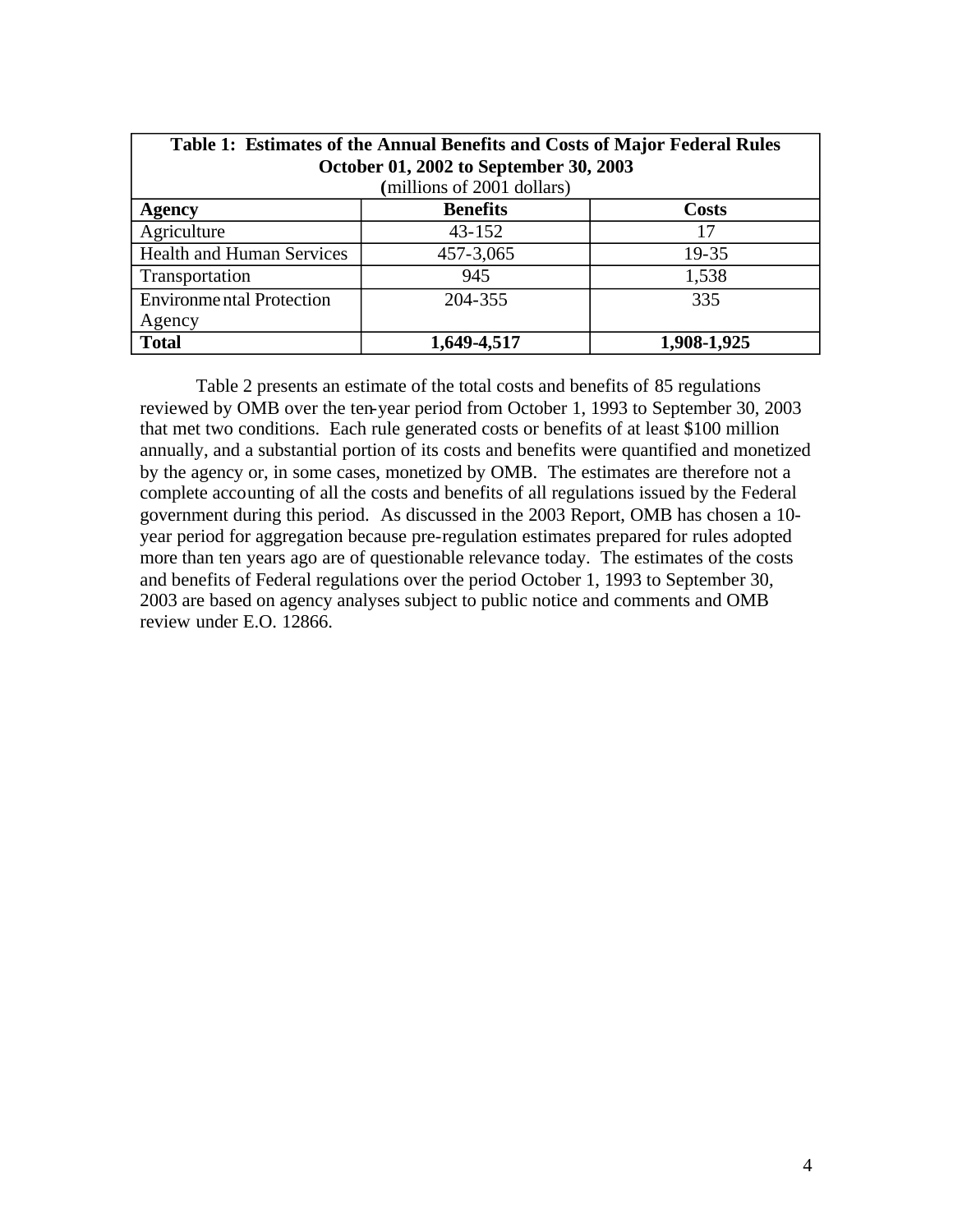| Table 2: Estimates of the Total Annual Benefits and Costs of                                      |                                       |               |  |  |  |  |
|---------------------------------------------------------------------------------------------------|---------------------------------------|---------------|--|--|--|--|
| <b>Major Federal Rules,</b>                                                                       |                                       |               |  |  |  |  |
|                                                                                                   | October 1, 1993 to September 30, 2003 |               |  |  |  |  |
|                                                                                                   | (millions of 2001 dollars)            |               |  |  |  |  |
| <b>Benefits</b><br><b>Costs</b><br><b>Agency</b>                                                  |                                       |               |  |  |  |  |
| Agriculture                                                                                       | 2,933-6,123                           | 1,634-1,656   |  |  |  |  |
| Education                                                                                         | 655-813                               | 361-610       |  |  |  |  |
| Energy <sup>5</sup>                                                                               | 3,990-4,058                           | 1,836         |  |  |  |  |
| <b>Health &amp; Human Services</b>                                                                | 8,742-12,138                          | 3,025-3,121   |  |  |  |  |
| Dept. of Homeland Security*                                                                       | 62                                    | 899           |  |  |  |  |
| Housing & Urban Development                                                                       | 190                                   | 150           |  |  |  |  |
| Labor                                                                                             | 1,264-3,645                           | 806           |  |  |  |  |
| Transportation                                                                                    | 6,608-9,386                           | 3,814-5,854   |  |  |  |  |
| <b>Environmental Protection Agency</b>                                                            | 37,647-131,682                        | 21,629-24,024 |  |  |  |  |
| 62,091-168,098<br>34,156-38,958<br><b>Total</b>                                                   |                                       |               |  |  |  |  |
| *As of this draft, the Homeland Security column includes only Coast Guard rules, formerly part of |                                       |               |  |  |  |  |
| Transportation                                                                                    |                                       |               |  |  |  |  |

The aggregate benefits reported in Table 2 are substantially smaller than the aggregate benefits presented in the 2003 Report. This is due to one EPA rule implementing the sulfur dioxide limits of the acid rain provisions in the 1990 Amendments to the Clean Air Act. This rule fell in the time period of 1992 to 1993 and therefore is not included in this report's totals. This rule's estimated benefits of nearly \$80 billion per year represented roughly one-third to one-half of the total benefits from the 10-year aggregation. Regardless, as can be seen in Tables 2 and 3, EPA rules continue to be responsible for the majority of costs and benefits generated by Federal regulation during this time period.

Table 3 provides additional information on aggregate benefits and costs for specific agency programs. In order for a program to be included in Table 3, the program needed to have finalized 3 or more rules in the last 10 years with both monetized or monetizable costs and benefits. These criteria account for the major difference between Table 3 in the 2003 report and Table 3 of the 2004 report: the Coast Guard is no longer included as a program, since one of their Vessel Response Plans fell out of the 10-year range. OMB did review three major Coast Guard rules this year (see Table 4), but the benefits of a reduced risk of terrorism have proven very difficult to quantify and monetize. See Chapter 4 in the 2003 Report for a more detailed discussion of this issue.

The ranges of costs and benefits presented in Tables 1-3 are not necessarily correlated. In other words, when interpreting the meaning of these ranges, the reader

<sup>5</sup> On January 13, 2004, the United States Court of A ppeals for the Second Circuit struck down a 2001 Department of Energy rule setting energy efficiency standards for central air conditioners. Because of this ruling, we removed this rule from our totals for the Department of Energy in Tables 2 and 3. We will reconsider the treatment of this rule in the final version of the report.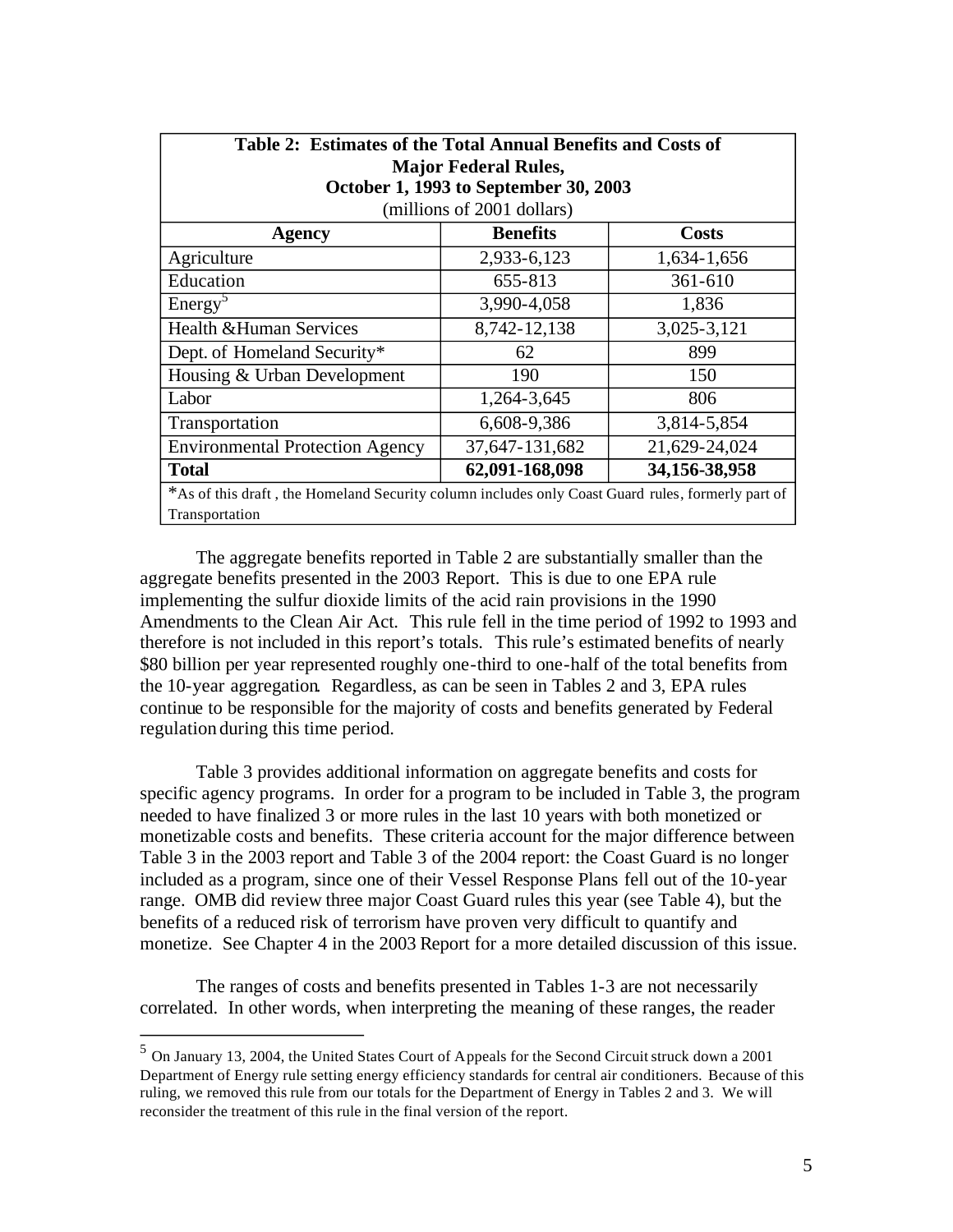should not assume that low benefits are associated with low costs and that high benefits are associated with high costs. Thus, for example, it is possible that the net benefits of EPA's water programs taken together could range from negative \$2.2 billion to positive \$5.7 billion per year.

Based on the information contained in this and previous reports, the total costs and benefits of all Federal rules now in effect (major and non-major, including those adopted more than 10 years ago) could easily be a factor of ten or more larger than the sum of the costs and benefits reported in Table 2. More research is necessary to provide a stronger analytic foundation for comprehensive estimates of total costs and benefits by agency and program.

In order for comparisons or aggregation to be meaningful, benefit and cost estimates should correctly account for all substantial effects of regulatory actions, not all of which may or may not be reflected in the available data. OMB has not made any changes to monetized agency estimates other than converting them to annual equivalents. Any comparison or aggregation across rules should also consider a number of factors that our presentation does not address. To the extent that agencies have adopted different methodologies —for example, different monetized values for effects, different baselines in terms of the regulations and controls already in place, different treatments of uncertainty—these differences remain embedded in Tables 1-3. While we have relied in many instances on agency practices in monetizing costs and benefits, our citation of, or reliance on, agency data in this report should not be taken as an OMB endorsement of all the varied methodologies used to derive benefits and cost estimates.

Many of these major rules have important non-quantified benefits and costs. These qualitative issues are discussed in the agency rulemaking documents, in previous versions of this Report, and in Table 4 of this Report.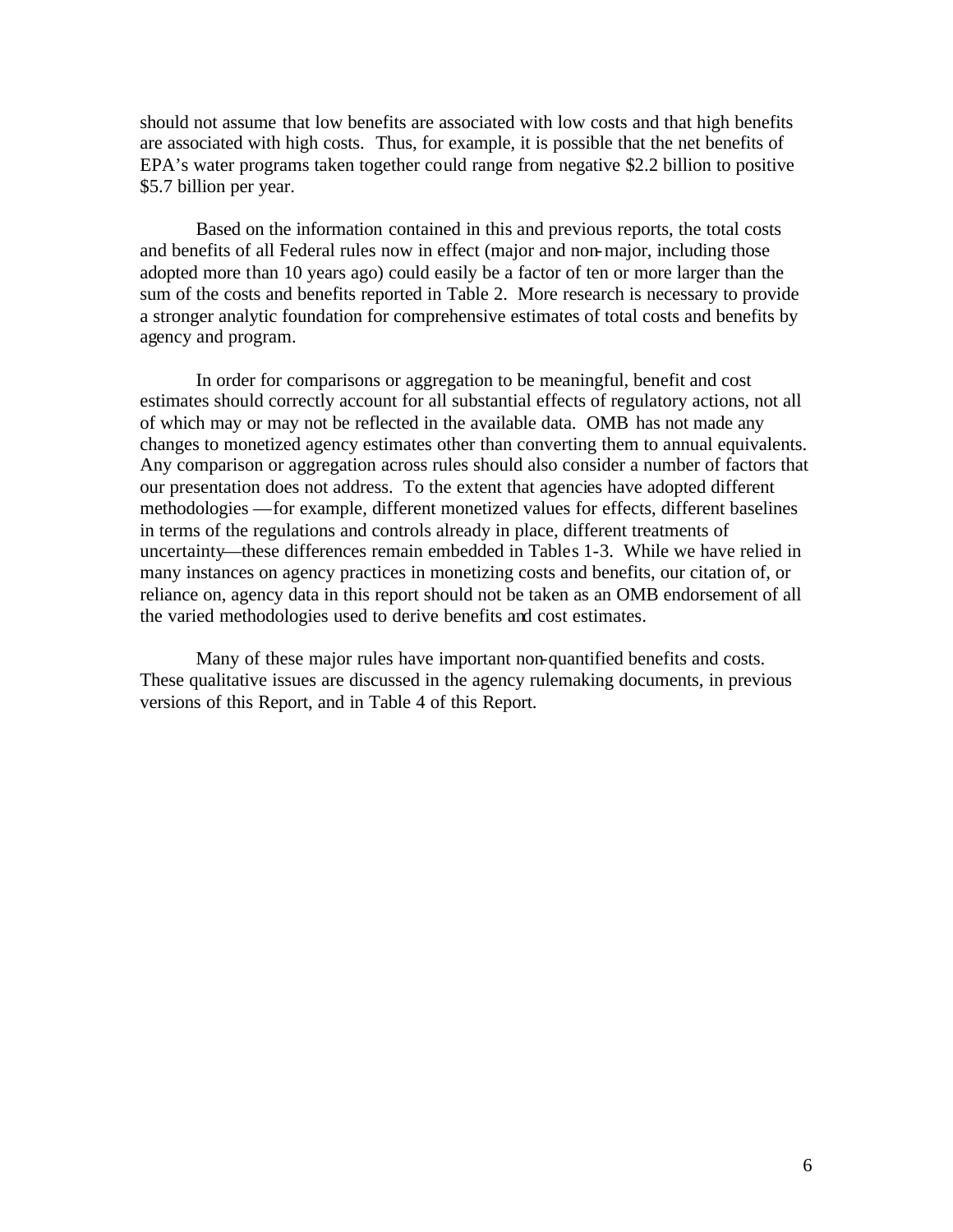| Table 3: Estimates of Annual Benefits and Costs of Major Federal Rules: |                 |               |  |  |  |  |  |
|-------------------------------------------------------------------------|-----------------|---------------|--|--|--|--|--|
| <b>Selected Programs and Agencies</b>                                   |                 |               |  |  |  |  |  |
| October 1, 1993-September 30, 2003                                      |                 |               |  |  |  |  |  |
| (millions of 2001 dollars)                                              |                 |               |  |  |  |  |  |
| <b>Agency</b>                                                           | <b>Benefits</b> | Costs         |  |  |  |  |  |
| <b>Energy</b>                                                           |                 |               |  |  |  |  |  |
| Energy Efficiency and Renewable Energy                                  | 3,990-4,058     | 1,836         |  |  |  |  |  |
| <b>Health &amp; Human Services</b>                                      |                 |               |  |  |  |  |  |
| Food and Drug Administration                                            | 1,911-4,754     | 283-301       |  |  |  |  |  |
| Labor                                                                   |                 |               |  |  |  |  |  |
| Occupational Safety and Health Administration                           | 1,264-3,645     | 806           |  |  |  |  |  |
| <b>Transportation</b>                                                   |                 |               |  |  |  |  |  |
| National Highway Traffic Safety                                         | 4,227-7,005     | 2,300-4,340   |  |  |  |  |  |
| Administration                                                          |                 |               |  |  |  |  |  |
| <b>Environmental Protection Agency</b>                                  |                 |               |  |  |  |  |  |
| Office of Air                                                           | 34,596-115,494  | 15,796-17,647 |  |  |  |  |  |
| Office of Water                                                         | 1,095-8,431     | 2,753-3,266   |  |  |  |  |  |

The majority of the large estimated benefit of EPA rules is attributable to reduction in public exposure to a single air pollutant: fine particulate matter. Thus, the favorable benefit-cost results for EPA regulation should not be generalized to all types of EPA rules or to all types of clean-air rules. EPA has two rulemakings underway  $-a$  rule to reduce emissions from off-road diesel engines and a rule to reduce interstate transport of pollution-- which should achieve substantial, additional benefits in the reduction of fine particles.

As Table 3 indicates, the degree of uncertainty in benefit estimates for clean air rules is large. In addition, the wide range of benefits for particle control does not capture the full extent of the scientific uncertainty. The five key assumptions in the benefits estimates are as follows:

- Inhalation of fine particles is causally associated with a risk of premature death at concentrations near those experienced by most Americans on a daily basis. While no definitive studies have yet established any of several potential biological mechanisms for such effects, the weight of the available epidemiological evidence supports an assumption of causality.
- All fine particles, regardless of their chemical composition, are equally potent in causing premature mortality. This is an important assumption, because fine particles formed from power plant  $SO_2$  and  $NO_x$  emissions are chemically different from directly emitted fine particles from both mobile sources and other industrial facilities, but no clear scientific grounds exist for supporting differential effects estimates by particle type.
- The concentration-response function for fine particles is approximately linear within the range of outdoor concentrations under policy consideration. Thus, the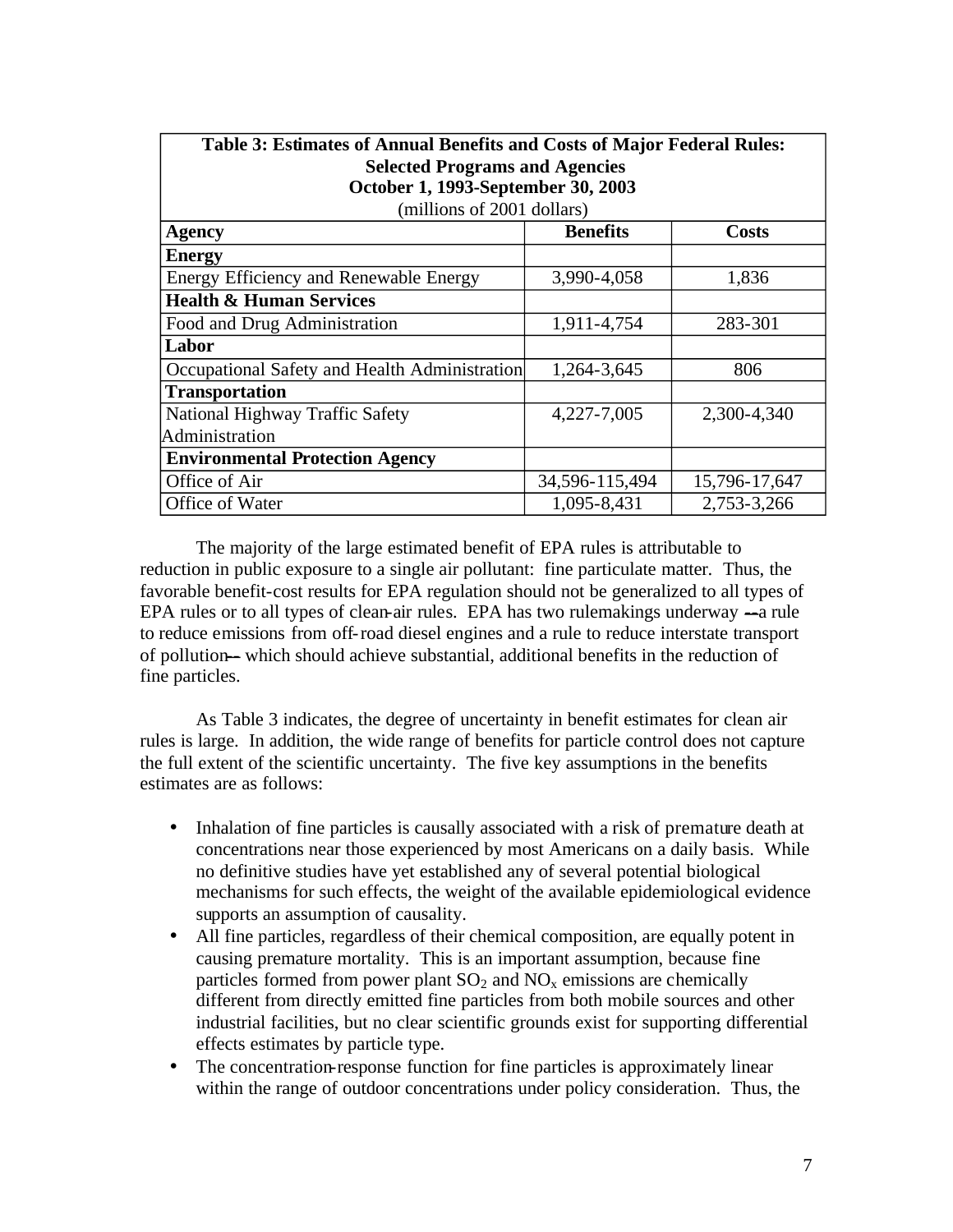estimates include health benefits from reducing fine particles in both attainment and non-attainment regions.

- The forecasts for future emissions and associated air quality modeling are valid.
- The valuation of the estimated reduction in mortality risk is largely taken from studies of the tradeoff associated with the willingness to accept risk in the labor market.

In response to recent recommendations from a committee of the National Research Council/National Academy of Sciences, EPA is working with OMB to improve methods to convey the degree of technical uncertainty in benefits estimates*. 6* 

<sup>&</sup>lt;sup>6</sup> For more information on this study, please see *Estimating the Public Health Benefits of Proposed Air Pollution Regulations*, National Academy of Sciences, 2003. Available at http://books.nap.edu/catalog/10511.html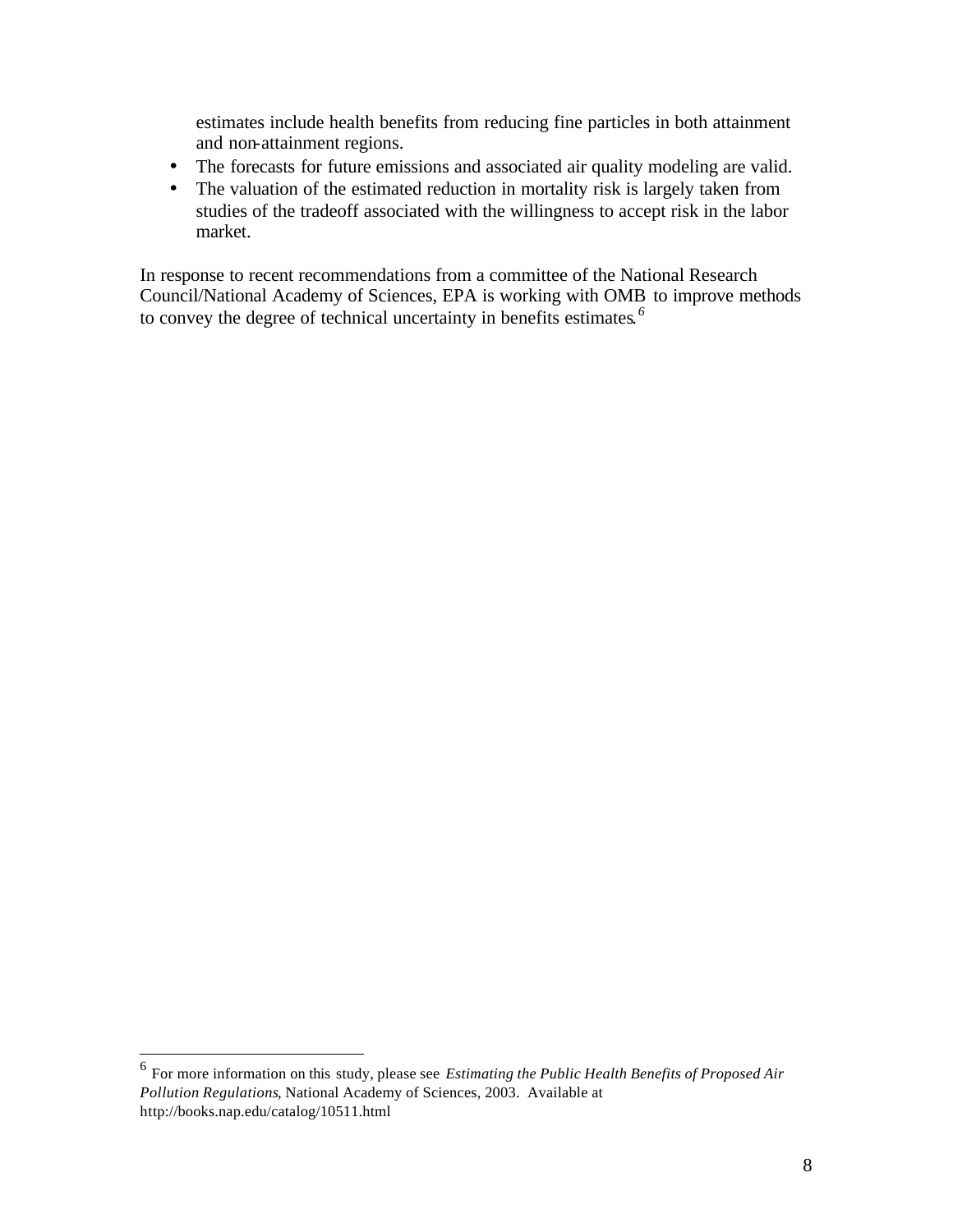#### **B. Estimates of the Benefits and Costs of This Year's Major Rules**

In this section, we examine in detail the benefits and costs of each major rule, as required by section  $624(a)(1)(C)$ , for which OMB concluded review during the 12-month period beginning October 1, 2002, and ending September 30, 2003.

The statutory language that categorizes the rules we consider for this report differs from the definition of "economically significant" in Executive Order 12866. It also differs from similar statutory definitions in the Unfunded Mandates Reform Act and subtitle E of the Small Business Regulatory Enforcement Fairness Act of 1996: Congressional Review of Agency Rulemaking. Given these varying definitions, we interpreted section  $624(a)(1)(C)$  broadly to include all final rules promulgated by an Executive branch agency that meet any one of the following three measures:

- Rules designated as "economically significant" under section  $3(f)(1)$  of Executive Order 12866;
- Rules designated as "major" under 5 U.S.C. ' 804(2) (Congressional Review Act); and
- Rules designa ted as meeting the threshold under Title II of the Unfunded Mandates Reform Act (2 U.S.C. ' 1531 - 1538)

## **Social Regulation**

Of the 37 economically significant rules reviewed by OMB, Table 4 lists 12 regulations requiring substantial private expenditures or providing new social benefits. The Table summarizes the costs and benefits of these rules, as reported by the agencies, and provides other descriptive information taken from rule preambles and Regulatory Impact Analyses (RIAs). The totals are: the Department of Homeland Security's (DHS) United States Coast Guard (USCG), 3 rules; the Department of Health and Human Services' (HHS) Food and Drug Administration (FDA), 2 rules; the Department of Interior (DOI), 2 rules; and 1 rule each for the Environmental Protection Agency (EPA), the HHS Center for Medicare and Medicaid Services (CMS), the United States Department of Agriculture's (USDA) Food Safety and Inspection Service (FSIS), and the Department of Transportation's (DOT) National Highway Traffic Safety Administration (NHTSA), and Federal Motor Carrier Safety Administration (FMCSA).

The Table also includes 2 rules that were considered major under the Congressional Review Act (CRA) that were not otherwise included: a USDA Agricultural Marketing Service (AMS) rule, exempt from E.O. 12866 review, revis ing milk product-price formulas applicable to all Federal milk-marketing orders, and an EPA rule revising regional haze requirements for nine western states and eligible Indian tribes, which was not economically significant but was classified as a major rule under CRA.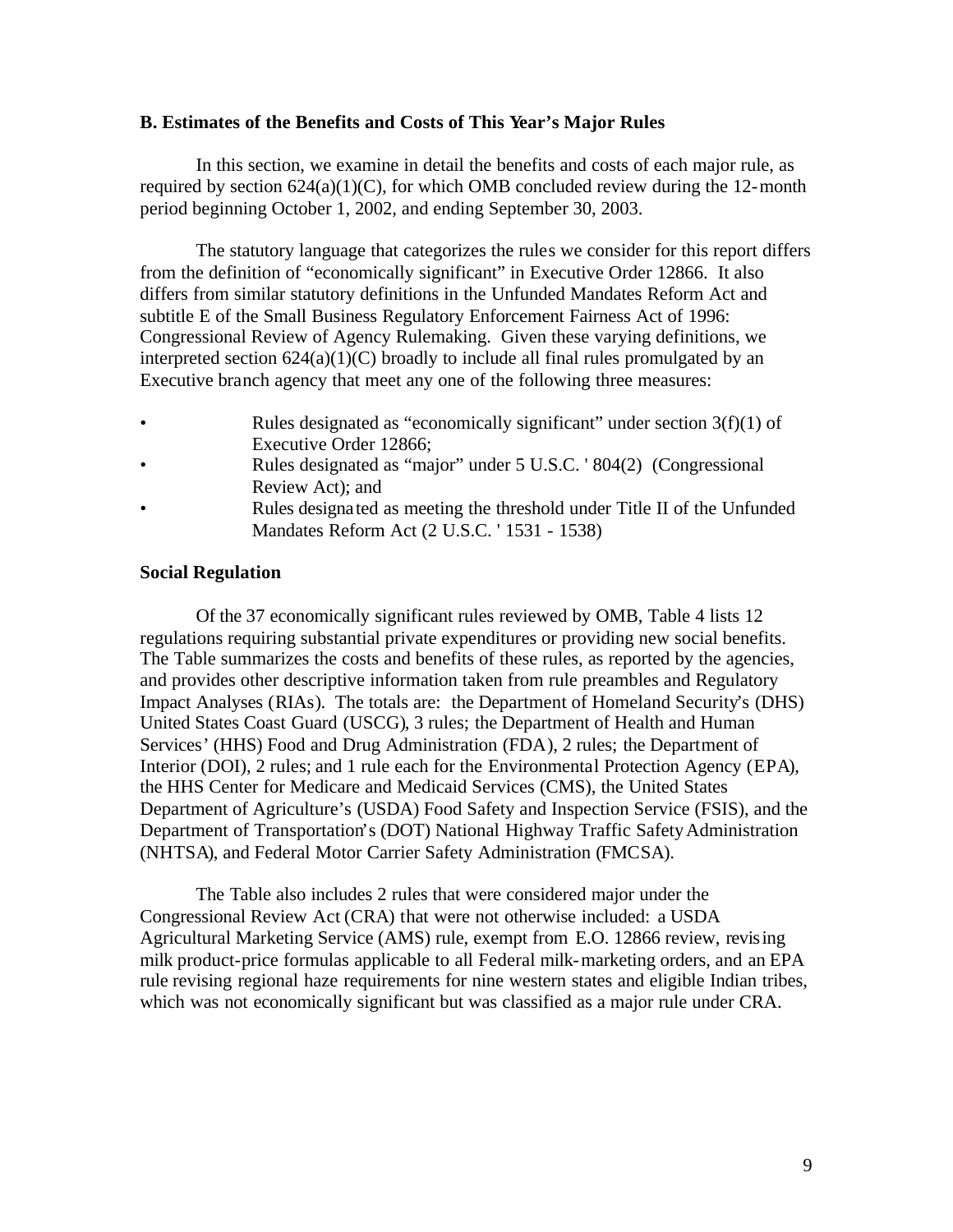| Table 4. Summary of Agency Estimates for Final Rules<br>October 1, 2002 to September 30, 2003 |               |                            |                                              |               |                                                                                                                                                                                                                                                                                                                                                                                                                                                                                                                                                                                                                                                                                               |  |  |
|-----------------------------------------------------------------------------------------------|---------------|----------------------------|----------------------------------------------|---------------|-----------------------------------------------------------------------------------------------------------------------------------------------------------------------------------------------------------------------------------------------------------------------------------------------------------------------------------------------------------------------------------------------------------------------------------------------------------------------------------------------------------------------------------------------------------------------------------------------------------------------------------------------------------------------------------------------|--|--|
| (As of Date of Completion of OMB Review)                                                      |               |                            |                                              |               |                                                                                                                                                                                                                                                                                                                                                                                                                                                                                                                                                                                                                                                                                               |  |  |
| Rule                                                                                          | <b>Agency</b> | <b>FR Cite</b>             | <b>Benefits</b>                              | Costs         | <b>Other Information</b>                                                                                                                                                                                                                                                                                                                                                                                                                                                                                                                                                                                                                                                                      |  |  |
| Early-Season<br><b>Migratory Bird</b><br>Hunting<br>Regulations                               | <b>DOI</b>    | See "Other<br>Information" | \$50 million to<br>\$192 million per<br>year | Not Estimated | DOI finalized a total of three Early Season regulations,<br>the Final Framework (68 FR 51658), the Bag and<br>Possession Limits (68 FR 51832), and the Regulations on<br>Certain Federal Indian Reservations and Ceded Lands<br>(68 FR 51919). The analysis, which jointly estimated the<br>impact of all Early and Late Season Regulations, was<br>based on the 1996 National Hunting and Fishing Survey<br>and the U.S. Department of Commerce's County<br>Business Patterns, from which it was estimated that<br>migratory bird hunters would spend between \$429 million<br>and \$1,084 million at small businesses in 2003. The<br>listed benefits represent estimated consumer surplus. |  |  |
| Late-Season<br><b>Migratory Bird</b><br>Hunting<br>Regulations                                | <b>DOI</b>    | See "Other<br>Information" | \$50 million to<br>\$192 million per<br>year | Not Estimated | DOI finalized a total of three Late Season regulations, the<br>Final Frameworks (68 FR 55784), the Bag and<br>Possession Limits (68 FR 56048), and the Regulations on<br>Certain Federal Indian Reservations and Ceded Lands<br>(68 FR 56102). The analysis, which jointly estimated the<br>impact of all Early and Late Season Regulations, was<br>based on the 1996 National Hunting and Fishing Survey<br>and the U.S. Department of Commerce's County<br>Business Patterns, from which it was estimated that<br>migratory bird hunters would spend between \$429 million<br>and \$1,084 million at small businesses in 2003. The<br>listed benefits represent estimated consumer surplus. |  |  |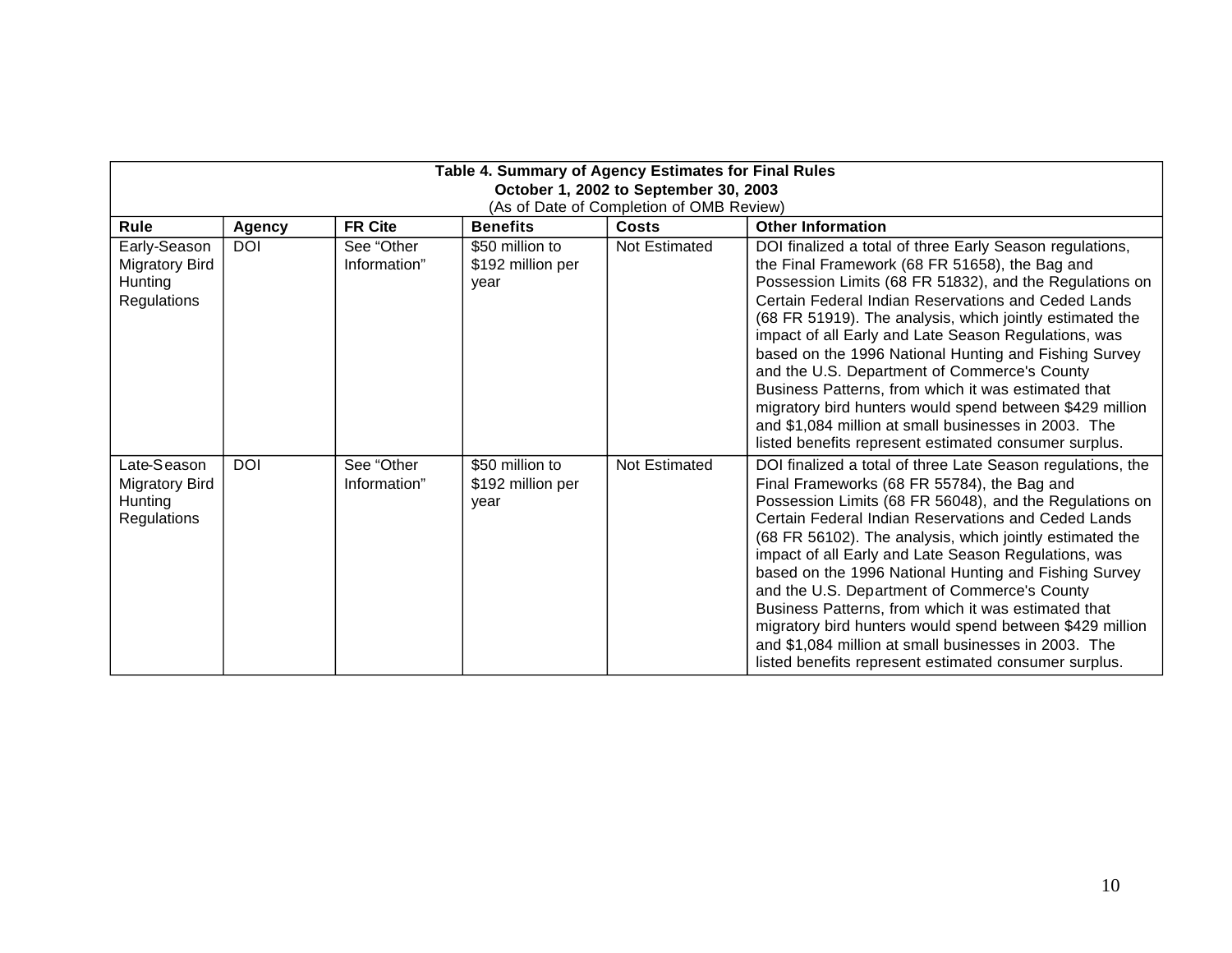| Table 4. Summary of Agency Estimates for Final Rules<br>October 1, 2002 to September 30, 2003<br>(As of Date of Completion of OMB Review) |               |                |                                                            |                                                                    |                                                                                                                                                                                                                                                                                                                                                                                                                                                                                                                                                                                                                                                                                                                                                                                                                                                                                                                                                                                                                                                                                                                                                                                                                                                                                                                                                                                                                                                                                                          |  |  |
|-------------------------------------------------------------------------------------------------------------------------------------------|---------------|----------------|------------------------------------------------------------|--------------------------------------------------------------------|----------------------------------------------------------------------------------------------------------------------------------------------------------------------------------------------------------------------------------------------------------------------------------------------------------------------------------------------------------------------------------------------------------------------------------------------------------------------------------------------------------------------------------------------------------------------------------------------------------------------------------------------------------------------------------------------------------------------------------------------------------------------------------------------------------------------------------------------------------------------------------------------------------------------------------------------------------------------------------------------------------------------------------------------------------------------------------------------------------------------------------------------------------------------------------------------------------------------------------------------------------------------------------------------------------------------------------------------------------------------------------------------------------------------------------------------------------------------------------------------------------|--|--|
| Rule                                                                                                                                      | <b>Agency</b> | <b>FR Cite</b> | <b>Benefits</b>                                            | Costs                                                              | <b>Other Information</b>                                                                                                                                                                                                                                                                                                                                                                                                                                                                                                                                                                                                                                                                                                                                                                                                                                                                                                                                                                                                                                                                                                                                                                                                                                                                                                                                                                                                                                                                                 |  |  |
| Area Maritime<br>Security                                                                                                                 | DHS/USCG      | 68 FR 39284    | Reduced risk from<br>a transportation<br>security incident | \$477 million<br>(present value)<br>for the period<br>2003 to 2012 | The Coast Guard published a series of six temporary<br>Interim Final Rules, three of which were economically<br>significant and are listed here, in order to promulgate<br>requirements mandated by the Maritime Transportation<br>Security Act (MTSA) of 2002 (Public Law 107-295).<br>These were effective from July 1, 2003, until November<br>25, 2003. This unusual rulemaking procedure was<br>necessitated by specific language contained in the MTSA,<br>which stated the Secretary shall issue an interim final rule<br>implementing these security requirements as soon as<br>practicable after the date of enactment of the law. The<br>MTSA further stated any of the temporary regulations that<br>are not superseded by final regulations shall expire not<br>later than 1 year after the date of enactment, or<br>November 25, 2003. A final rule superseding the area<br>maritime security interim rule was published on October<br>22, 2003 (68 FR 60472).<br>The impact analysis accompanying these rules assumed<br>they would be in place for the foreseeable future. Costs<br>include committee meetings, travel, and security drilling<br>(68 FR 39287). Benefits are estimated in "risk points<br>reduced," a qualitative measure designed to help<br>estimate the overall increase in security many different<br>activities would produce. The area maritime security rule<br>had an estimated cost per risk point reduced of \$469<br>(present value, 2003-2012) (68 FR 39288). |  |  |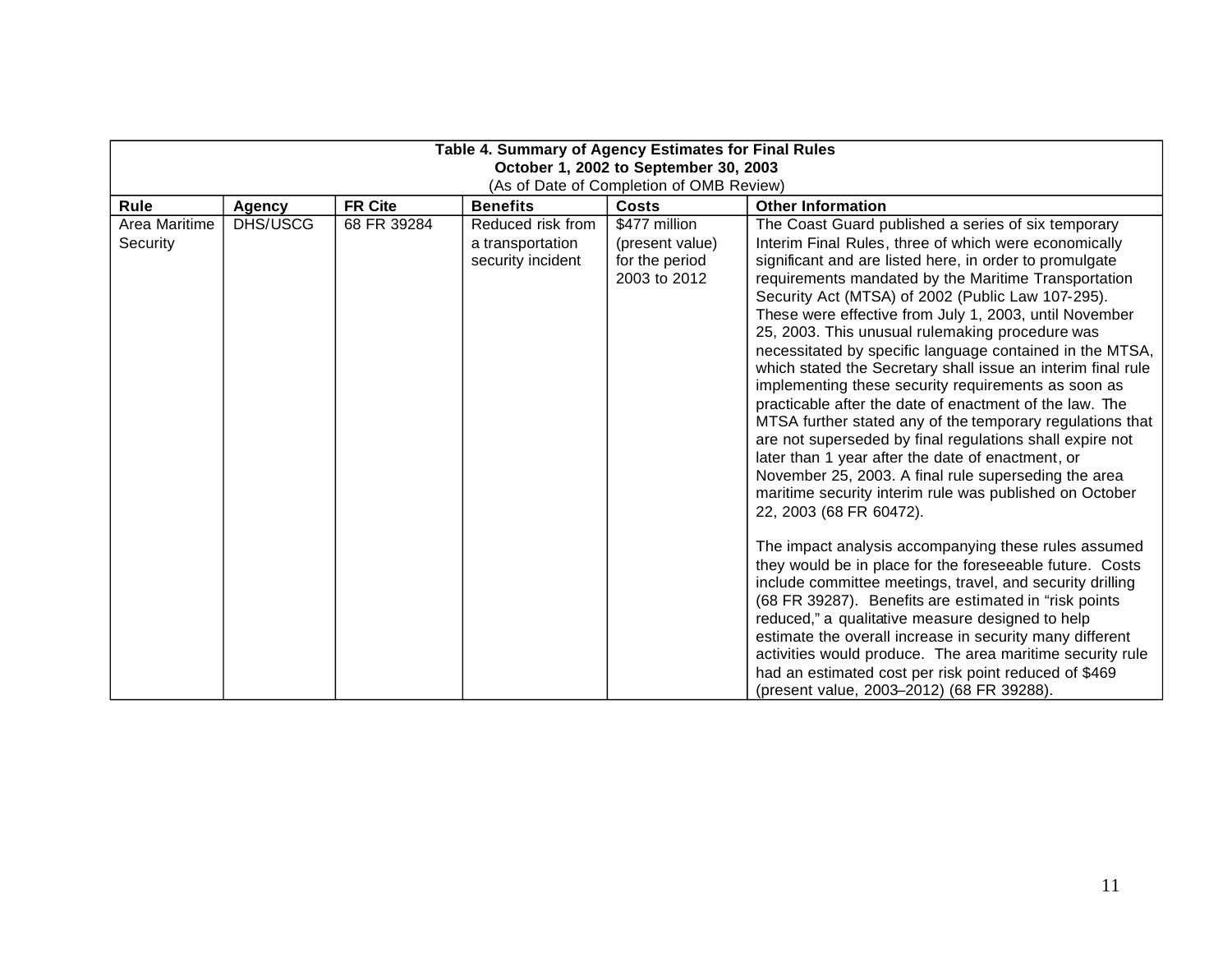| Table 4. Summary of Agency Estimates for Final Rules<br>October 1, 2002 to September 30, 2003                                               |          |             |                                                            |                                                                      |                                                                                                                                                                                                                                                                                                                                                                                                                                                                                                                                                                                                                                                                                                                                                                                                  |  |  |  |
|---------------------------------------------------------------------------------------------------------------------------------------------|----------|-------------|------------------------------------------------------------|----------------------------------------------------------------------|--------------------------------------------------------------------------------------------------------------------------------------------------------------------------------------------------------------------------------------------------------------------------------------------------------------------------------------------------------------------------------------------------------------------------------------------------------------------------------------------------------------------------------------------------------------------------------------------------------------------------------------------------------------------------------------------------------------------------------------------------------------------------------------------------|--|--|--|
| (As of Date of Completion of OMB Review)<br><b>FR Cite</b><br><b>Benefits</b><br><b>Other Information</b><br>Rule<br>Costs<br><b>Agency</b> |          |             |                                                            |                                                                      |                                                                                                                                                                                                                                                                                                                                                                                                                                                                                                                                                                                                                                                                                                                                                                                                  |  |  |  |
| Vessel<br>Security                                                                                                                          | DHS/USCG | 68 FR 39292 | Reduced risk from<br>a transportation<br>security incident | \$1.368 billion<br>(present value)<br>for the period<br>2003 to 2012 | See first USCG Table entry for an explanation of the<br>rulemaking process. A final rule superseding the vessel<br>security interim rule was published on October 22, 2003<br>(68 FR 60483).                                                                                                                                                                                                                                                                                                                                                                                                                                                                                                                                                                                                     |  |  |  |
|                                                                                                                                             |          |             |                                                            |                                                                      | The impact analysis accompanying these rules assumed<br>they would be in place for the foreseeable future. Costs<br>include purchasing, installing, and maintaining security-<br>related equipment; hiring security officers, and preparing<br>paperwork (68 FR 29298). Benefits are estimated in "risk<br>points reduced," a qualitative measure designed to help<br>estimate the overall increase in security many different<br>activities would produce. The vessel security rule had an<br>estimated cost per risk point reduced of \$233 (present<br>value, 2003-2012) (68 FR 39299).                                                                                                                                                                                                       |  |  |  |
| Facility<br>Security                                                                                                                        | DHS/USCG | 68 FR 39315 | Reduced risk from<br>a transportation<br>security incident | \$5.399 billion<br>(present value)<br>for the period<br>2003 to 2012 | See first USCG Table entry for an explanation of the<br>rulemaking process. A final rule superseding the facility<br>security interim rule was published on October 22, 2003<br>(68 FR 60515).<br>The impact analysis accompanying these rules assumed<br>they would be in place for the foreseeable future. Costs<br>include purchasing, installing, and maintaining security-<br>related equipment; hiring security officers, and preparing<br>paperwork (68 FR 39319). Benefits are estimated in "risk<br>points reduced," a qualitative measure designed to help<br>estimate the overall increase in security many different<br>activities would produce. The facility security rule had an<br>estimated cost per risk point reduced of \$1,517 (present<br>value, 2003-2012) (68 FR 39319). |  |  |  |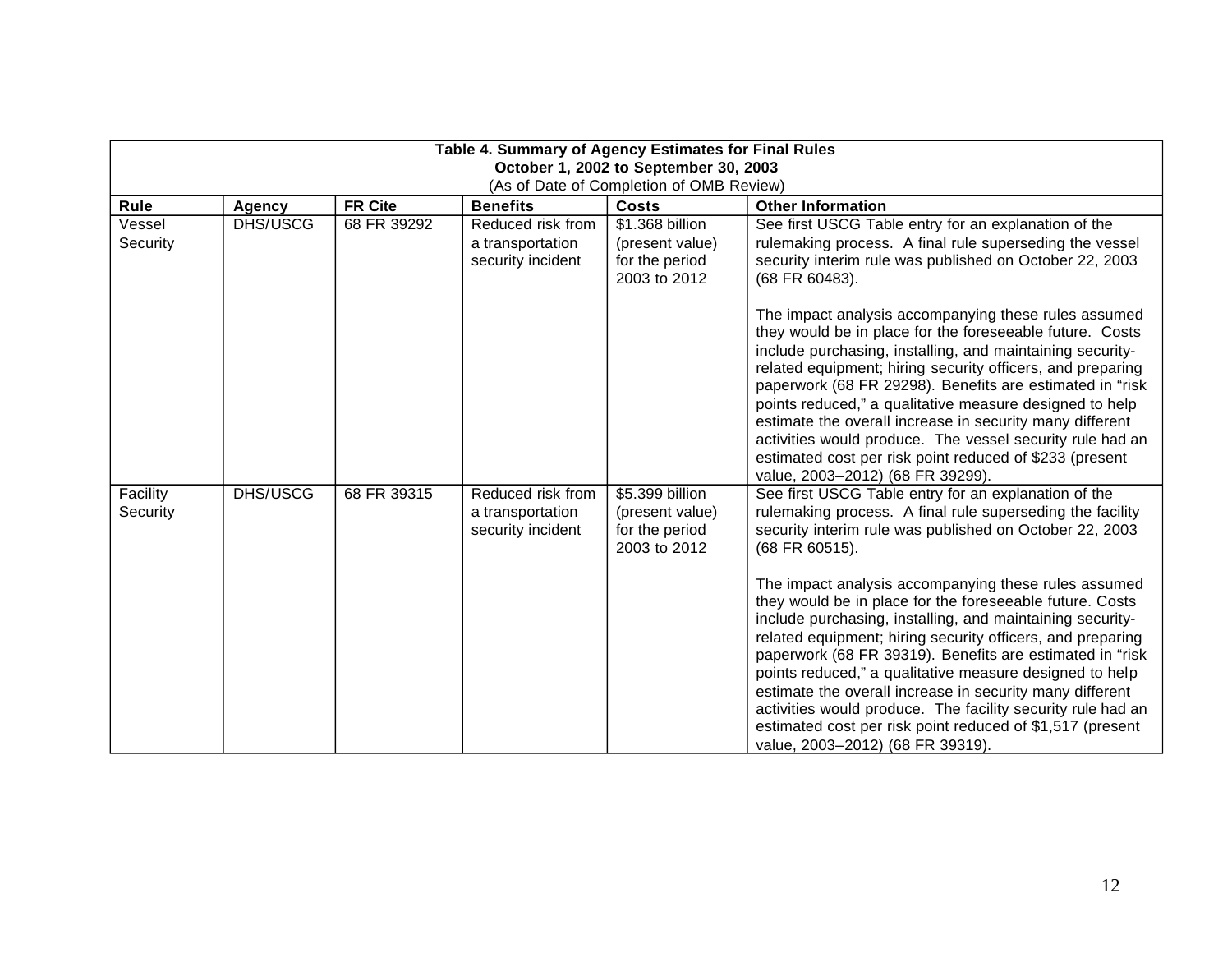| Table 4. Summary of Agency Estimates for Final Rules<br>October 1, 2002 to September 30, 2003                                               |           |             |                                                                                                                  |                                                                                                                    |                                                                                                                                                                                                                                                                                                                                                                                                                                                                                                                                                                                                                                                                                                                                                                                                                                                                                                                                                                                                                                                                                                                                                                                                    |  |
|---------------------------------------------------------------------------------------------------------------------------------------------|-----------|-------------|------------------------------------------------------------------------------------------------------------------|--------------------------------------------------------------------------------------------------------------------|----------------------------------------------------------------------------------------------------------------------------------------------------------------------------------------------------------------------------------------------------------------------------------------------------------------------------------------------------------------------------------------------------------------------------------------------------------------------------------------------------------------------------------------------------------------------------------------------------------------------------------------------------------------------------------------------------------------------------------------------------------------------------------------------------------------------------------------------------------------------------------------------------------------------------------------------------------------------------------------------------------------------------------------------------------------------------------------------------------------------------------------------------------------------------------------------------|--|
| (As of Date of Completion of OMB Review)<br><b>FR Cite</b><br>Rule<br><b>Benefits</b><br><b>Other Information</b><br>Costs<br><b>Agency</b> |           |             |                                                                                                                  |                                                                                                                    |                                                                                                                                                                                                                                                                                                                                                                                                                                                                                                                                                                                                                                                                                                                                                                                                                                                                                                                                                                                                                                                                                                                                                                                                    |  |
| <b>Truck Driver</b><br>Hours of<br>Service                                                                                                  | DOT/FMCSA | 68 FR 22456 | \$671 million per<br>year (status quo<br>baseline)<br>\$228 million per<br>year (full<br>compliance<br>baseline) | \$1,282 million per<br>year (status quo<br>baseline)<br>Negative \$905<br>million (full<br>compliance<br>baseline) | Because of widespread noncompliance with the current<br>regulations, FMCSA estimated benefits and costs against<br>two baselines: full compliance with current rules, and the<br>status quo. Note that negative cost means a net cost-<br>savings.                                                                                                                                                                                                                                                                                                                                                                                                                                                                                                                                                                                                                                                                                                                                                                                                                                                                                                                                                 |  |
| Light Truck<br>CAFE for<br><b>Model Years</b><br>2005-2007                                                                                  | DOT/NHTSA | 68 FR 16867 | \$218 million (05)<br>\$645 million (06)<br>\$955 million (07)                                                   | \$170 million (05)<br>\$537 million (06)<br>\$862 million (07)                                                     | The benefits are derived mainly from fuel savings over<br>the lifetime of the vehicle, although they include other<br>effects such as emissions reductions. Costs estimates<br>are based on the specific technologies that manufacturers<br>would need to apply to improve fuel economy up to the<br>level of the final rule. All cost and benefit figures are net<br>present values over the lifetime of each model year.<br>The benefit and cost estimates are estimated from a<br>baseline of each manufacturer's production plans for a<br>single model year. It is likely that CAFE standards for<br>prior model years (or anticipation of more stringent future<br>standards) cause a given single model year's production<br>plans to incorporate greater fuel economy than they<br>otherwise would. NHTSA did not attempt to factor this<br>effect into its baseline estimates, as this exercise would<br>become increasingly speculative. To the extent that this<br>is the case, the "true" baseline fuel economy is lower than<br>that reflected in the product plans and, as estimated by<br>NHTSA, both the cost and benefit estimates of a given<br>standard will be underestimated. |  |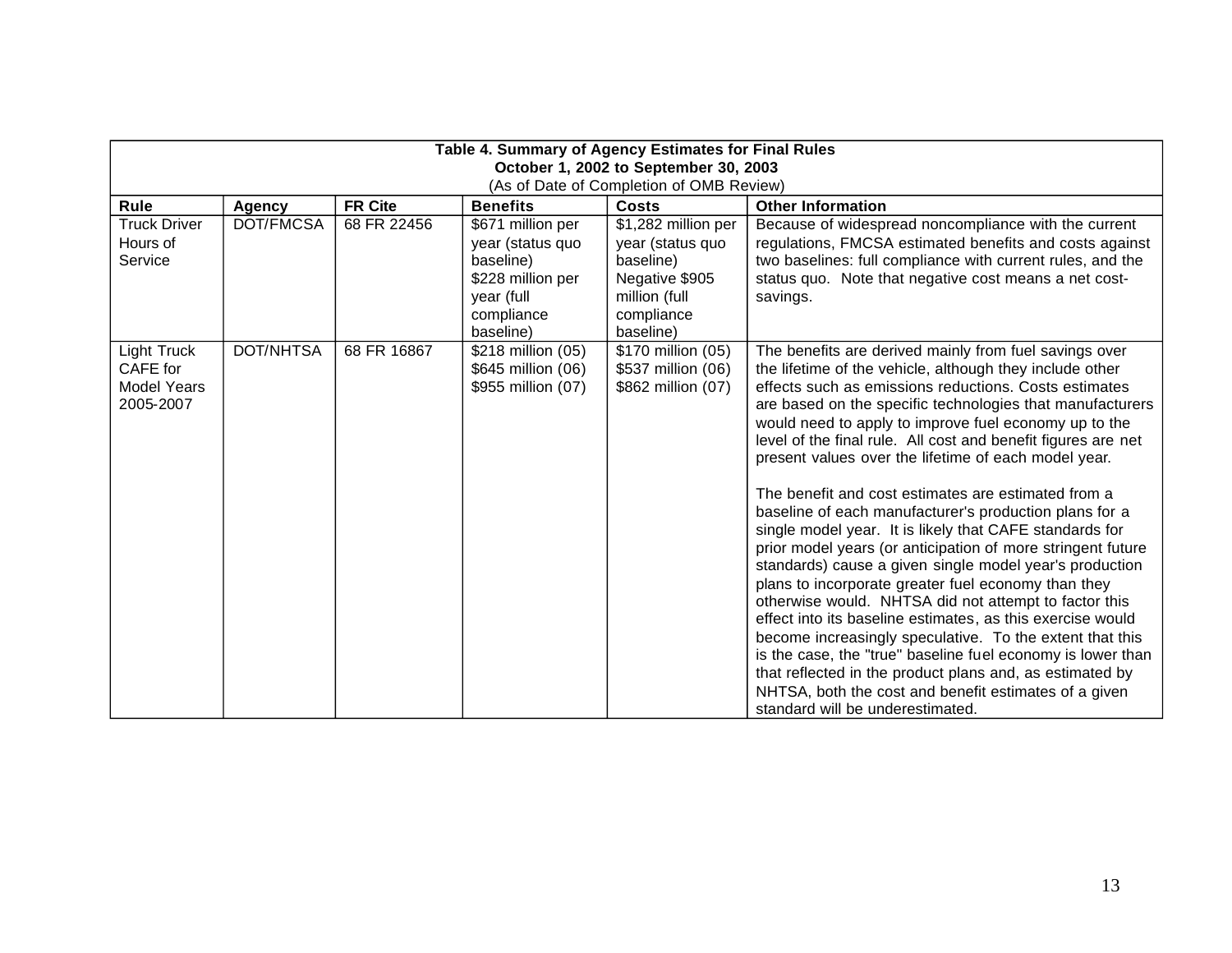| Table 4. Summary of Agency Estimates for Final Rules<br>October 1, 2002 to September 30, 2003<br>(As of Date of Completion of OMB Review) |        |                |                 |                          |                                                                                                                                                                                                                                                                                                                                                                                                                                                                                                                                                                                                                                                                                                               |  |  |
|-------------------------------------------------------------------------------------------------------------------------------------------|--------|----------------|-----------------|--------------------------|---------------------------------------------------------------------------------------------------------------------------------------------------------------------------------------------------------------------------------------------------------------------------------------------------------------------------------------------------------------------------------------------------------------------------------------------------------------------------------------------------------------------------------------------------------------------------------------------------------------------------------------------------------------------------------------------------------------|--|--|
| Rule                                                                                                                                      | Agency | <b>FR Cite</b> | <b>Benefits</b> | <b>Costs</b>             | <b>Other Information</b>                                                                                                                                                                                                                                                                                                                                                                                                                                                                                                                                                                                                                                                                                      |  |  |
| Revisions to<br>Regional<br>Haze<br>Regulations<br>for Nine<br>Western<br>States and<br>Eligible Indian<br>Tribes                         | EPA    | 68 FR 33764    | Not Estimated   | \$72 million per<br>vear | EPA performed a cost-benefit analysis in connection with<br>the Regional Haze Regulations that it published as a final<br>rule on July 1, 1999 (64 FR 35714). EPA finds that the<br>costs and benefits associated with the Western Regional<br>Air Partnership's program have been captured in the 1999<br>analysis. That analysis concluded that the planning,<br>analysis, and Best Available Retrofit Technology control<br>elements would result in \$72 million in incremental<br>annualized costs. If States all choose to establish the<br>same illustrative progress goal, the incremental costs<br>range from \$1 billion to \$4 billion with associated benefits<br>of \$1 billion to \$19 billion. |  |  |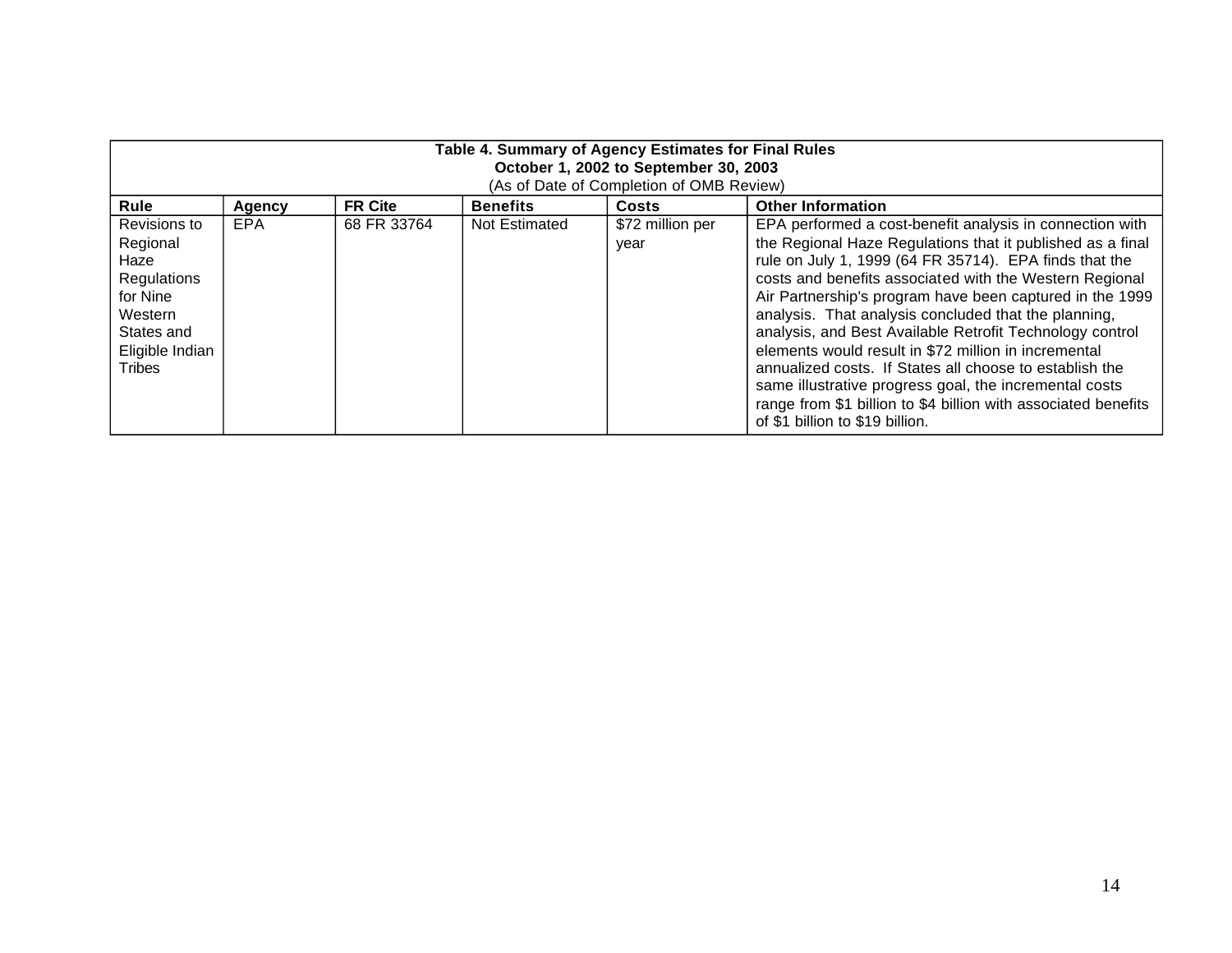| Table 4. Summary of Agency Estimates for Final Rules<br>October 1, 2002 to September 30, 2003<br>(As of Date of Completion of OMB Review) |               |                |                                                |                            |                                                                                                                                                                                                                                                                                                                                                                                                                                                                                                                                                                                                                                                                                                                                                                                                                                                                                                                                                                                                                                                                                                                                                                                                                                                                                                    |  |
|-------------------------------------------------------------------------------------------------------------------------------------------|---------------|----------------|------------------------------------------------|----------------------------|----------------------------------------------------------------------------------------------------------------------------------------------------------------------------------------------------------------------------------------------------------------------------------------------------------------------------------------------------------------------------------------------------------------------------------------------------------------------------------------------------------------------------------------------------------------------------------------------------------------------------------------------------------------------------------------------------------------------------------------------------------------------------------------------------------------------------------------------------------------------------------------------------------------------------------------------------------------------------------------------------------------------------------------------------------------------------------------------------------------------------------------------------------------------------------------------------------------------------------------------------------------------------------------------------|--|
| <b>Rule</b>                                                                                                                               | <b>Agency</b> | <b>FR Cite</b> | <b>Benefits</b>                                | <b>Costs</b>               | <b>Other Information</b>                                                                                                                                                                                                                                                                                                                                                                                                                                                                                                                                                                                                                                                                                                                                                                                                                                                                                                                                                                                                                                                                                                                                                                                                                                                                           |  |
| National<br>Pollutant<br>Discharge<br>Permits and<br>Standards for<br>Concentrated<br>Animal<br>Feeding<br>Operations<br>(CAFOs)          | <b>EPA</b>    | 68 FR 7175     | \$204 million to<br>\$355 million per<br>year. | \$335 million per<br>year. | Monetized benefits are based on both health and<br>environmental impacts. The rule also identifies several<br>benefit categories that have not been monetized. These<br>include reduced eutrophication and pathogen<br>contamination of coastal and estuarine waters, reduced<br>pathogen contamination of groundwater, reduced human<br>and ecological risks from antibiotics, hormones, metals<br>and salts, improved soil properties, and reduced costs of<br>commercial fertilizers for non-CAFO operations. Only the<br>first of these would likely significantly affect the benefits<br>estimates if monetized.<br>Costs are based on CAFO compliance costs and State<br>and Federal government implementation costs. CAFO<br>compliance costs are primarily associated with new<br>restrictions on land application of manure, and coverage<br>of dry poultry operations that were not previously covered<br>by the regulations. Costs for land application include<br>preparation of a Nutrient Management Plan, and<br>transportation costs for sale or disposal of excess manure<br>that can no longer be applied to the facility's own fields.<br>Costs for dry poultry include, in addition to land<br>application, capital and operation and maintenance costs<br>for new technology. |  |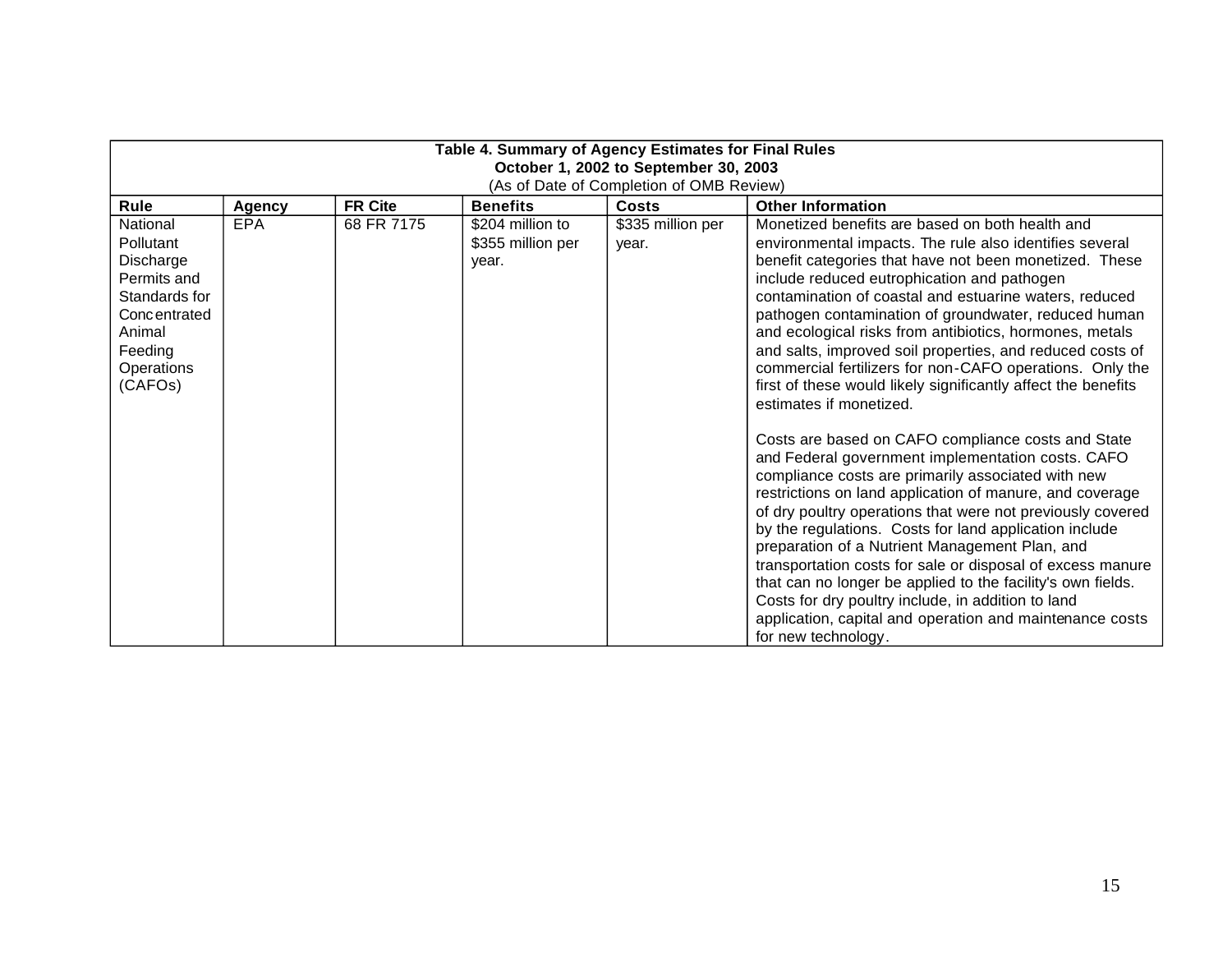| Table 4. Summary of Agency Estimates for Final Rules<br>October 1, 2002 to September 30, 2003<br>(As of Date of Completion of OMB Review) |         |                |                 |               |                                                                                                                                                                                                                                                                                                                                                                                                                                                                                                                                                                      |  |
|-------------------------------------------------------------------------------------------------------------------------------------------|---------|----------------|-----------------|---------------|----------------------------------------------------------------------------------------------------------------------------------------------------------------------------------------------------------------------------------------------------------------------------------------------------------------------------------------------------------------------------------------------------------------------------------------------------------------------------------------------------------------------------------------------------------------------|--|
| Rule                                                                                                                                      | Agency  | <b>FR Cite</b> | <b>Benefits</b> | Costs         | <b>Other Information</b>                                                                                                                                                                                                                                                                                                                                                                                                                                                                                                                                             |  |
| Health<br>Insurance<br>Reform:<br>Security<br><b>Standards</b><br>Implementing<br><b>HIPAA</b>                                            | HHS/CMS | 68 FR 8333     | Not Estimated   | Not Estimated | This final rule adopts standards for the security of<br>electronic protected health information to be implemented<br>by health plans, health care clearinghouses, and certain<br>health care providers.<br>CMS stated that, although they could not determine the<br>specific economic impact of the standards in this final rule<br>(and individually each standard may not have a significant<br>impact), the overall impact analysis makes clear that,<br>collectively, all the standards will have a significant impact<br>of over \$100 million on the economy. |  |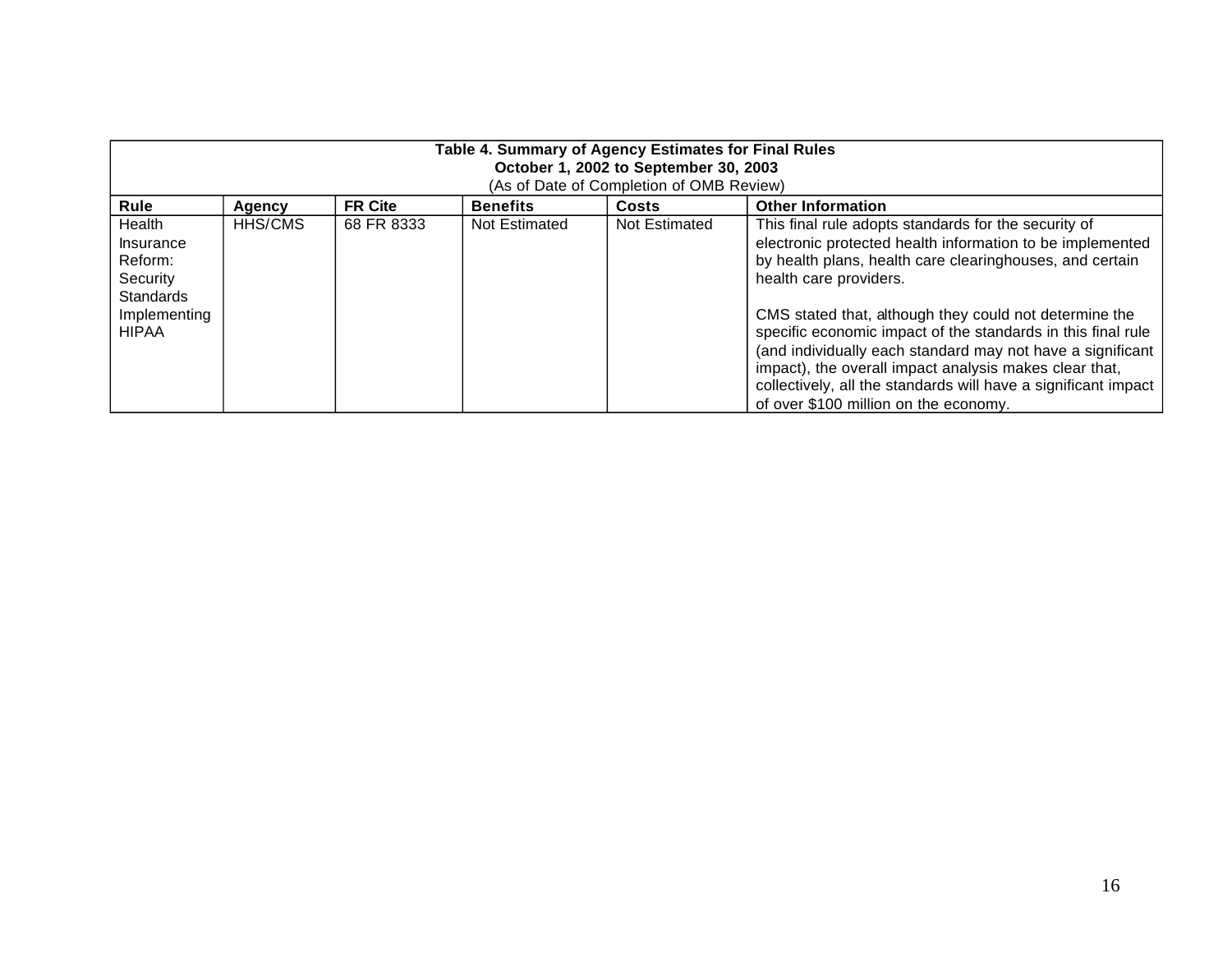| Table 4. Summary of Agency Estimates for Final Rules<br>October 1, 2002 to September 30, 2003 |                |                |                                                  |                                                                                                     |                                                                                                                                                                                                                                                                                                                                                                                                                                                                                                                                                                                                                                                                                                                                                                                                                                                                                                                                                                                                                                                                                                                                                                                                                                |  |  |
|-----------------------------------------------------------------------------------------------|----------------|----------------|--------------------------------------------------|-----------------------------------------------------------------------------------------------------|--------------------------------------------------------------------------------------------------------------------------------------------------------------------------------------------------------------------------------------------------------------------------------------------------------------------------------------------------------------------------------------------------------------------------------------------------------------------------------------------------------------------------------------------------------------------------------------------------------------------------------------------------------------------------------------------------------------------------------------------------------------------------------------------------------------------------------------------------------------------------------------------------------------------------------------------------------------------------------------------------------------------------------------------------------------------------------------------------------------------------------------------------------------------------------------------------------------------------------|--|--|
| (As of Date of Completion of OMB Review)                                                      |                |                |                                                  |                                                                                                     |                                                                                                                                                                                                                                                                                                                                                                                                                                                                                                                                                                                                                                                                                                                                                                                                                                                                                                                                                                                                                                                                                                                                                                                                                                |  |  |
| Rule                                                                                          | <b>Agency</b>  | <b>FR Cite</b> | <b>Benefits</b>                                  | <b>Costs</b>                                                                                        | <b>Other Information</b>                                                                                                                                                                                                                                                                                                                                                                                                                                                                                                                                                                                                                                                                                                                                                                                                                                                                                                                                                                                                                                                                                                                                                                                                       |  |  |
| Trans fat<br>Labeling                                                                         | <b>HHS/FDA</b> | 68 FR 41433    | \$234 million to<br>\$2,884 million per<br>year. | \$139 million to<br>\$275 million<br>incurred in the<br>first two years<br>after rule<br>finalized. | FDA estimates the benefits of this rule using two<br>approaches that reflect different methods. First, it<br>calculates benefits as the value of life-years gained from<br>preventing a fatal case of heart disease, plus the value of<br>quality adjusted life years (QALYs) gained from<br>preventing a non-fatal case of CHD. Its second<br>calculation values reductions in mortality risk as the<br>number of statistical deaths prevented multiplied by the<br>willingness to pay to reduce the risk of death, and values<br>reductions in morbidity risk as simply the medical cost<br>savings. The range of benefits is also based on two<br>different estimates of the effect of trans fat on CHD risk<br>(one method leads to approximately twice the impact as<br>the other method); adopting different valuations for<br>QALYs, life years and lives saved; and applying the 3%<br>and 7% discount rates.<br>Cost estimates include direct labeling and other<br>compliance costs, and reformulation costs and<br>subsequent market impacts for firms that choose to<br>reformulate. The range of costs is derived from the 3%<br>and 7% discount rates, and model uncertainties in the<br>labeling cost estimate. |  |  |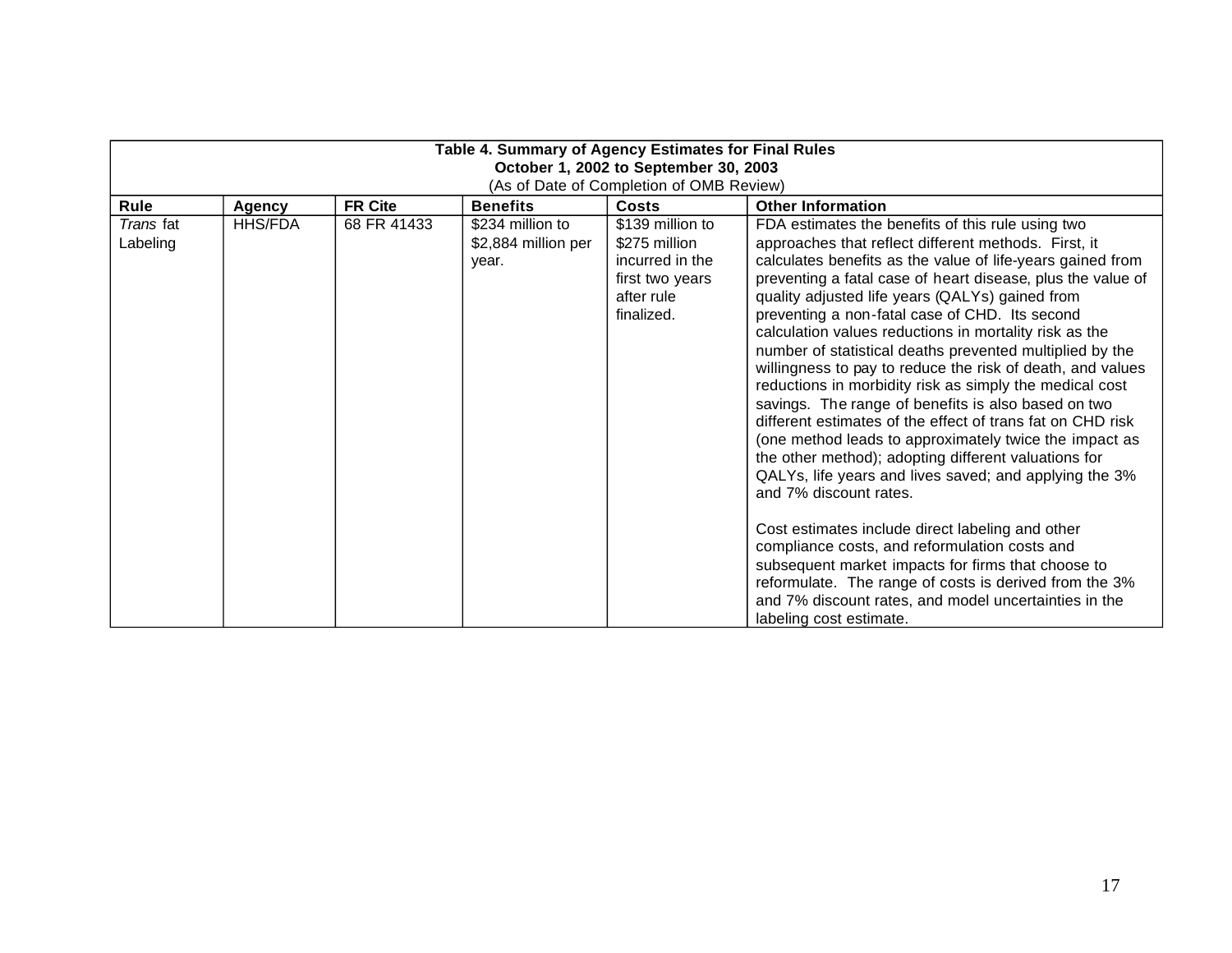| Table 4. Summary of Agency Estimates for Final Rules<br>October 1, 2002 to September 30, 2003<br>(As of Date of Completion of OMB Review)       |                |                |                           |                                     |                                                                                                                                                                                                                                                                                                                                                                                                                                                                                                                                                                                                                                                                                                                                                                                                                                                                                                                                                                                                                    |  |
|-------------------------------------------------------------------------------------------------------------------------------------------------|----------------|----------------|---------------------------|-------------------------------------|--------------------------------------------------------------------------------------------------------------------------------------------------------------------------------------------------------------------------------------------------------------------------------------------------------------------------------------------------------------------------------------------------------------------------------------------------------------------------------------------------------------------------------------------------------------------------------------------------------------------------------------------------------------------------------------------------------------------------------------------------------------------------------------------------------------------------------------------------------------------------------------------------------------------------------------------------------------------------------------------------------------------|--|
| Rule                                                                                                                                            | <b>Agency</b>  | <b>FR Cite</b> | <b>Benefits</b>           | Costs                               | <b>Other Information</b>                                                                                                                                                                                                                                                                                                                                                                                                                                                                                                                                                                                                                                                                                                                                                                                                                                                                                                                                                                                           |  |
| <b>Patent Listing</b><br>Requirements<br>and<br>Application of<br>30 Month<br>Stays of<br>Abbreviated<br>New Drug<br>Applications<br>(Generics) | <b>HHS/FDA</b> | 68 FR 36675    | \$230 million per<br>year | Less than \$10<br>million per year. | FDA estimates the largest impact will be a transfer of<br>resources from current patent holders to generic drug<br>manufacturers and consumers. FDA estimates patent<br>holders will suffer approximately a \$4.8 billion revenue<br>loss per year. Consumers will save approximately \$3.3<br>billion per year, and generic manufacturers will gain<br>approximately \$1.8 billion per year. The benefit is the<br>efficiency gain from this market entry. Direct costs are<br>derived from the increase in burden of additional<br>applications and modifications to analytical requirements.<br>The benefits and costs are annualized at a 7% discount<br>rate over 10 years.                                                                                                                                                                                                                                                                                                                                   |  |
| Milk in the<br>Northeast<br>and Other<br>Marketing<br>Areas                                                                                     | USDA/AMS*      | 68 FR 7063     | <b>Not Estimated</b>      | <b>Not Estimated</b>                | The Agricultural Marketing Service performed a cost<br>analysis and summarized the average of the price<br>changes from a model baseline using a 5-year period<br>(2003-2007). The formula changes increase the protein<br>prices and reduce the prices for butterfat and nonfat<br>solids. The results are higher Class III prices, lower<br>Class IV and Class II prices, and lower Class I prices.<br>The advanced Class I base price is the higher of the<br>Class III or Class IV advance pricing factors. The Class I<br>base price is the Class IV price in all years of the<br>analytical period for the baseline, while Class III becomes<br>the Class I price in 2003 through 2005 under this<br>decision. The Class I price falls in 2003, 2006, and 2007.<br>The resulting increases in Class I and Class II demand for<br>nonfat and fat solids sufficiently absorbs production<br>increases to very slightly increase cheese and butter<br>prices and only slightly decrease nonfat dry milk prices. |  |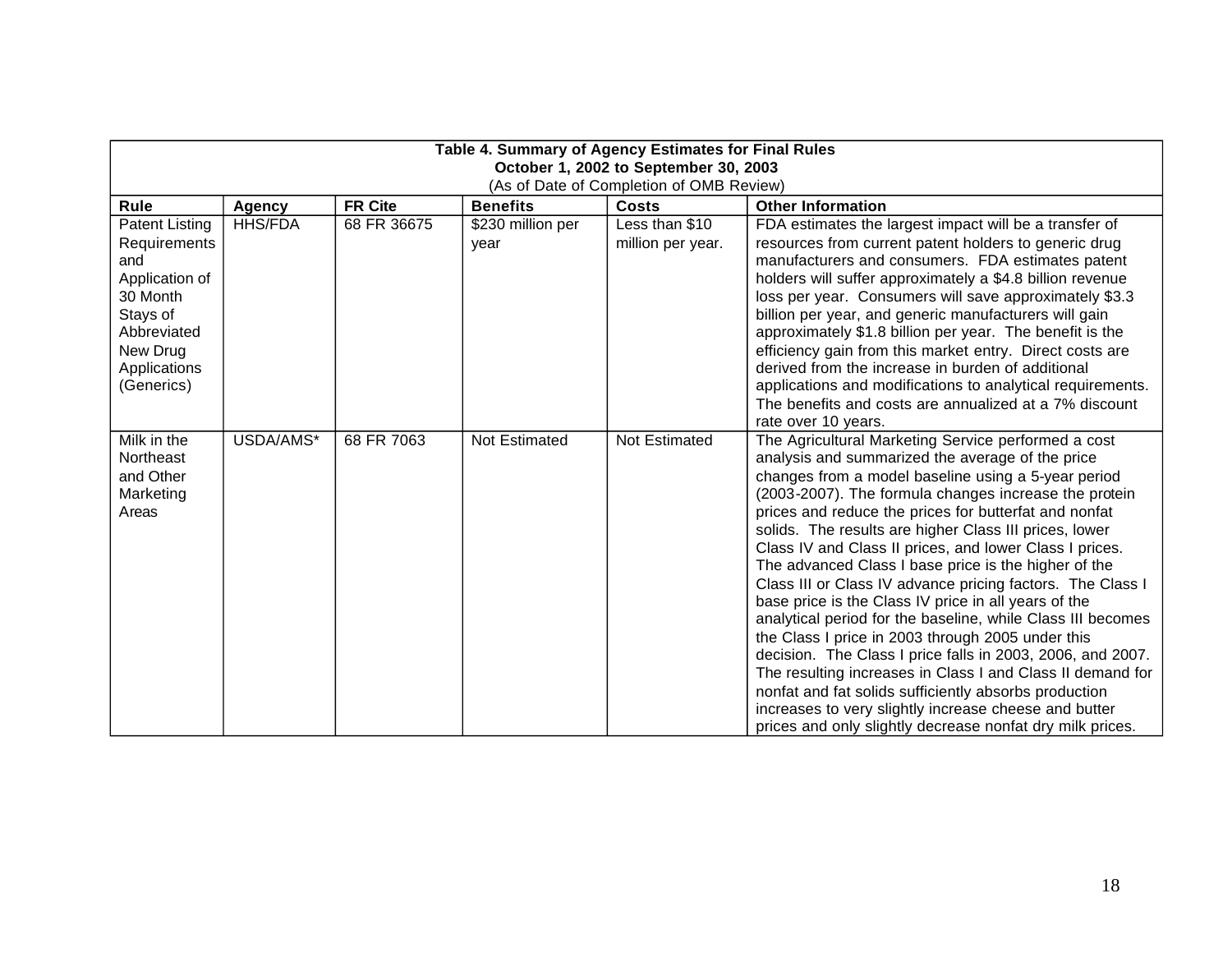| Table 4. Summary of Agency Estimates for Final Rules<br>October 1, 2002 to September 30, 2003          |                                          |                |                                                       |                            |                                                                                                                                                                                                                                                                                                                                                                                                                                                                                                                                        |  |  |  |
|--------------------------------------------------------------------------------------------------------|------------------------------------------|----------------|-------------------------------------------------------|----------------------------|----------------------------------------------------------------------------------------------------------------------------------------------------------------------------------------------------------------------------------------------------------------------------------------------------------------------------------------------------------------------------------------------------------------------------------------------------------------------------------------------------------------------------------------|--|--|--|
|                                                                                                        | (As of Date of Completion of OMB Review) |                |                                                       |                            |                                                                                                                                                                                                                                                                                                                                                                                                                                                                                                                                        |  |  |  |
|                                                                                                        |                                          |                |                                                       |                            |                                                                                                                                                                                                                                                                                                                                                                                                                                                                                                                                        |  |  |  |
| Rule                                                                                                   | Agency                                   | <b>FR Cite</b> | <b>Benefits</b>                                       | Costs                      | <b>Other Information</b>                                                                                                                                                                                                                                                                                                                                                                                                                                                                                                               |  |  |  |
| Control of<br>Listeria<br>monocytogen<br>es in Ready-<br>to-Eat Meat<br>and Poultry<br><b>Products</b> | USDA/FSIS                                | 68 FR 34207    | \$44 million per<br>year to \$154<br>million per year | \$16.6 million per<br>year | The benefits are derived from avoided illnesses and<br>death. Estimated costs are implementation costs. USDA<br>also presents a range of benefits estimates, based on<br>model uncertainty and statistical variability, and presents<br>an alternative benefits estimate, based on a reduction in<br>effectiveness, which is approximately 50% lower than the<br>benefits presented here. Both benefits and costs are<br>annualized at a 7% discount rate over 10 years, the<br>assumed useful life of the necessary firm investments. |  |  |  |
|                                                                                                        |                                          |                |                                                       |                            | *OMB is statutorily prohibited from reviewing marketing orders. Information presented in this table is based on the GAO report.                                                                                                                                                                                                                                                                                                                                                                                                        |  |  |  |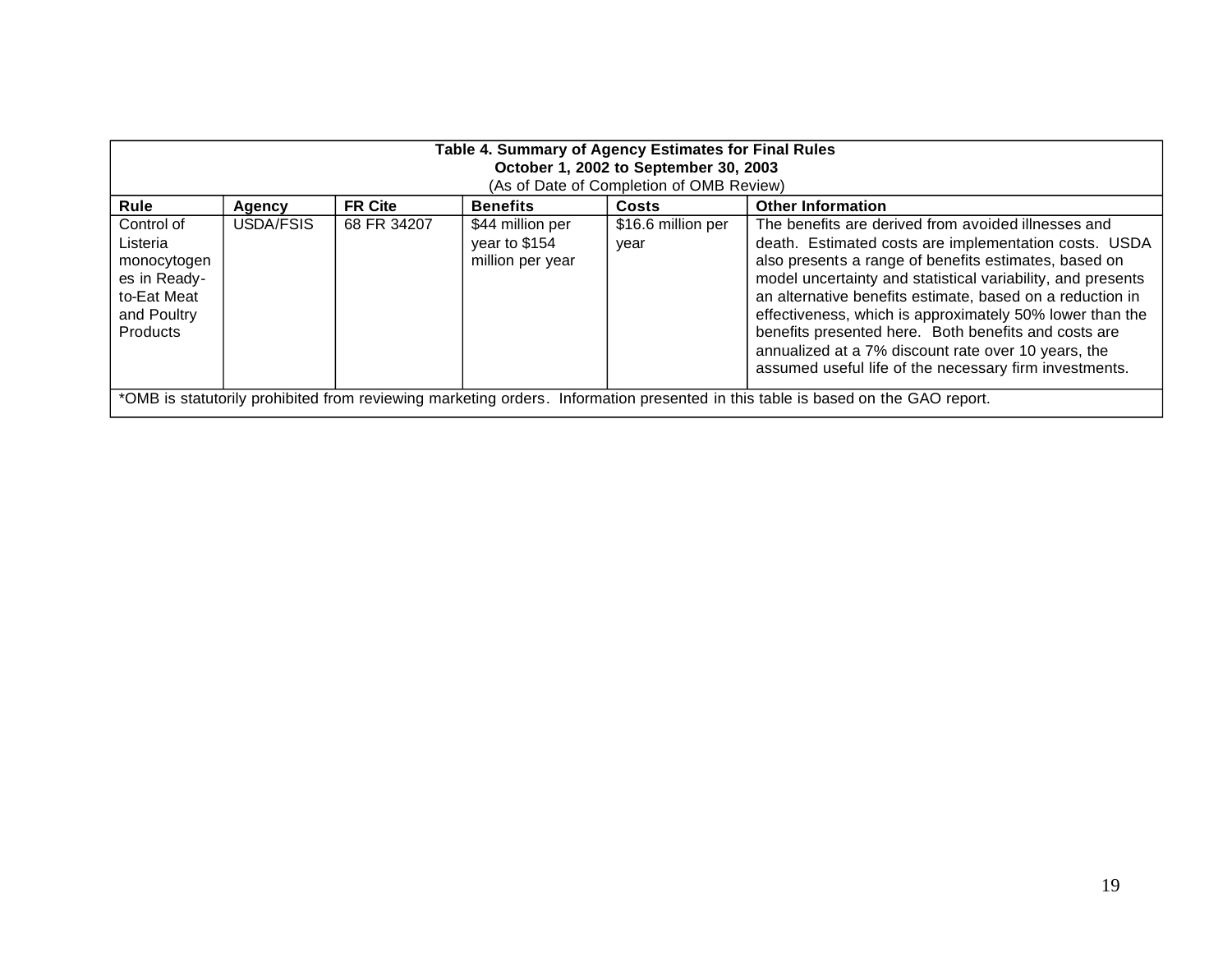## **Regulations Implementing Federal Budgetary Programs**

Of the 37 economically significant rules reviewed by OMB, Table 5 lists the 25 that implement Federal budgetary programs. The budget outlays associated with these rules are "transfers" from taxpayers to program beneficiaries, therefore in past reports OMB has referred to these rules as "transfer" rules. The totals are: HHS/CMS, 11 rules; USDA, 6 rules; the Department of Veterans Affairs (VA), 2 rules; the Department of Labor (DOL), 1 rule; DOT, 1 rule; DOI, 1 rule; the DHS Federal Emergency Management Agency (FEMA), 1 rule; the Office of Personnel Management (OPM), 1 rule; and the Small Business Administration (SBA), 1 rule.

Here, we highlight two of the rules presented below. First, OPM issued a rule to allow Federal employees to pay for their health benefits with pre-tax dollars. This change is estimated to save Federal employees \$848 million in taxes in fiscal year 2003. Unlike other rules listed here, this rule does not implement any particular spending program. This rule, however, has almost an identical effect as rules that implement other spending programs; by lowering the total taxes taken in, the effect is to transfer general tax revenue to a specific group.

Second, DOT's NHTSA issued a rule implementing a statute which requires the withholding of fiscal year 2004 Federal-aid highway funds from any State that has not enacted a driving while intoxicated law that provides for a blood or breath alcohol (BAC) limit of 0.08 percent. Although a major impact of this rule would be to Federal budgetary programs, the clear goal is to inspire State-level laws and regulations with public health and safety goals similar to the Federal rules reported in the other sections of this chapter.

| Table 5: Agency Rules Implementing Federal Budgetary Programs                                                                                                                                                                                                                      |
|------------------------------------------------------------------------------------------------------------------------------------------------------------------------------------------------------------------------------------------------------------------------------------|
| (October 1, 2002 to September 30, 2003)                                                                                                                                                                                                                                            |
| <b>Department of Agriculture (USDA)</b>                                                                                                                                                                                                                                            |
| 2002 Farm Bill: Cooperatives, Cotton, Dairy and Honey Price Support; Dairy and Apple Market Loss                                                                                                                                                                                   |
| 2002 Farm Bill: Loans and Deficiency Payments for Peanuts, Pulse Crops, Wheat, Feed Grains, and<br>Minor Oilseeds                                                                                                                                                                  |
| 2002 Farm Bill: Direct and Counter Cyclical Payments and Peanut Quota Buy-Out                                                                                                                                                                                                      |
| 2002 Farm Bill: Conservation Reserve Program                                                                                                                                                                                                                                       |
| 2003 Agricultural Assistance Act: Crop Disaster Program, Livestock Assistance Program, and<br><b>Weather-Related Losses</b>                                                                                                                                                        |
| <b>Environmental Quality Incentives Program</b>                                                                                                                                                                                                                                    |
| <b>Department of Health and Human Services (HHS)</b>                                                                                                                                                                                                                               |
| Changes to the Hospital Outpatient Prospective Payment System and CY 2003 Payment Rates                                                                                                                                                                                            |
| Medicare Program: Inpatient Hospital Deductible and Hospital and Extended Care Services<br>Coinsurance Amounts for 2003                                                                                                                                                            |
| Medicare Program: Application of Inherent Reasonableness of All Medicare Part B Services Other than<br><b>Physician Services</b>                                                                                                                                                   |
| Medicare Program: Monthly Actuarial Rates and Monthly Supplementary Medical Insurance Premium<br>Rate Beginning January 1, 2003                                                                                                                                                    |
| Medicare Program: Physician Fee Schedule Update for CY 2003.                                                                                                                                                                                                                       |
| Medicare Program: Revisions to Payment Policies Under the Physician Fee Schedule for Calendar<br>Year 2003 and Inclusion of Registered Nurses in the Personnel Provision of the Critical Access<br>Hospital Emergency Services Requirement for Frontier Areas and Remote Locations |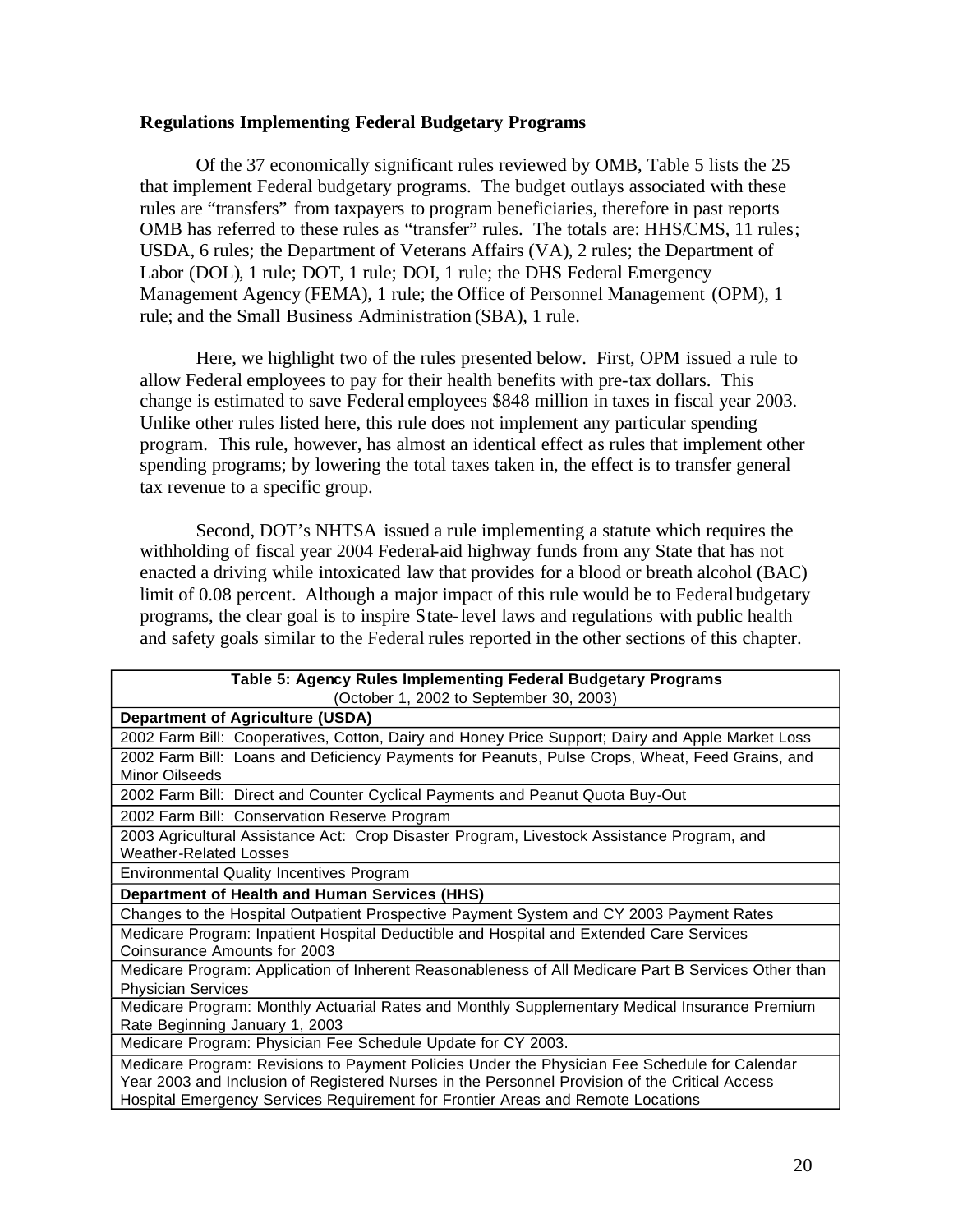| Medicare Program: Time Limitation on Price Recalculations and Recordkeeping Requirements Under<br>the Drug Rebate Program |
|---------------------------------------------------------------------------------------------------------------------------|
|                                                                                                                           |
| Medicare Program: Change in Methodology for Determining Extraordinarily High (Outlier) Payment in                         |
| Acute Care and Long-Term Care Hospitals                                                                                   |
| Medicare Program: Changes to the Inpatient Rehabilitation Facility Prospective Payment System and                         |
| FY 2004 Rates                                                                                                             |
| Medicare Program: Changes to the Hospital Inpatient Prospective Payment Systems and Fiscal Year                           |
| 2004 Rates                                                                                                                |
| Medicare Program: Prospective Payment System and Consolidated Billing for Skilled Nursing Facilities                      |
| Update for FY 2004.                                                                                                       |
| <b>Veterans Administration</b>                                                                                            |
| Payment or Reimbursement for Emergency Treatment Furnished at Non-VA Facilities                                           |
| Enrollment; Provision of Hospital and Outpatient Care to Veterans; Subpriorities of Priority Categories 7                 |
| and 8 Annual Enrollment                                                                                                   |
|                                                                                                                           |
| <b>Department of Labor</b>                                                                                                |
|                                                                                                                           |
| Claims for Compensation Under the Energy Employees Occupational Illness Compensation Program<br>Act of 2000               |
| Department of the Interior                                                                                                |
| Bureau of Indian Affairs: Distribution of Fiscal Year 2003 Indian Reservation Roads Funds                                 |
| <b>Department of Transportation</b>                                                                                       |
| Operation of Motor Vehicles by Intoxicated Persons                                                                        |
| <b>Federal Emergency Management Administration</b>                                                                        |
| Assistance to Firefighters Grant Program                                                                                  |
| <b>Office of Personnel Management</b>                                                                                     |
| <b>Health Insurance Premium Conversion</b>                                                                                |
| <b>Small Business Administration</b>                                                                                      |
| Small Business Size Regulations: Government Contracting Programs; HUBZone Program                                         |

## **Major Rules for Independent Agencies**

The congressional review provisions of the Small Business Regulatory Enforcement Fairness Act (SBREFA) require the GAO to submit reports on major rules to the committees of jurisdiction, including rules issued by agencies not subject to Executive Order 12866 (the "independent" agencies). We reviewed the information on the costs and benefits of major rules contained in GAO reports for the period of October 1, 2002 to September 30, 2003. GAO reported that 3 independent agencies issued 7 major rules during this period. Two agencies, the Federal Reserve System and the Nuclear Regulatory Commission (NRC), did not conduct benefit-cost analyses, although the NRC did calculate the expected dollar amount of fee recovery from their program, which can be considered a cost of the rulemaking. One agency, the Securities and Exchange Commission (SEC), did consider the benefits and costs of its rules. OMB lists the agencies and the type of information provided by them (as summarized by GAO) in Table 6.

In comparison to the agencies subject to E.O. 12866, the independent agencies provided in their analyses relatively little quantitative information on the benefits of major rules; half of the economically significant rules reviewed by OMB reported monetized benefits, whereas only 1 of the 7 rules finalized by independent agencies reported monetized benefits. As Table 6 indicates, most of the rules included some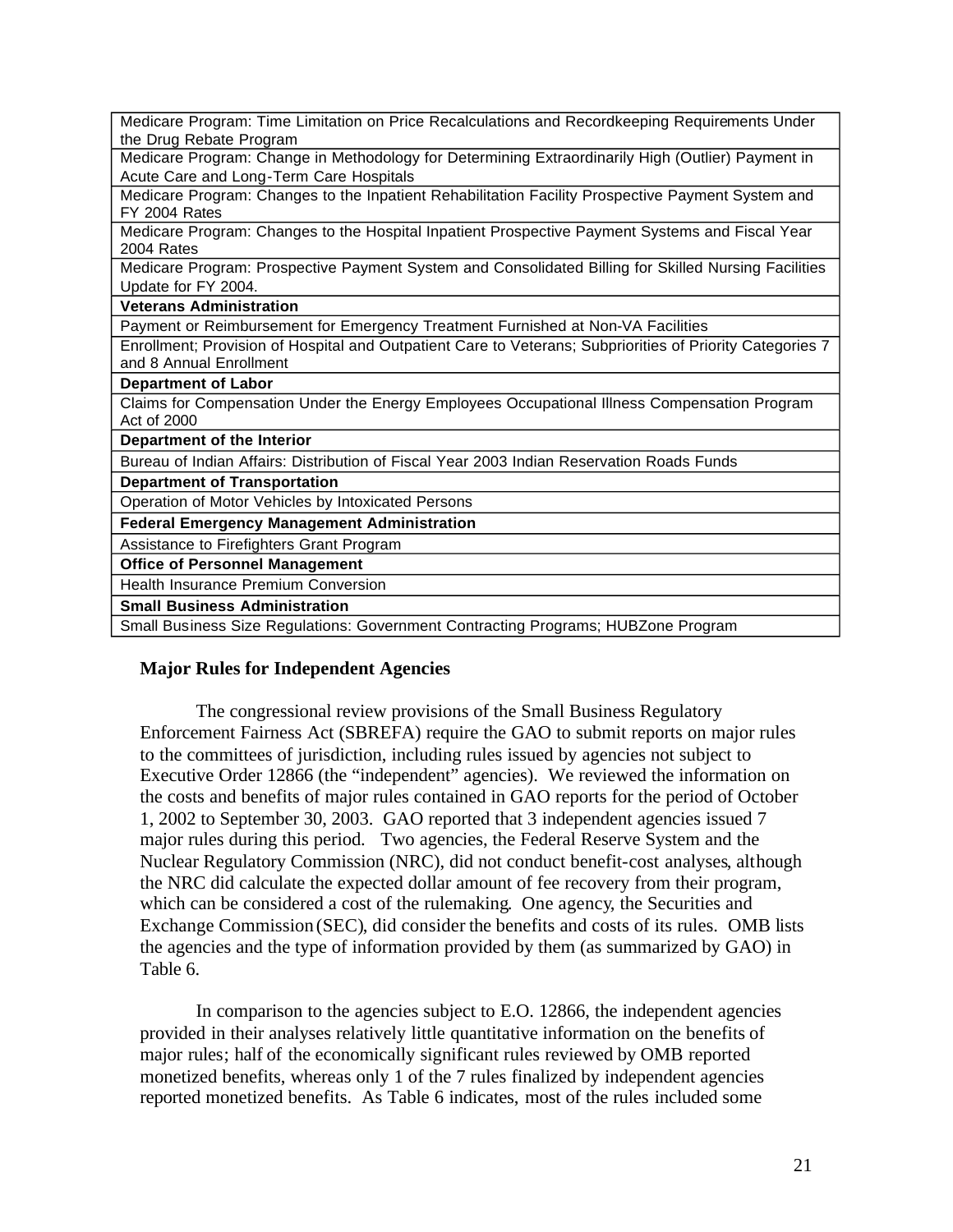discussion of benefits and costs, and reported monetized costs. OMB does not know whether the rigor and the extent of the analyses conducted by the independent agencies are similar to those of the analyses performed by agencies subject to the Execut ive Order, since OMB does not review rules from independent agencies.

| Table 6: Rules for Independent Agencies<br>(October 1, 2002 to September 30, 2003) |                                                                                                                                                                                                       |                |                                               |                                     |                                  |  |  |  |
|------------------------------------------------------------------------------------|-------------------------------------------------------------------------------------------------------------------------------------------------------------------------------------------------------|----------------|-----------------------------------------------|-------------------------------------|----------------------------------|--|--|--|
| <b>Agency</b>                                                                      | <b>Rule</b>                                                                                                                                                                                           | <b>FR Cite</b> | <b>Information</b><br>on Benefits<br>or Costs | <b>Monetized</b><br><b>Benefits</b> | <b>Monetized</b><br><b>Costs</b> |  |  |  |
| Federal<br>Reserve                                                                 | <b>Transactions Between</b><br>Member Banks and<br><b>Their Affiliates</b>                                                                                                                            | 67 FR 76560    | <b>No</b>                                     | <b>No</b>                           | $\overline{N}$                   |  |  |  |
| <b>NRC</b>                                                                         | <b>Revision of Fee</b><br>Schedules; Fee<br>Recovery for FY 2003                                                                                                                                      | 68 FR 36714    | Yes                                           | <b>No</b>                           | Yes                              |  |  |  |
| <b>SEC</b>                                                                         | Disclosure in<br>Management's<br>Discussion and<br>Analysis About Off-<br><b>Balance Sheet</b><br>Arrangements and<br>Aggregate Contractual<br>Obligations, GAO-03-<br>463R, February 19,<br>2003 IND | 68 FR 5982     | Yes                                           | <b>No</b>                           | Yes                              |  |  |  |
| <b>SEC</b>                                                                         | Strengthening the<br>Commission's<br>Requirements<br><b>Regarding Auditor</b><br>Independence                                                                                                         | 68 FR 6006     | Yes                                           | <b>No</b>                           | <b>No</b>                        |  |  |  |
| <b>SEC</b>                                                                         | <b>Disclosure of Proxy</b><br>Voting Policies and<br><b>Proxy Voting Records</b><br>by Registered<br>Management<br><b>Investment Companies</b>                                                        | 68 FR 6564     | Yes                                           | <b>No</b>                           | Yes                              |  |  |  |
| <b>SEC</b>                                                                         | Management's Report<br>on Internal Control<br><b>Over Financial</b><br>Reporting and<br>Certification of<br>Disclosure in Exchange<br><b>Act Periodic Reports</b>                                     | 68 FR 36636    | Yes                                           | <b>No</b>                           | Yes                              |  |  |  |
| <b>SEC</b>                                                                         | Certain Research and<br>Development<br>Companies                                                                                                                                                      | 68 FR 37046    | Yes                                           | Yes                                 | Yes                              |  |  |  |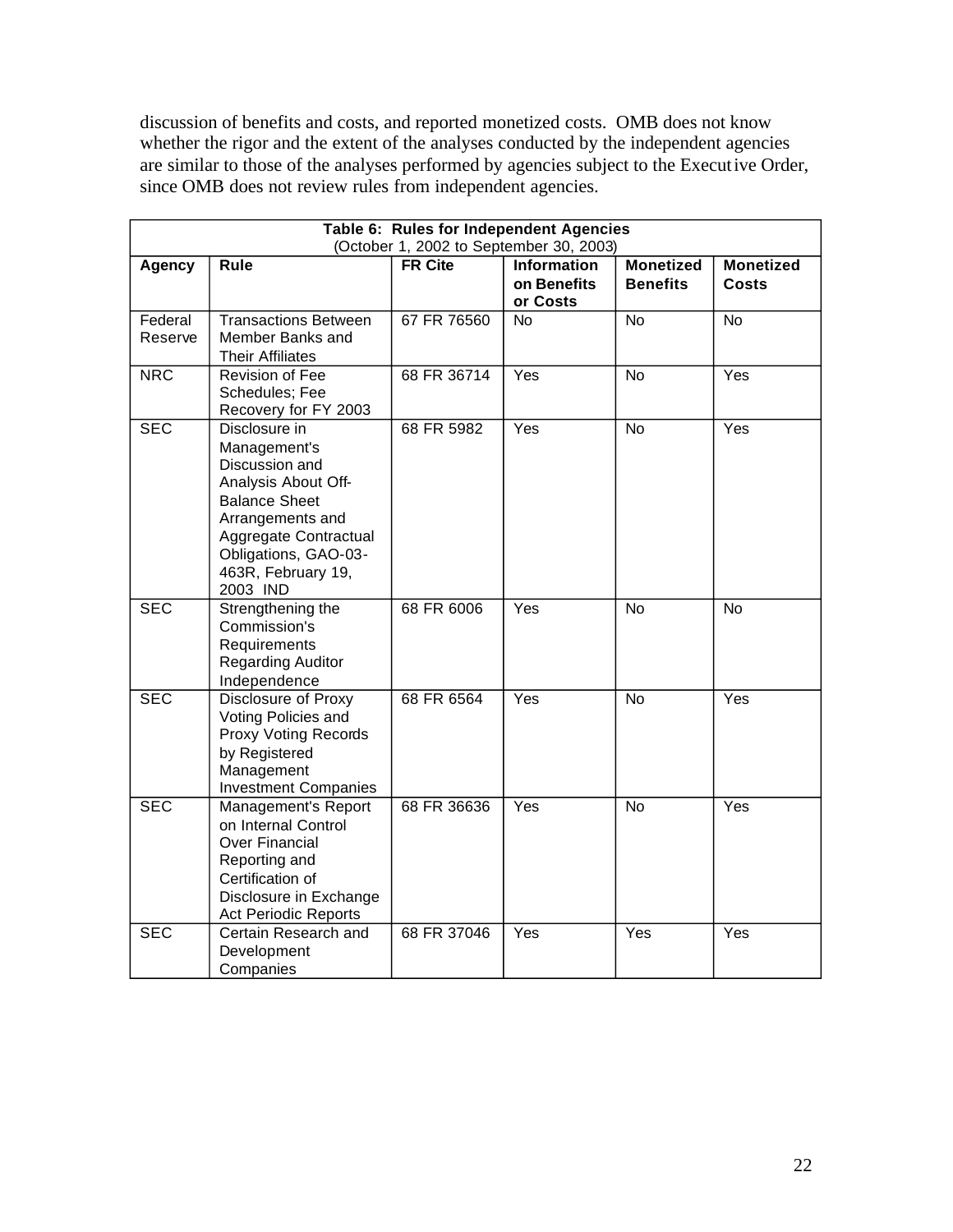# **B. The Impact of Federal regulation on State, local, and tribal government, small business, wages, and economic growth**

Sec. 638 (a)(2) of the Regulatory Right-to-Know Act calls on OMB to present an analysis of the impacts of Federal regulation on State, local, and tribal governments, small business, wages, and economic growth.

## *Impacts on State, Local, and Tribal Governments*

Over the past 8 years, 7 rules have imposed costs of more than \$100 million per year on State, local, and tribal governments (and thus have been classified as public sector mandates under the Unfunded Mandates Act of  $1995$ ).<sup>7</sup> The Environmental Protection Agency issued all 7 of these rules, which are described in some detail below.

• *EPA's Rule on Standards of Performance for Municipal Waste Combustors and Emissions Guidelines* (1995): This rule set standards of performance for new municipal waste combustor (MWC) units and emission guidelines for existing MWCs under sections 111 and 129 of the Clean Air Act [42 U.S.C. 7411, 42 U.S.C. 7429]. The standards and guidelines apply to MWC units at plants with combustion capacities greater than 35 mega grams per day (Mg/day) (approximately 40 tons per day) of municipal solid waste (MSW). The EPA standards require sources to achieve the maximum degree of reduction in emissions of air pollutants that the Administrator determined is achievable, taking into consideration the cost of achieving such emissions reduction, and any non-air quality health and environmental impacts and energy requirements.

EPA estimated the annualized costs of the emissions standards and guidelines to be \$320 million per year (in constant 1990 dollars) over existing regulations. While EPA estimated the cost of such standards for new sources to be \$43 million per year, the cost for existing sources was \$277 million per year. The annual emissions reductions achieved through this regulatory action include, for example, 21,000 Mg. of sulfur dioxide; 2,800 Mg. of particulate matter (PM); 19,200 Mg of nitrogen oxides; 54 Mg. of mercury; and 41 Kg. of dioxins/furans.

• *EPA's Standards of Performance for New Stationary Sources and Guidelines for Control of Existing Sources: Municipal Solid Waste Landfills (1996):* This rule set performance standards for new municipal solid waste landfills and emission guidelines for existing municipal solid waste landfills under section 111 of the Clean Air Act. The rule addressed non-methane organic compounds (NMOC)

 $7$ EPA's proposed rules setting air quality standards for ozone and particulate matter may ultimately lead to expenditures by State, local or tribal governments of \$100 million or more. However, Title II of the Unfunded Mandates Reform Act provides that agency statements of compliance with Section 202 must be conducted Aunless otherwise prohibited by law.@ The conference report to this legislation indicates that this language means that the section Adoes not require the preparation of any estimate or analysis if the agency is prohibited by law from considering the estimate or analysis in adopting the rule.@ EPA has stated, and the courts have affirmed, that under the Clean Air Act, the primary air quality standards are health-based and EPA is not to consider costs.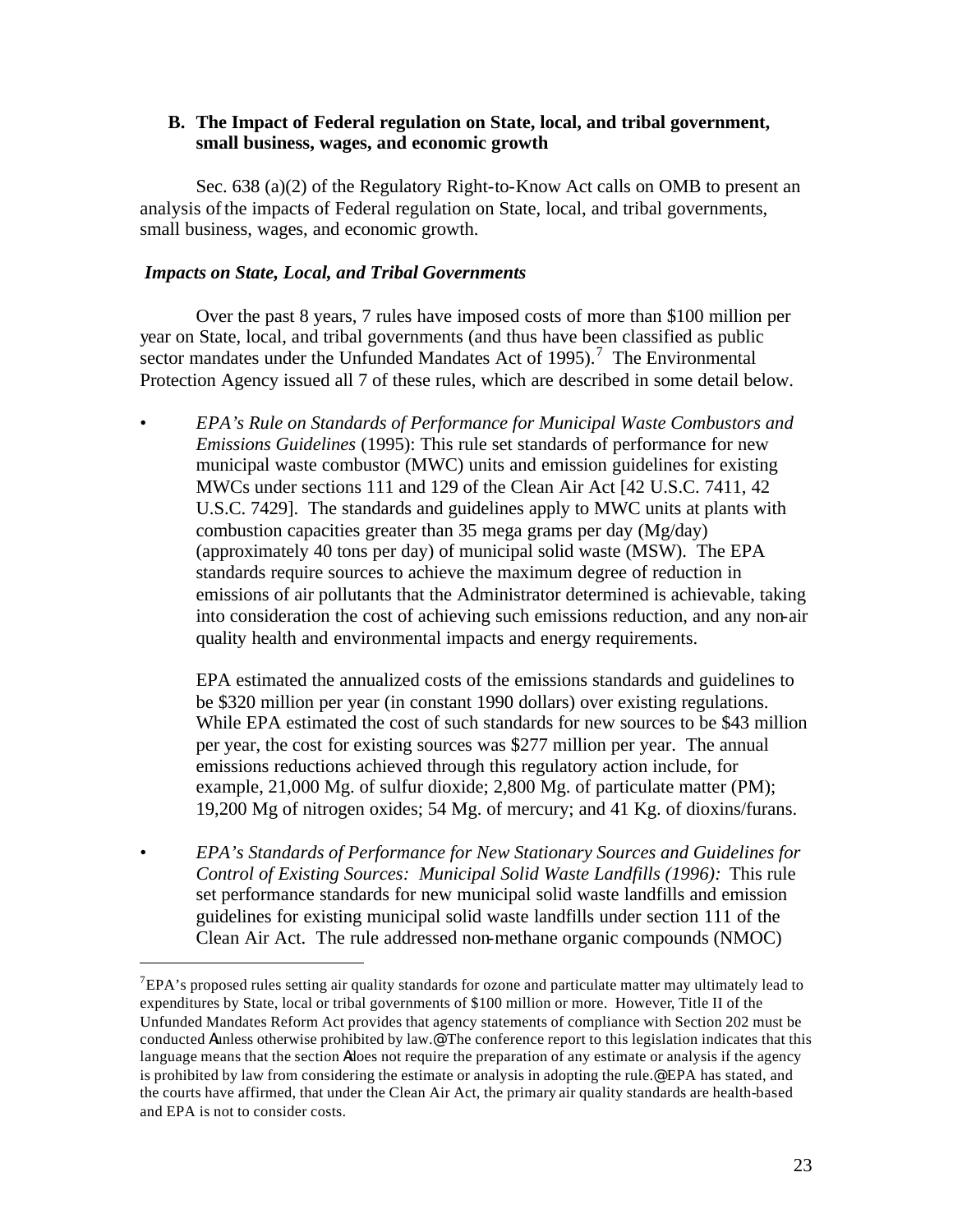and methane emissions. NMOC include volatile organic compounds (VOC), hazardous air pollutants (HAPs), and odorous compounds. Of the landfills required to install controls, about 30 percent of the existing landfills and 20 percent of the new landfills are privately owned. The remaining landfills are publicly owned. The total annualized costs for collection and control of air emissions from new and existing MSW landfills are estimated to be \$100.

- *EPA's National Primary Drinking Water Regulations: Disinfectants and Disinfection Byproducts (1998):* This rule promulgates health-based maximum contaminant level goals (MCLGs) and enforceable maximum contaminant levels (MCLs) for about a dozen disinfectants and byproducts that result from the interaction of these disinfectants with organic compounds in drinking water. The rule will require additional treatment at about 14,000 of the estimated 75,000 covered water systems nationwide. The costs of the rule are estimated at \$700 million annually. The quantified benefits estimates range from zero to 9,300 avoided bladder cancer cases annually, with an estimated monetized value of \$0 to \$4 billion per year. Possible reductions in rectal and colon cancer and adverse reproductive and developmental effects were not quantified.
	- *EPA's National Primary Drinking Water Regulations: Interim Enhanced Surface Water Treatment* (1998): This rule establishes new treatment and monitoring requirements (primarily related to filtration) for drinking water systems that use surface water as their source and serve more than 10,000 people. The purpose of the rule is to enhance health protection against potentially harmful microbial contaminants. EPA estimated that the rule will impose total annual costs of \$300 million per year. The rule is expected to require treatment changes at about half of the 1,400 large surface water systems, at an annual cost of \$190 million. Monitoring requirements add \$96 million per year in additional costs. All systems will also have to perform enhanced monitoring of filter performance. The estimated benefits include average reductions of 110,000 to 338,000 cases of cryptosporidiosis annually, with an estimated monetized value of \$0.5 to \$1.5 billion, and possible reductions in the incidence of other waterborne diseases.
- *EPA's National Pollutant Discharge Elimination: System B Regulations for Revision of the Water Pollution Control Program Addressing Storm Water Discharges* (1999): This rule expands the existing National Pollutant Discharge Elimination System program for storm water control. It covers smaller municipal storm sewer systems and construction sites that disturb one to five acres. The rule allows for the exclusion of certain sources from the program based on a demonstration of the lack of impact on water quality. EPA estimates that the total cost of the rule on Federal and State levels of government, and on the private sector, is \$803.1 million annually. EPA considered alternatives to the rule, including the option of not regulating, but found that the rule was the option that was "most cost effective or least burdensome, but also protective of the water quality."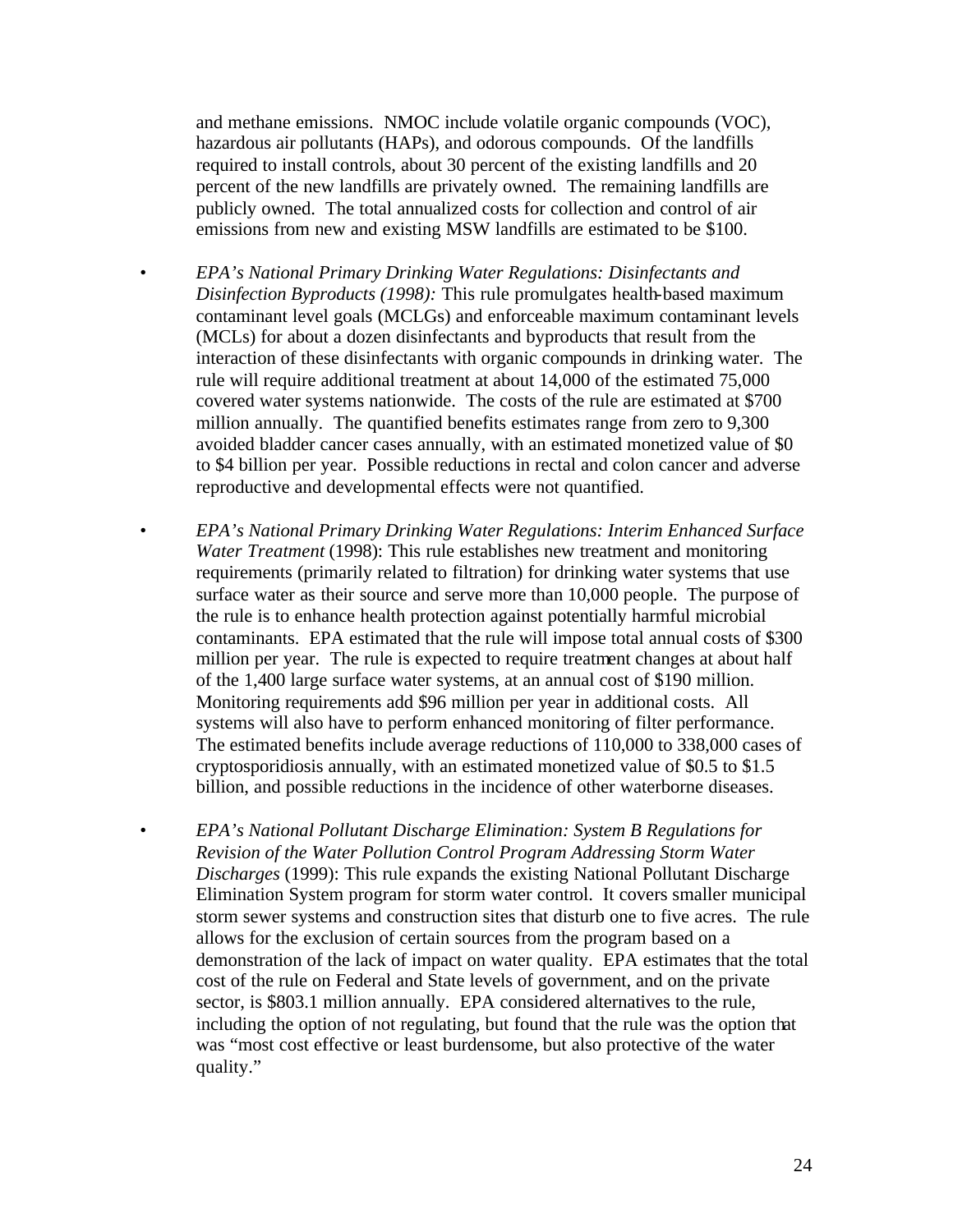- *EPA's National Primary Drinking Water Regulations; Arsenic and Clarifications to Compliance and New Source Contaminants Monitoring* (2001): This rule reduces the amount of arsenic that is allowed to be in drinking water from 50 ppb to 10 ppb. It also revises current monitoring requirements and requires nontransient, non-community water systems to come into compliance with the standard. This rule may affect either State, local or tribal governments or the private sector at an approximate annualized cost of \$206 million. The monetized benefits of the rule range from \$140 to \$198 million per year. The EPA selected a standard of 10 ppb because it determined that this was the level that best maximizes health risk reduction benefits at a cost that is justified by the benefits, as required by the Safe Drinking Water Act.
- *EPA's Effluent Limitation Guidelines and New Source Performance Standards for the Construction and Development Category* (2002): This rule proposed three options to address storm water discharges from construction sites. Option one proposed technology-based effluent limitation guidelines and standards (ELGs) for storm water discharges from construction sites required to obtain National Pollutant Discharge Elimination System (NPDES) permits. Option two proposed not to establish ELGs for storm water discharges from those sites, but to allow technology-based permit requirements to continue to be established based upon the best professional judgment of the permit authority. Option three would establish inspection and certification requirements that would be incorporated into the storm water permits issued by EPA and States, with other permit requirements based on the best professional judgment of the permit authority. EPA is considering all options, and did not state a preferred option in the proposed rule. Options one and two would impose a mandate on the States, local, or Tribal governments, in the aggregate, or private sector that would exceed \$100 million per year. Option 3 would not impose a mandate with costs that exceed \$100 million per year for the public or private sectors.

Although these 7 EPA rules were the only ones over the past 8 years to require expenditures by State, local and Tribal governments exceeding \$100 million, they were not the only rules with impacts on other levels of governments. For example, 14 percent, 9 percent, and 6 percent of rules listed in the April 2001 Unified Regulatory Agenda cited some impact on State, local or tribal governments, respectively.

In the final version of this report, we will present a full discussion of agency compliance with the Unfunded Mandates Reform Act.

## *Impact on Small Business*

The need to be sensitive to the impact of regulations and paperwork on small business was recognized in Executive Order 12866, "Regulatory Planning and Review." The Executive Order calls on the agencies to tailor their regulations by business size in order to impose the least burden on society, consistent with obtaining the regulatory objectives. It also calls for the development of short forms and other efficient regulatory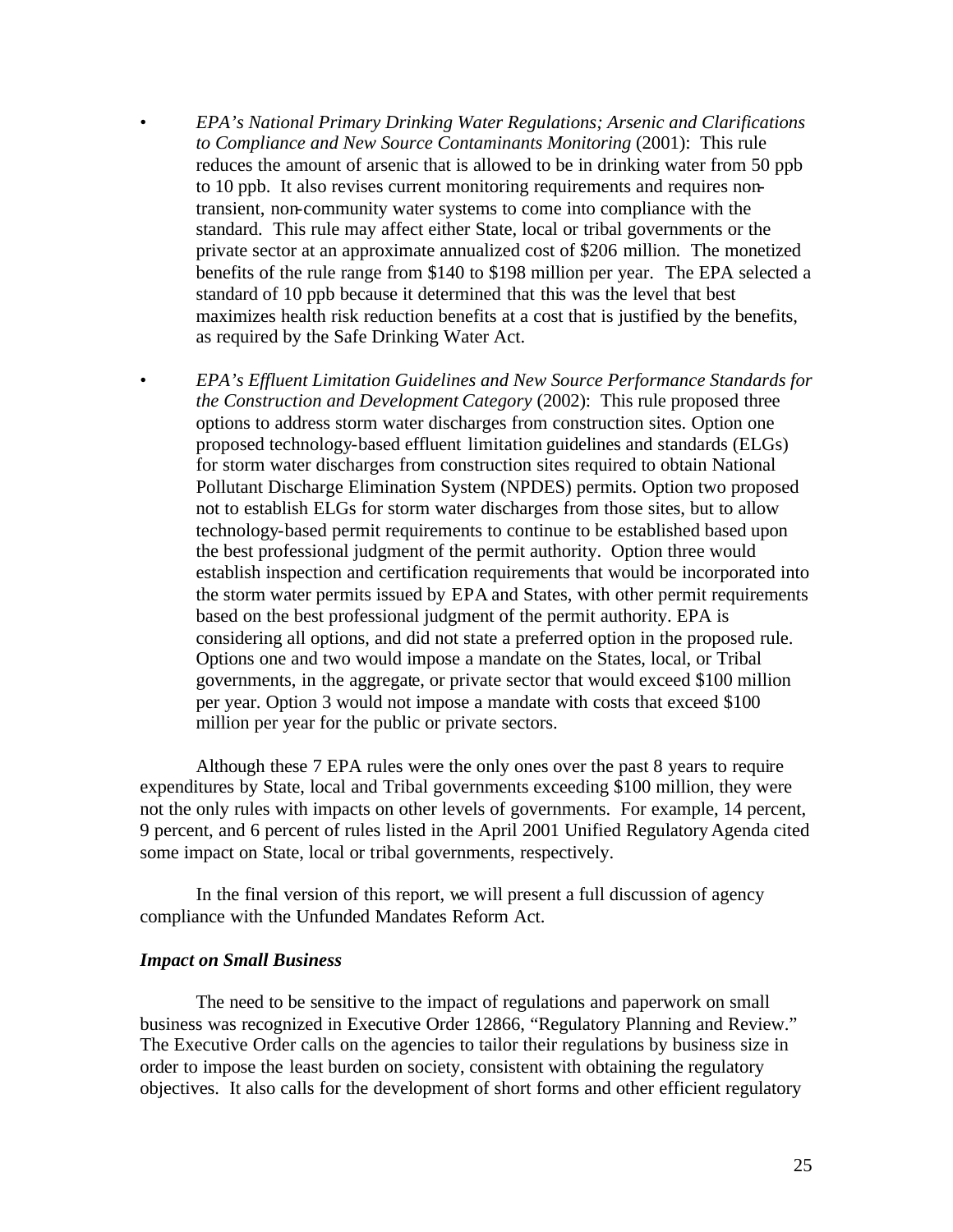approaches for small businesses and other entities. Moreover, in the findings section of the Sma ll Business Regulatory Enforcement Fairness Act of 1996 (SBREFA), Congress stated that "... small businesses bear a disproportionate share of regulatory costs and burdens." This is largely attributable to fixed costs—costs that all firms must bear regardless of size. Each firm has to determine whether a regulation applies, how to comply, and whether it is in compliance. As firms increase in size, fixed costs are spread over a larger revenue and employee base resulting in lower unit costs.

The Office of Advocacy of the Small Business Administration (Advocacy) recently sponsored a study (Crain and Hopkins 2001) that estimated the burden of regulation on small businesses. That study found that regulatory costs per employee decline as firm size—as measured by the number of employees per firm—increases. Crain and Hopkins estimate that the total cost of Federal regulation (environmental, workplace, economic, and tax compliance regulation) was 60 percent greater per employee for firms with under 20 employees compared to firms with over 500 employees. The average per employee regulatory costs were \$6,975 for firms with fewer than 20 employees compared to \$4,463 for firms with over 500 employees. These findings are based on their overall estimate of the cost of Federal regulation for 2000 of \$843 billion. These results do not indicate whether reducing regulatory requirements on small firms would produce net positive benefits.

Because of this relatively large impact of regulations on small businesses, this Administration's E.O. 13272 reiterates the need for agencies to assess the impact of regulations on small businesses under the Regulatory Flexibility Act (RFA). Under the RFA, whenever an agency comes to the conclusion that a particular regulation will have a significant impact on a substantial number of small entities, the agency must conduct both an initial and final regulatory flexibility analysis. This analysis must include an assessment of the likely burden of the rule on small entities, and an analysis of alternatives that may afford relief to small entities while still accomplishing the regulatory goals. OIRA has a Memorandum of Understanding with Advocacy that supports our review of these analyses. Please visit OMB's website at http://www.whitehouse.gov/omb/inforeg/regpol.html for a copy of this Memorandum.

Advocacy recently released two studies (CONSAD 2002, Advocacy 2004) exploring how well agencies work with Advocacy and OMB in estimating small business impacts and considering regulatory relief. The CONSAD report found that some agencies made significant improvements in determining small business impacts in their rulemaking, while others continued noncompliance. The study concluded that in 1995, about 39 percent of final rule notices did not certify or explain the small business economic impacts of the regulation; by 1999, the rate of RFA noncompliance fell to 32 percent.

The Advocacy report summarizes the overall performance of agency compliance with the RFA and Executive Order 13272, and Advocacy efforts to improve the analysis of small business impacts and to persuade agencies to afford relief to small businesses. This comprehensive report contains four main sections. Section one provides a brief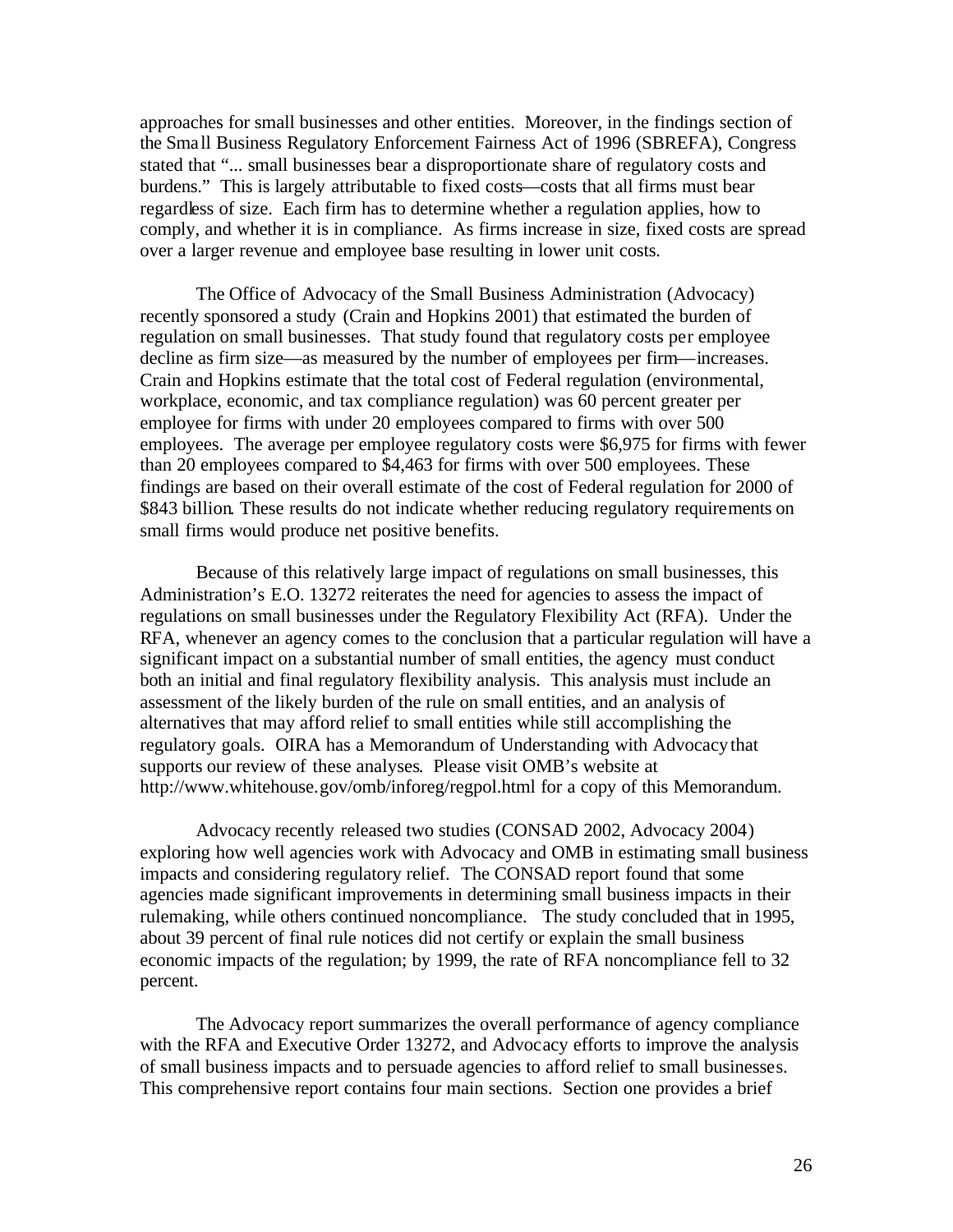overview of the RFA, as amended SBREFA. Section two details the role of the Advocacy. This section also shows breakdowns of Advocacy activities in Fiscal Year 2003, many of which were facilitated by the Memorandum of Understanding between Advocacy and OMB. Section three provides a snapshot of several of the rulemakings in which Advocacy effectively represented the interests of small entities. Section four of this annual report provides a brief overview and update on the report submitted to OMB on agency compliance with E.O. 13272 for Fiscal Year 2003. Please visit Advocacy's website at http://www.sba.gov/advo to learn more about Advocacy, review regulatory comment letters, and obtain useful research relevant to small entities.

In previous reports, OMB has requested public nomination of promising regulatory reforms. Agencies have adopted or are continuing to follow up on many suggestions relevant to small business, including recommendations from Advocacy, and OMB will continue to seek information from agencies on how they plan to address their cand idates for reform. In addition, OMB will continue to provide status reports to Congress on agency progress. In this report, OMB requests public nominations of promising regulatory reforms relevant to the manufacturing sector, particularly those relevant to the welfare of small and medium-sized enterprises. In particular, because the Crain and Hopkins (2001) study found that tax compliance was particularly burdensome for small businesses, OMB is especially interested in suggestions to simplify IRS paperwork requirements.

## *Impact on Wages*

The impact of Federal regulations on wages depends upon how "wages" are defined and on the types of regulations involved. If we define "wages" narrowly as workers' take-home pay, social regulation usually decreases average wage rates, while economic regulation often increases them, especially for specific groups of workers. If we define "wages" more broadly as the real value or utility of workers' income, the directions of the effects of the two types of regulation can be reversed.

## 1. Social Regulation

By broad measures of welfare, social regulation—defined as rules designed to improve health, safety, and the environment—create benefits for workers and consumers. Compliance costs, however, must be paid for by some combination of workers, business owners, and/or consumers through adjustments in wages, profits, and/or prices. This effect is most clearly recognized for occupational health and safety standards. As one leading textbook in labor economics suggests: "Thus, whether in the form of smaller wage increases, more difficult working conditions, or inability to obtain or retain one's first choice in a job, the costs of compliance with health standards will fall on employees."<sup>8</sup>

Viewed in terms of overall welfare, the regulatory benefits of health, safety, and environmental improvements for workers can outweigh their costs, assuming the

<sup>8</sup> From Ehrenberg and Smith's *Modern Labor Economics*, p. 279.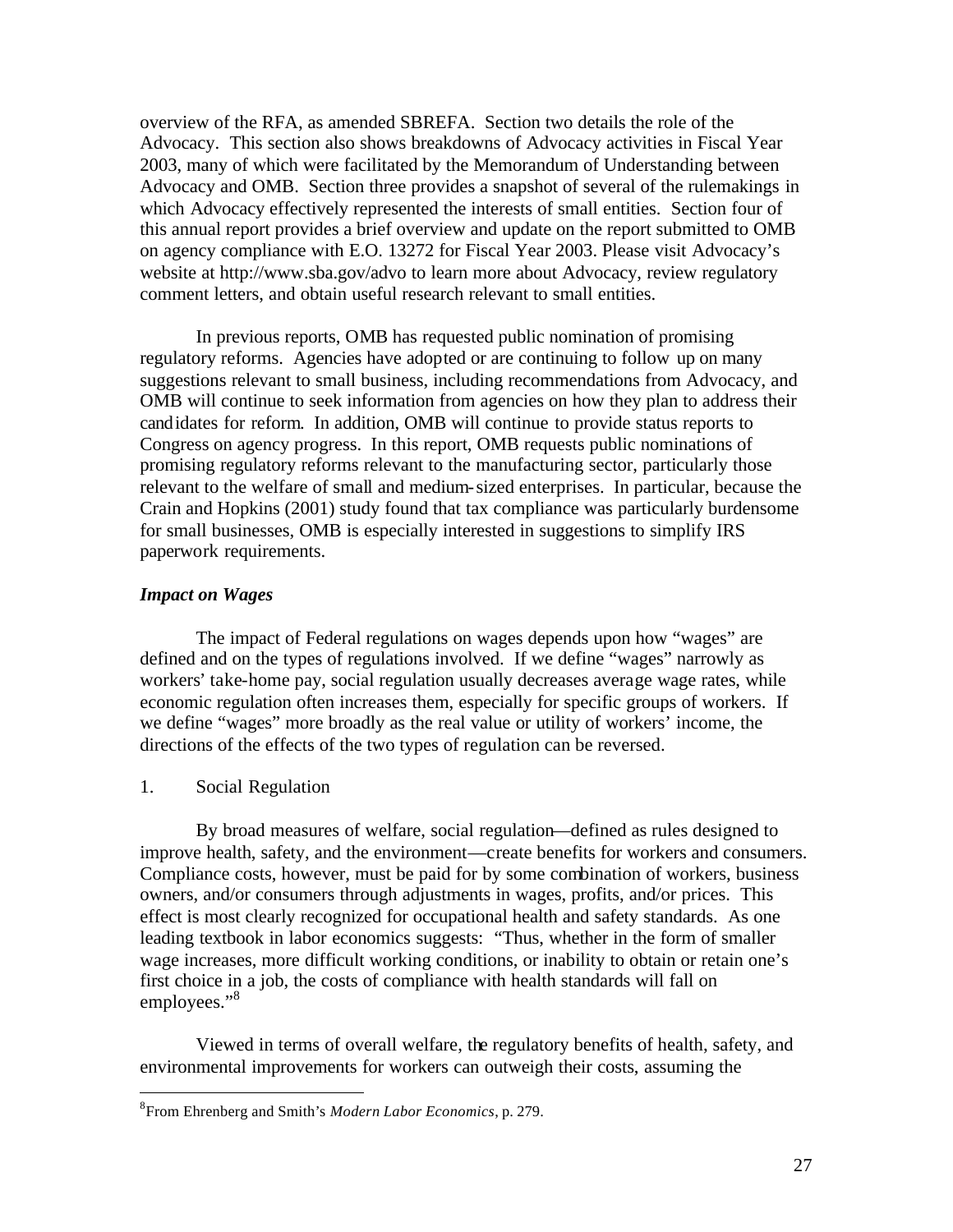regulation produces net benefits. In the occupational health standards case, where the benefits of regulation accrue mostly to workers, workers are likely to be better off if health benefits exceed compliance costs and such costs are not borne primarily by workers.<sup>9</sup> Although wages may reflect the cost of compliance with health and safety rules, the job safety and other benefits of suc h regulation can compensate for the monetary loss. Workers, as consumers benefiting from safer products and a cleaner environment, may also come out ahead if regulation produces significant net benefits for society.

## 2. Economic Regulation

For economic regulation, defined as rules designed to set prices or conditions of entry for specific sectors, the effects on wages may be positive or negative. Economic regulation can result in increases in income (narrowly defined) for workers in the industries targeted by the regulation, but decreases in broader measures of income based on utility or overall welfare, especially for workers in general. Economic regulation is often used to protect industries and their workers from competition. These wage gains come at a cost in inefficiency from reduced competition, however, which consumers must bear. Moreover, growth in real wages, which are limited generally by productivity increases, will not grow as fast without the stimulation of outside competition.  $10$ 

These statements are generalizations of the impact of regulation in the aggregate or by broad categories. Specific regulations can increase or decrease the overall level of benefits accruing to workers depending upon the actual circumstances and whether net benefits are produced.

#### *Economic Growth and Related Macroeconomic Indicators*

The strongest evidence of the impact of regulation on economic growth is the differences in per capita income growth experienced by countries under different regulatory systems. A well-known example is the comparison of the growth experience of the formerly Communist state-controlled economies with the more market-oriented economies of the West and Pacific Rim. Although state-controlled economies initially appeared to ha ve growth advantages because of their emphasis on investment in capital and infrastructure, as technology became more complex and innovation a more important driver of growth, the state-directed economies fell farther behind the more dynamic and flexible market-oriented economies. Less well known is that significant differences in growth rates, perhaps for the same reasons, are also seen among economies with smaller differences in the degree of government control and regulation.

 $^{9}$ Based on a cost benefit analysis of OSHA's 1972 Asbestos regulation by Settle (1975), which found large net benefits, Ehrenberg and Smith cite this regulation as a case where workers ' wages were reduced, but they were made better off because of improved health (p. 281).

<sup>&</sup>lt;sup>10</sup>Winston (1998) estimates that real operating costs declined 25 to 75 percent in the sectors that were deregulated over the last 20 years—transportation, energy, and telecommunications.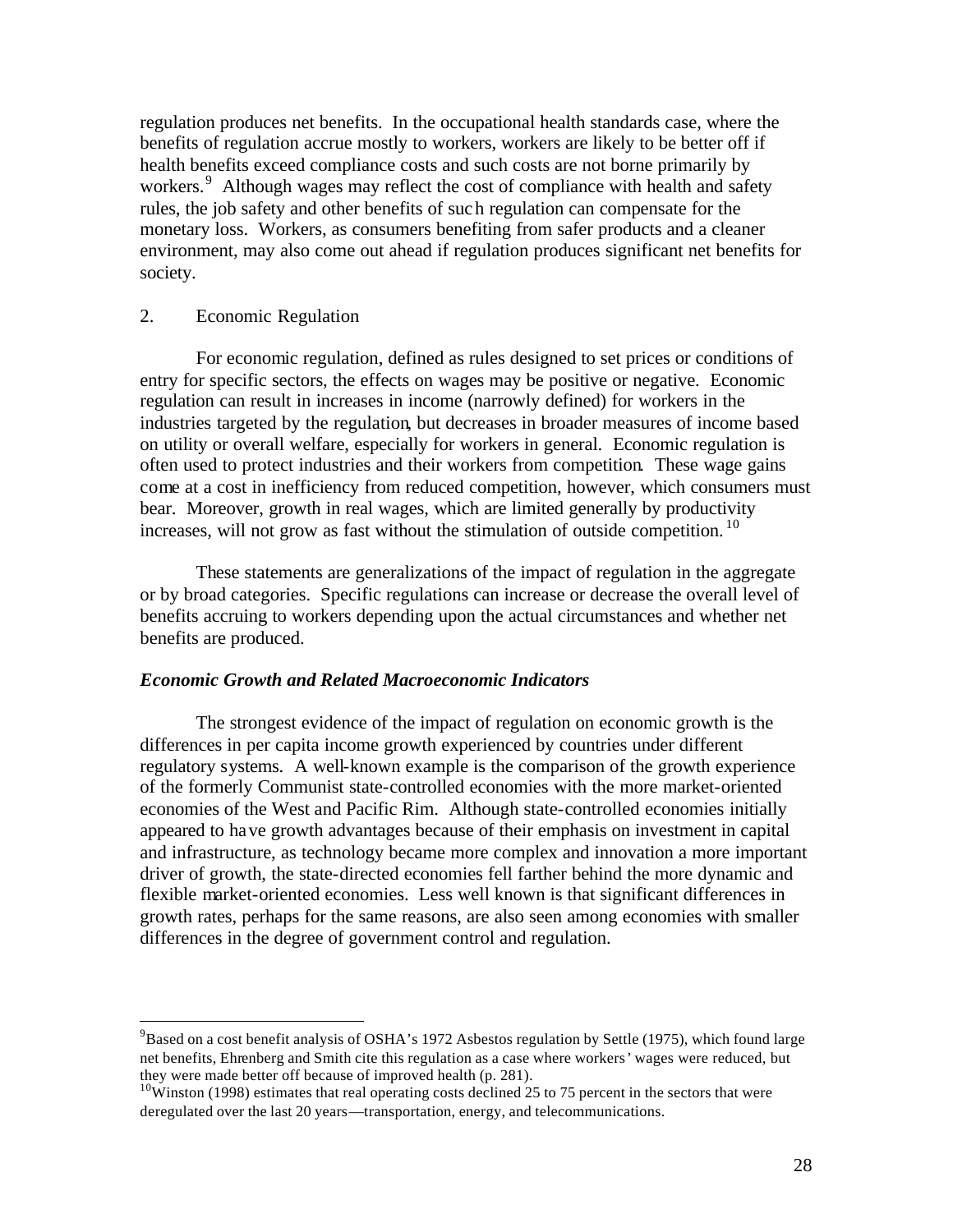Several institutions ha ve attempted to develop indicators of economic freedom to rank countries and compare their economic performance. Since 1995, the Heritage Foundation and the *Wall Street Journal* have collaborated to publish a yearly index for 161 countries that finds a very strong relationship between the index and per capita  $GDP<sup>11</sup>$ . The index, based mostly on subjective assessments of in-house experts, is composed of 50 independent variables divided into 10 broad factors that attempt to measure different aspects of economic freedom: trade policy, fiscal burden, government intervention, property rights, banking and finance, wages and prices, regulation, and informal market activity. Since a correlation between economic freedom and per capita GDP cannot prove that economic freedom causes economic growth, the authors also examine the relationship between the change in the index since 1995 and the average GDP growth rate growth over seven years. After dividing the 142 countries (for which they had complete) data into quintiles, they find a very strong association between improvement in the index and growth rates. The first quintile of countries grew at a rate of 4.9% per year, almost twice the 2.5 % growth rate of the fifth quintile.

Since 1997, the Fraser Institute of Vancouver, B.C. has published the Economic Freedom of the World index for 123 countries.<sup>12</sup> The report finds that the index is highly correlated with per capita income, economic growth, and life expectancy. The index, which is based on 38 variables, many of them from surveys published by other institutions, measures five major areas: size of government, legal structure and security of property rights, access to sound money, freedom of exchange with foreigners, and regulation of credit, labor, and business. The top ten economies in order are Hong Kong, Singapore, the United States, New Zealand, the United Kingdom, Canada, Switzerland, Ireland, Australia, and the Netherlands.

Although these studies provide broad support for the claim that regulation reduces economic growth, they have several drawbacks that weaken the strength of their findings. First, they are largely based on subjective assessments and survey results. In addition, they include non-regulatory indicators as well as indicators of direct regulatory interventions, such as measures of fiscal burden and the openness of trade policies.

In an attempt to correct for some of these shortcomings, the World Bank has recently begun a multi-year project to catalogue the differences in the scope and manner of regulations among over 130 countries based on measures of actual regulations – such as the number of procedures required to register a new business and the time and costs of registering a new business, enforce a contract, or go through bankruptcy. The first volume of the annual series examines five of the fundamental regulatory aspects of a firm's life cycle: starting a business, hiring and firing workers, enforcing contracts, getting credit, and closing a business. Other types of regulation will be examined in future years. Entitled *Doing Business in 2004, Understanding Regulation* the study reached three major conclusions:

<sup>11</sup> Marc A. Miles, Edwin J. Feulner, Jr., Mary Anastasia O'Grady, and Ana I. Eiras. *2004 Index of Economic Freedom.* Heritage Foundation/WallSteet Journal.

<sup>12</sup> James Gwartney and Robert Lawson, *Economic Freedom of the World: 2003 Annual Report*. Fraser Institute, Vancouver, BC.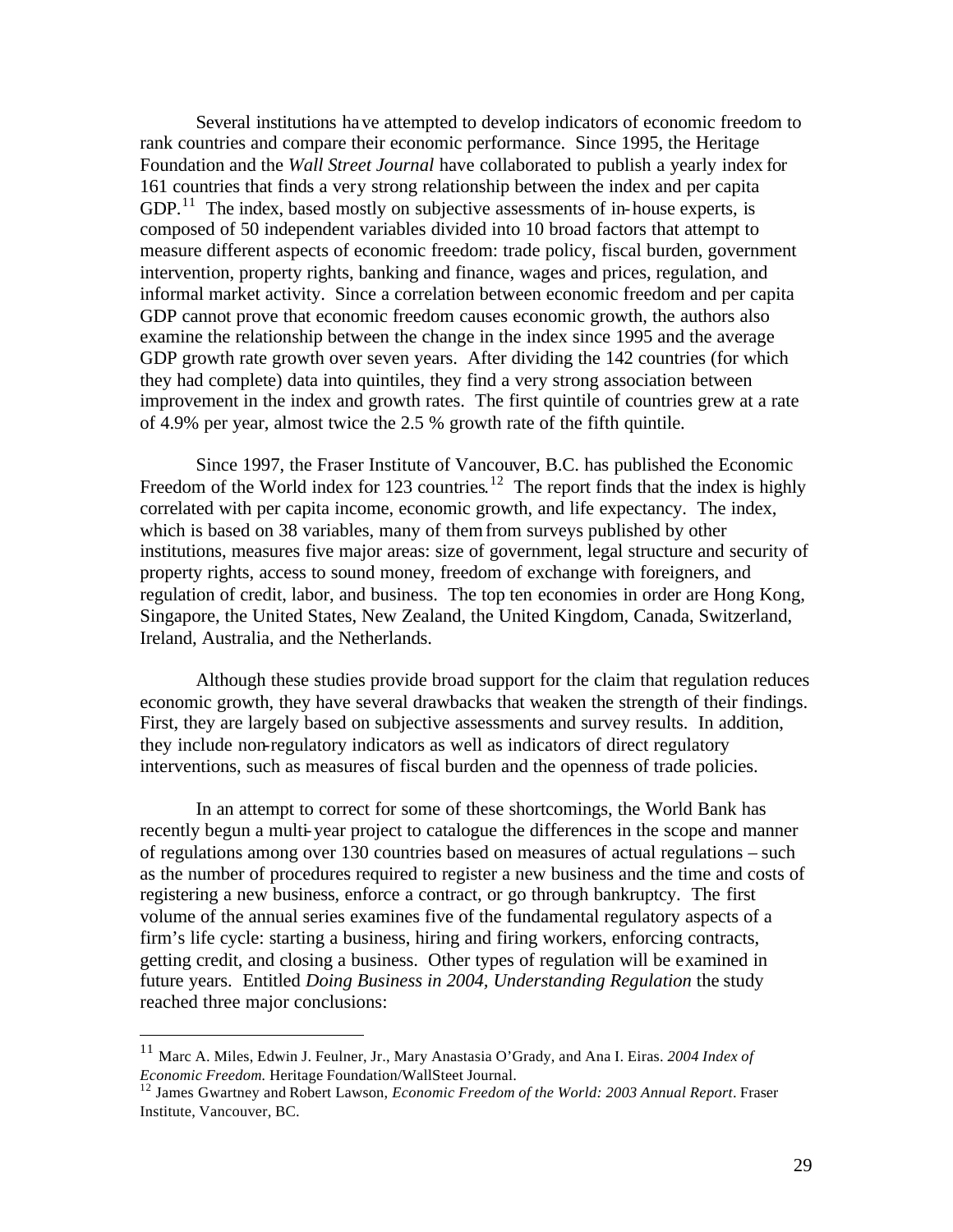- Regulation varies widely around the world.
- Heavier regulation of business activity generally brings bad outcomes, while clearly defined and well-protected property rights enhance prosperity.
- Rich countries regulate business in a consistent manner. Poor countries do not. $13$

The study finds that rich countries regulate less in all aspects of regulation covered in the report. Combining all indicators, Australia, Canada, Denmark, the Netherlands, New Zealand, Norway, Singapore, Sweden, the United Kingdom, and the United States, among the richest countries in the world, are the least regulated. The study also finds that common law and Nordic countries regulate less than countries whose legal systems are based on French, German, and socialist origins.

Second, as with the studies based on broader and more subjective indicators, the World Bank study finds that both labor productivity and employment are positively correlated with less regulation. The World Bank study also finds that heavier regulation is associated with greater inefficiency of public institutions and more corruption. The result is that regulation often has a perverse effect on the people it is meant to protect. Overly stringent regulation of business creates strong incentives for businesses to operate in the underground or informal economy. The study cites the example of Bolivia, one of the most heavily regulated economies in the world, where an estimated 82% of business activity takes place in the informal sector.

Third, the study finds that rich countries tend to regulate consistently across the five indicators, as measured by the statistical significance of their 15 cross correlations compared to the cross correlations of poor countries. The World Bank suggests that this indicates that poor countries have made some progress in some reform areas but not others and that this finding suggests some optimism that these reforms may spread.

Based on its analysis of the impact of regulation on economic performance, the World Bank concludes that countries that have performed well have five common elements to their approach to regulation:

- 1. Simplify and deregulate in competitive markets.
- 2. Focus on enhancing property rights.
- 3. Expand the use of technology.
- 4. Reduce court involvement in business matters.
- 5. Make reform a continuous process.

It is interesting to note that these principles correspond fairly closely to the principles that characterize the U.S.'s program of "Smarter Regulation."<sup>14</sup>

<sup>13</sup> World Bank. 2004. *Doing Business in 2004: Understanding Regulation*. Oxford Press. Washington DC.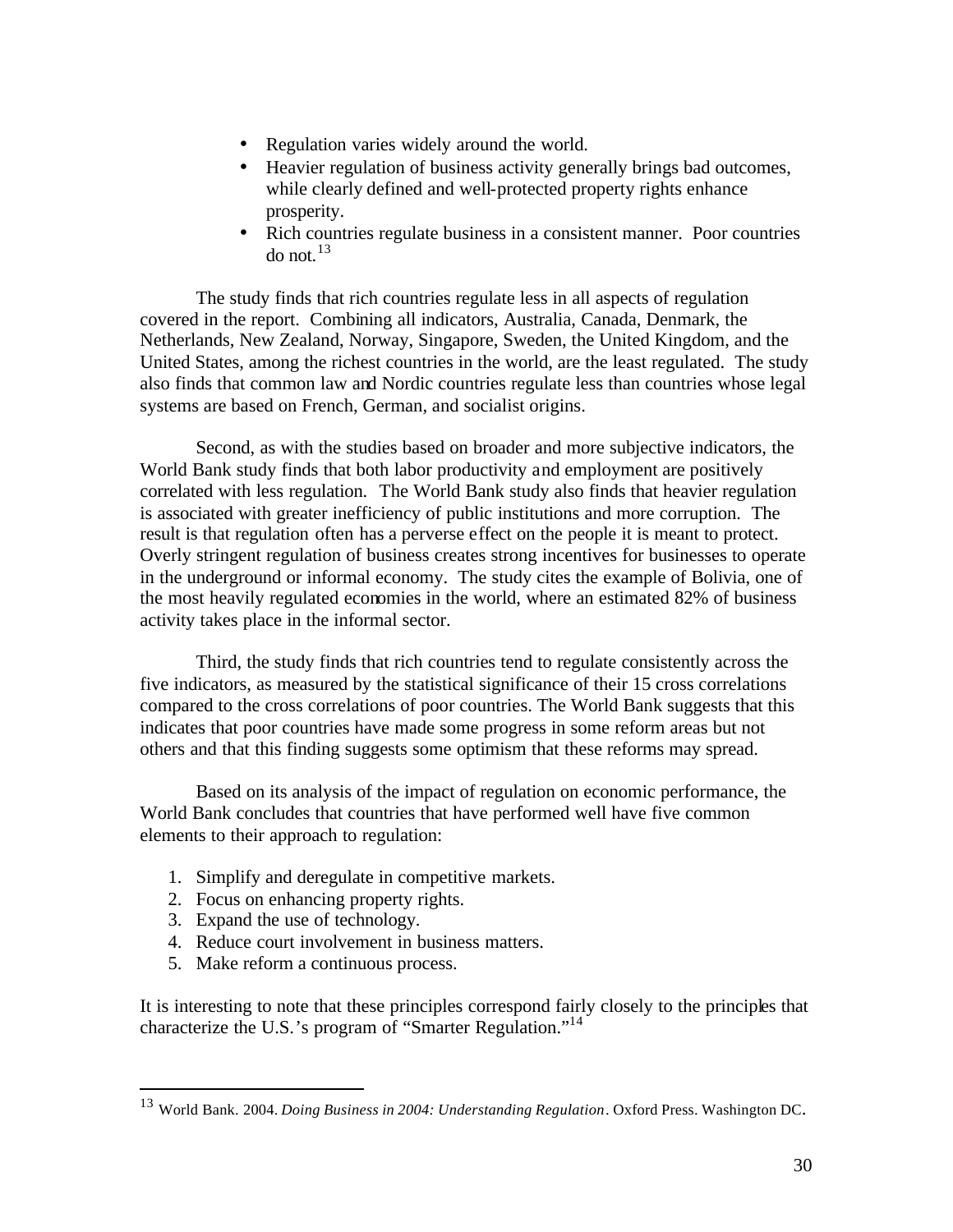The strong relationship between excessive regulation and economic performance persists even when the sample of countries is confined to the 30 mostly high-income democracies in the Orga nization for Economic Cooperation and Development (OECD). A recent report by Giuseppe Nicoletti summarizes the findings of the OECD work in this area as follows:

The empirical results suggest that regulatory reforms have positive effects not only in product markets, where they tend to increase investment, innovation and productivity, but also for employment rates.<sup>15</sup>

According to the OECD's regulatory index for seven key industries, the five countries with least regulation in order are: the United Kingdom, the United States, New Zealand, Australia, and Sweden. The five with the most regulation in order are: Greece, Italy, Portugal, Ireland, and France. One of the most interesting findings of the OECD study is that the least regulated countries tended to show the greatest improvement in their rates of multifactor productivity growth over the 1990s compared to the 1980s and that those countries also tended to show both the largest increase in the number of new small and medium-sized firms and in the rate of investment in research and development in manufacturing. Both of these factors are thought to be important in increasing the growth rate of productivity and per capita income.

These four major efforts to determine the effect of regulatory policies on economic performance described use quite different indicators of regulatory quality, yet reach very similar conclusions. This pattern of findings provides strong support for policies that pursue smarter regulation. These results are also consistent with economic theory, which predicts that economic growth is enhanced by regulatory policies that promote competitive markets, secure property rights, and intervene to correct market failures rather than to increase state influence.

<sup>14</sup> For a description of the Administration's regulatory reform program see, in particular, Chapter 1 of *Stimulating Smarter Regulation:2002 Report to Congress on the Costs and Benefits of Regulations and Unfunded Mandates on State, Local, and Tribal Entities*. Office of Management and Budget. 15 Giuseppe Nicoletti, "the Economy -Wide Effects of Product Market Reform". OECD. Paris, December

<sup>2002.</sup>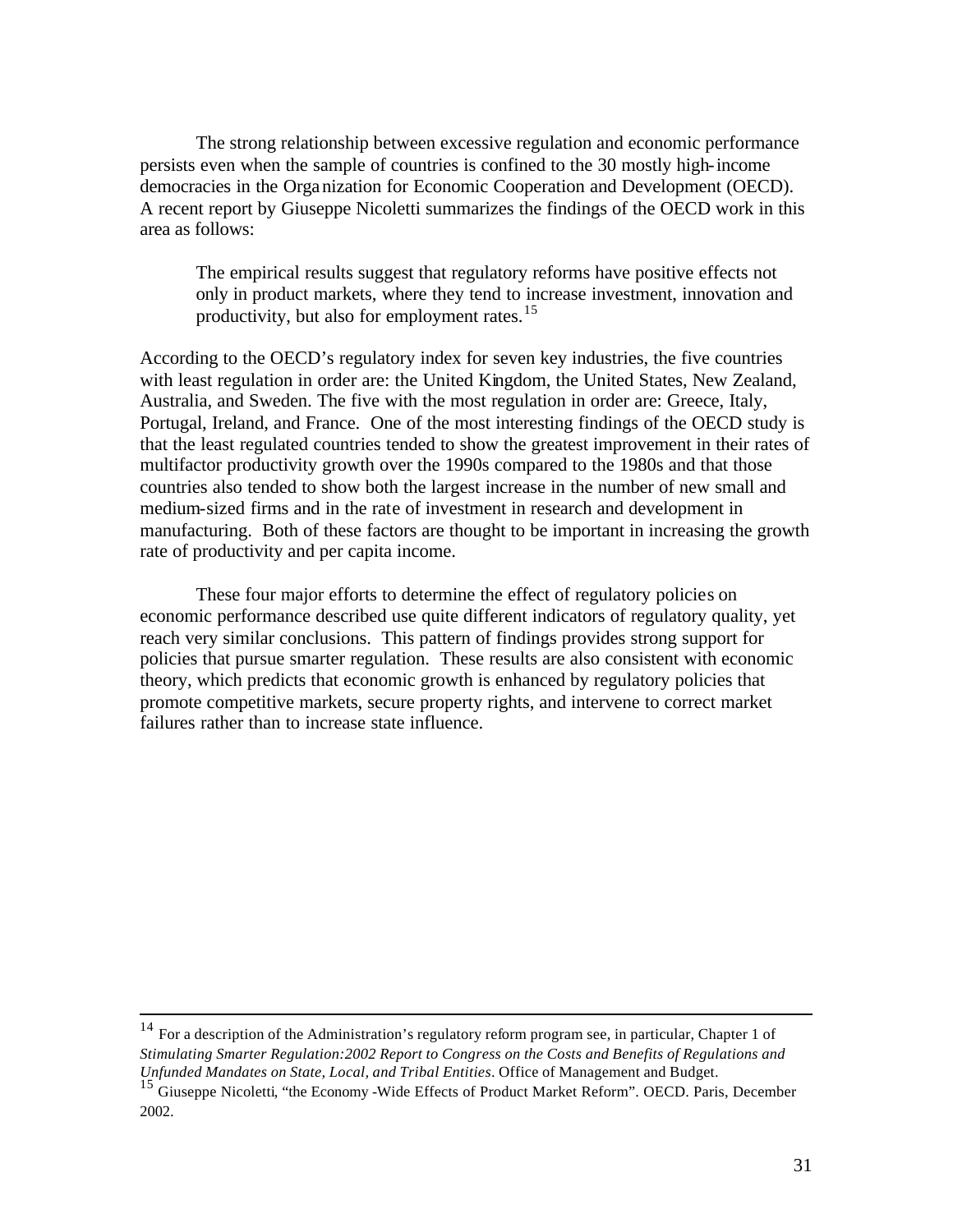## **APPENDIX A: CALCULATION OF BENEFITS AND COSTS**

Chapter I presents estimates of the annual costs and benefits of selected final major regulations reviewed by OMB between October 1, 1993 and September 30, 2003. OMB presents more detailed explanation of these regulations in several documents. The explanation of the calculations for the major rules reviewed by OMB between April 1, 1995 and March 31, 1999 can be found in Chapter IV of our 2000 report. Table 19, Appendix E, of the 2002 Report presents OMB=s estimates of the benefits and costs of the 20 individual rules reviewed between April 1, 1999 and September 30, 2001. Tables 18 and 19 in Appendix A in the 2003 report present the results for October 1, 1993 to March 31, 1995 (Table 18), and October 1, 2001 to September 30, 2002 (Table 19). Table 7 in this appendix presents the newly added rules from October 1, 2002 to September 30, 2003. All benefit and cost estimates were adjusted to 2001 dollars.

In assembling estimates of benefits and costs, OMB has:

- (1) applied a uniform format for the presentation of benefit and cost estimates in order to make agency estimates more closely comparable with each other (for example, annualizing benefit and cost estimates); and
- (2) monetized quantitative estimates where the agency has not done so (for example, converting Agency projections of quantified benefits, such as, estimated injuries avoided per year or tons of pollutant reductions per year to dollars using the valuation estimates discussed below).

The adoption of a uniform format for annualizing agency estimates allows, at least for purposes of illustration, the aggregation of benefit and cost estimates across rules. All inflation adjustments are performed using the latest CPI-U numbers from the Bureau of Labor Statistics. In instances where the nominal dollar values the agencies use for their benefits and costs is unclear, we assume the benefits and costs are presented in nominal dollar values of the year before the rule is finalized. In periods of low inflation such as the past few years, this assumption does not impact the overall totals. All amortizations are performed using a discount rate of 7%, unless the agency has already presented annualized, monetized results using a different explicit discount rate.

OMB discus ses, in this report and in previous reports, the difficulty of estimating and aggregating the costs and benefits of different regulations over long time periods and across many agencies. In addition, where OMB has monetized quantitative estimates where the agency has not done so, we have attempted to be faithful to the respective agency approaches. The adoption of a uniform format for annualizing agency estimates allows, at least for purposes of illustration, the aggregation of benefit and cost estimates across rules; however, the agencies have used different methodologies and valuations in quantifying and monetizing effects. Thus, an aggregation involves the assemblage of benefit and cost estimates that are not strictly comparable.

In part to address this issue, the 2003 report included OMB's new regulatory analysis guidance, also released as OMB Circular A-4, which took effect on January 1,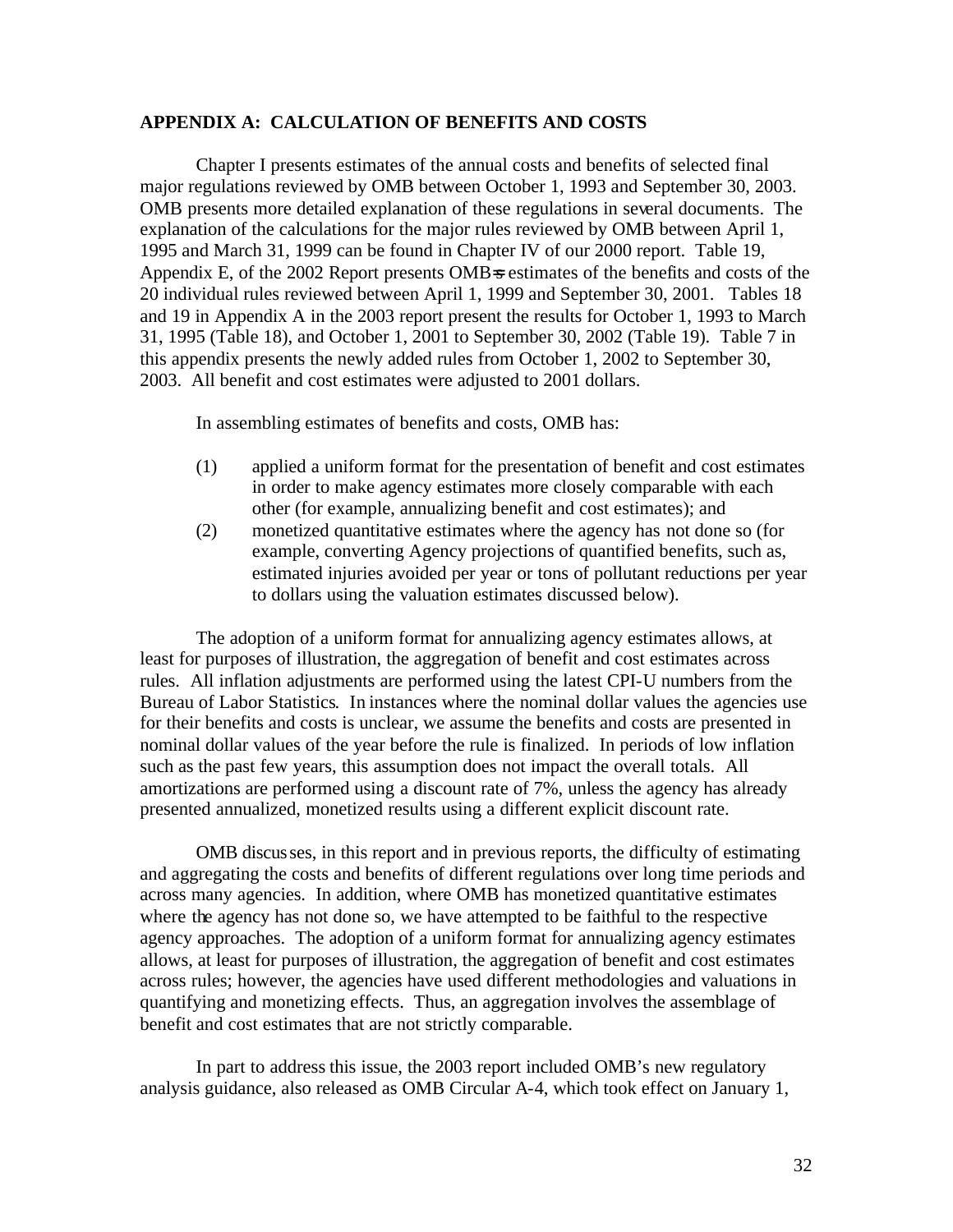2004, for proposed rules, and will take effect in January 1, 2005, for final rules. The guidance recommends what OMB considers to be "best practice" in regulatory analysis, with a goal of strengthening the role of science, engineering, and economics in rulemaking. The overall goal of this guidance is a more competent and credible regulatory process and a more consistent regulatory environment. OMB expects that as more agencies adopt our recommended best practices, the costs and benefits we present in future reports will become more comparable across agencies and programs. OMB will work with the agencies to ensure that their impact analyses follow the new guidance.

| Table 7. Estimates of Annual Benefits and Costs of 6 Major Rules                                                                          |             |               |               |                                                                                                                                                     |  |  |  |
|-------------------------------------------------------------------------------------------------------------------------------------------|-------------|---------------|---------------|-----------------------------------------------------------------------------------------------------------------------------------------------------|--|--|--|
| October 1, 2002 to September 30, 2003<br>(millions of 2001 dollars per year)                                                              |             |               |               |                                                                                                                                                     |  |  |  |
| <b>Benefits</b><br><b>Costs</b><br>Rule<br><b>Agency</b><br><b>Explanation</b>                                                            |             |               |               |                                                                                                                                                     |  |  |  |
| <b>Truck Driver</b><br>Hours of Service                                                                                                   | <b>DOT</b>  | 690           | 1,318         | Impacts are relative to the status<br>quo baseline. Year 2000 wages<br>are the basis of analysis, so we<br>inflated estimates to 2001 dollars.      |  |  |  |
| Light Truck CAFE<br>for Model Years<br>2005-2007                                                                                          | <b>DOT</b>  | 255           | 220           | We amortized the sum of all three<br>model years of the agency's<br>present value estimates over 10<br>years, the assumed lifespan of a<br>vehicle. |  |  |  |
| <b>National Pollutant</b><br>Discharge<br>Permits and<br>Standards for<br>Concentrated<br>Animal Feeding<br>Operations<br>(CAFOs)         | EPA         | 204-355       | 335           |                                                                                                                                                     |  |  |  |
| <b>Patent Listing</b><br>Requirements<br>and Application of<br>30 Month Stays<br>of Abbreviated<br>New Drug<br>Applications<br>(Generics) | <b>FDA</b>  | 226           | 10            |                                                                                                                                                     |  |  |  |
| <b>Trans</b> fat<br>Labeling                                                                                                              | <b>FDA</b>  | 230-2839      | $9 - 26$      |                                                                                                                                                     |  |  |  |
| Control of Listeria<br>monocytogenes<br>in Ready-to-Eat<br>Meat and Poultry<br>Products                                                   | <b>USDA</b> | 43-152        | 17            |                                                                                                                                                     |  |  |  |
| <b>Total</b>                                                                                                                              |             | 1649-<br>4517 | 1908-<br>1925 |                                                                                                                                                     |  |  |  |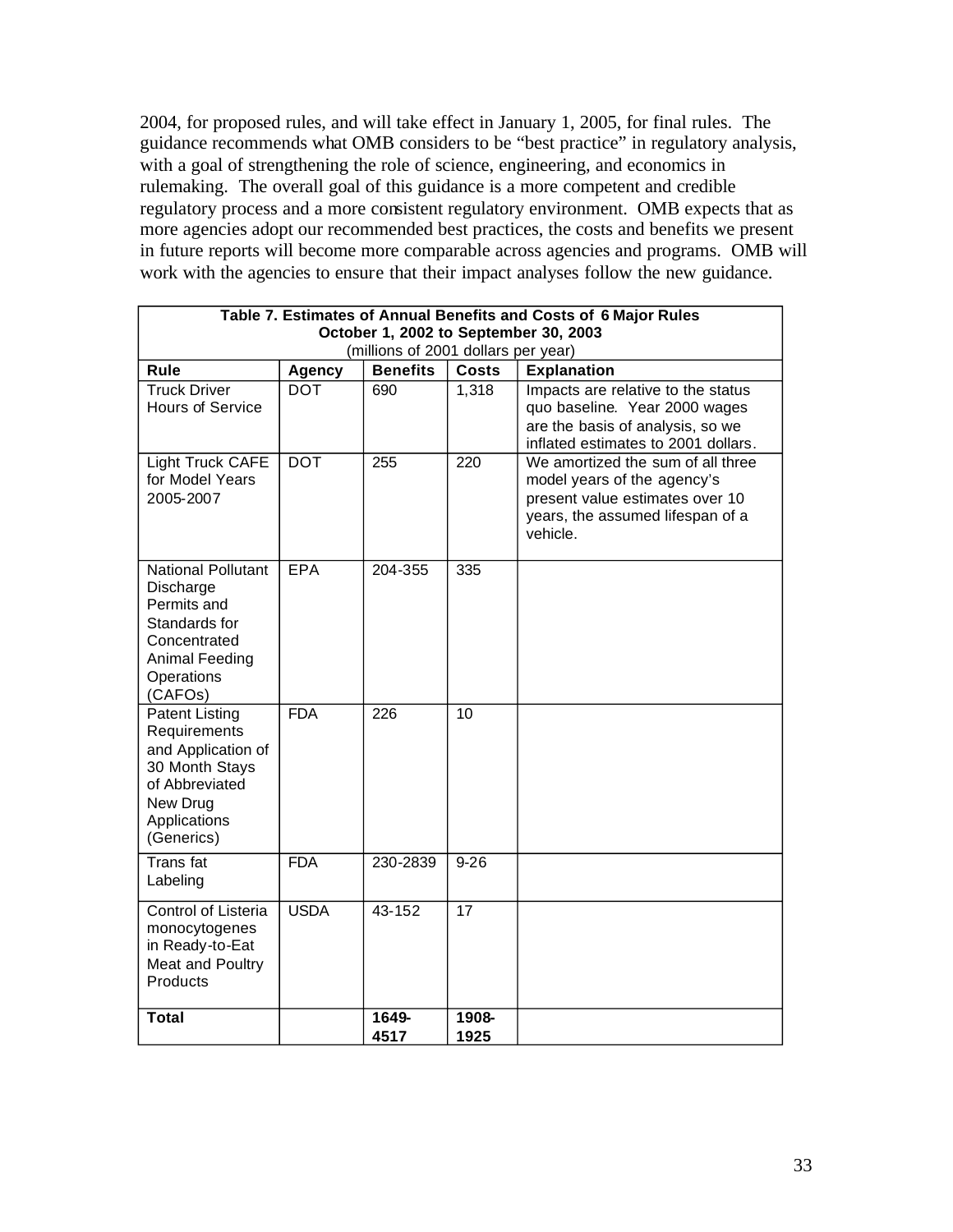# **A. Valuation Estimates for Regulatory Consequences**<sup>16</sup>

Agencies continue to take different approaches to monetizing benefits for rules that affect small risks of premature death. As a general matter, we continue to defer to the individual agencies' judgment in this area. Except where noted, in cases where the agency both quantified and monetized fatality risks, we have made no adjustments to the agency's estimate. In cases where the agency provided a quantified estimate of fatality risk, but did not monetize it, we have monetized these estimates in order to convert these effects into a common unit.

The following is a brief discussion of OMB's valuation estimates for other types of effects which agencies identified and quantified, but did not monetize. As a practical matter, the aggregate benefit and cost estimates are relatively insensitive to the values we have assigned for these rules because the aggregate benefit estimates are dominated by those rules where EPA provided quantified and monetized benefit and cost estimates.

*Injury.* For NHTSA's rules, we adopted NHTSA's approach of converting nonfatal injuries to "equivalent fatalities." These ratios are based on NHTSA's estimates of the value individuals place on reducing the risk of injury of varying severity relative to that of reducing risk of death.  $17$  Note that the light truck average fuel economy rule NHTSA finalized in 2003 did present quantified and monetized costs and benefits, which we did not adjust. For the OSHA rules, we monetized only lost workday injuries using a value of \$50,000 per injury averted.

- 1. Change in Gasoline Fuel Consumption. We valued reduced gasoline consumption at \$0.80 per gallon pre-tax. This equates to retail (at-thepump) prices in the \$1.10 - \$1.30 per gallon range.
- 2. Reduction in Barrels of Crude Oil Spilled. OMB valued each barrel prevented from being spilled at \$2,000. This is double the sum of the most likely estimates of environmental damages plus cleanup costs contained in a published journal article (Brown and Savage, "The Economics of Double-Hulled Tankers," *Maritime Policy and Management*, Volume 23(2), 1996, pages 167-175.)
- 3. Change in Emissions of Air Pollutants. Please see the following paragraphs for an explanation of the derivation of these values. All values are in 2001 dollars.

| Hydrocarbon:                 | \$600 to \$2,700 per ton      |
|------------------------------|-------------------------------|
| Nitrogen Oxide (stationary): | \$400 to \$2,500 per ton      |
| Nitrogen Oxide (mobile):     | \$1,400 to \$8,800 per ton    |
| <b>Sulfur Dioxide:</b>       | \$2,100 to \$14,000 per ton   |
| Particulate Matter:          | \$10,000 to \$100,000 per ton |

 $16$  The following discussion updates the monetization approach used in previous reports and draws on examples from this and previous years.

<sup>&</sup>lt;sup>17</sup> National Highway Traffic Safety Administration, The Economic Cost of Motor Vehicle Crashes, 1994, Table A -1. http://www.nhtsa.dot.gov/people/economic/ecomvc1994.html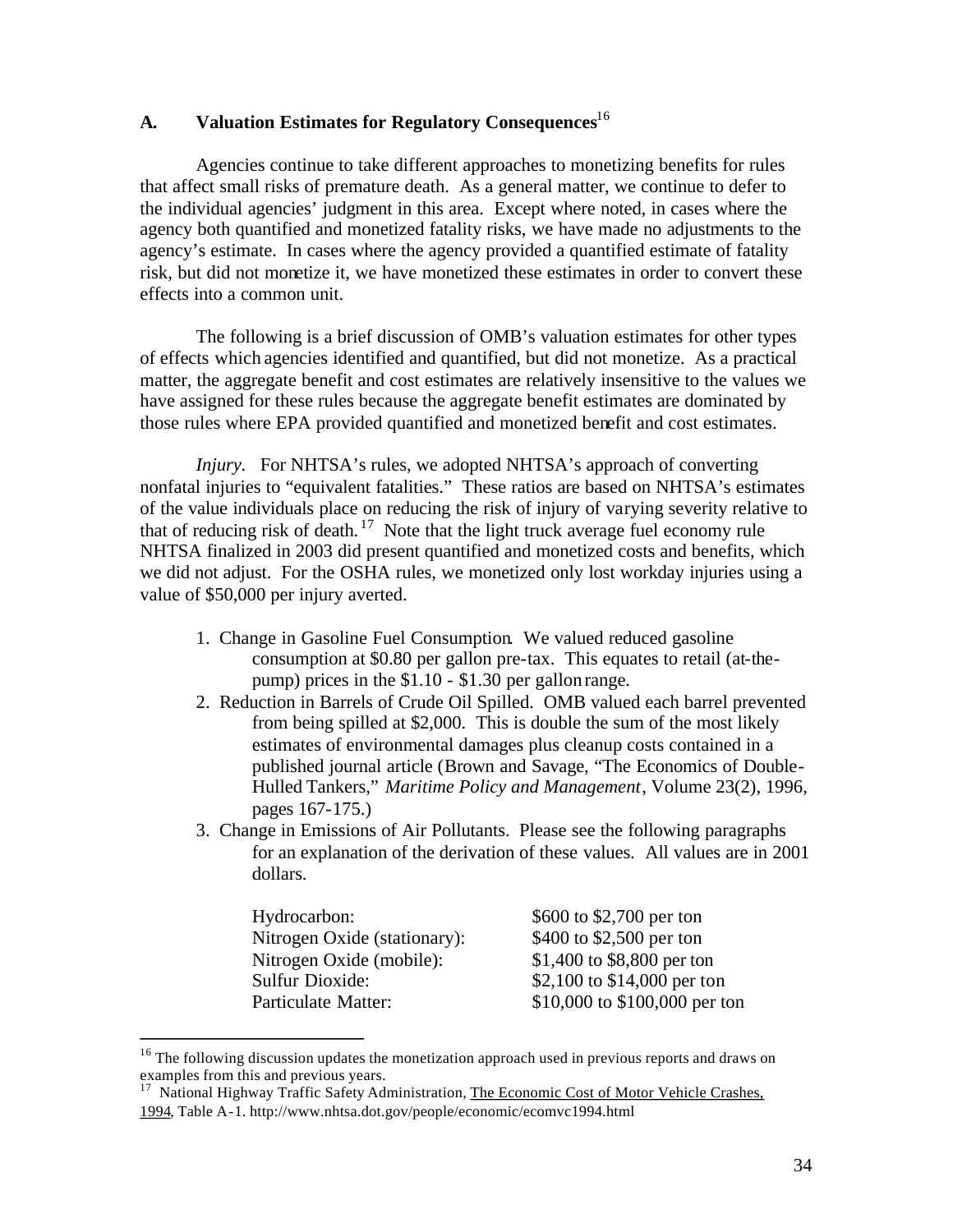The estimates for reductions in hydrocarbon emissions were obtained from EPA's RIA for the 1997 rule revising the primary National Ambient Air Quality Standards (NAAQS) for ozone and fine particulate matter (PM). OMB has revised the estimates for reductions in NO<sub>y</sub> emissions to reflect a range of estimates from recent EPA analyses for several rules and for proposed legislation. In particular, OMB has adopted different benefit transfer estimates for  $NO_x$  reductions from stationary sources (e.g., electric utilities) and from mobile sources. EPA believes that there are a number of reasons to expect that reductions in  $NO<sub>x</sub>$  emissions from utility sources achieve different air quality improvements relative to reductions from ground-level mobile sources. For example, mobile source tailpipe emissions are located in urban areas at ground level (with limited dispersal) while electric utilities emit  $NO<sub>x</sub>$  from "tall stacks" located in rural (remote) locations with substantial geographic dispersal (Letter to Don Arbuckle, Deputy Administrator, OIRA from Tom Gibson, Associate Administrator, Office of Policy, Economics and Innovation, EPA, May 16, 2002). There remain considerable uncertainties with the development of these estimates. The discussion below outlines the various EPA analyses serving as the basis for the  $NO<sub>x</sub>$  benefit transfer values presented above and discusses the uncertainties that attend these estimates.

Analysis of recent EPA rules yield several estimates for the  $NO<sub>x</sub>$  benefits per ton from electric utility sources. (See the Regulatory Impact Analyses for the "NO<sub>x</sub> SIP Call" and the Section 126 rules, available on the web at http://www.epa.gov/ttn/ecas/econguid.html. In addition, see Memo to NSR Docket from Bryan Hubbell, Senior Economist, Innovative Strategies and Economics Group, EPA.) Based on these studies, EPA estimates the mortality-based benefits of  $NO<sub>x</sub>$  reductions from stationary sources (electric utilities) is \$1,300 (1999\$) per ton.

For mobile sources, EPA recently published the final Tier 2/Gasoline Sulfur rule RIA (EPA, 1999) and Heavy Duty Engine/Diesel Fuel RIA (EPA, 2000). For the Tier 2 rule, which affects light-duty vehicles,  $NO<sub>x</sub>$  reductions account for around 90 percent of PM precursor emissions and 86 percent of ozone precursor emissions. Based on the final Tier 2/Gasoline Sulfur RIA, EPA estimates that  $NO<sub>x</sub>$  reductions will yield benefits of \$4,900 (1999\$) per ton. EPA believes this analysis provides a more appropriate source for the  $NO<sub>x</sub>$  benefit transfer value for mobile sources than available estimates for stationary sources (Letter from Tom Gibson, pp. B2 and B3, May 16, 2002). Additional details on the Tier 2 benefits analysis are available in the Tier 2/Sulfur Final Rulemaking RIA, available on the web at http://www.epa.gov/oms/fuels.htm.

The Heavy Duty Engine/Diesel Fuel benefits analysis examined the impacts in 2030 of reducing  $SO_2$  emissions by 141,000 tons and  $NO_x$  emissions by 2,750 thousand tons, as well as a 109,000 ton reduction in direct PM emissions. Based on this analysis, EPA estimates a value for  $NO<sub>x</sub>$  reductions of \$10,200/ton in 2030 (Letter from Tom Gibson, p.B3, May 16, 2002). Complete details of the emissions, air quality, and benefits modeling conducted for the HD Engine/Diesel Fuel Rule can be found at http://www.epa.gov/otaq/diesel.htm and

http://www.epa.gov/ttn/ecas/regdata/tsdhddv8.pdf. Because the Heavy Duty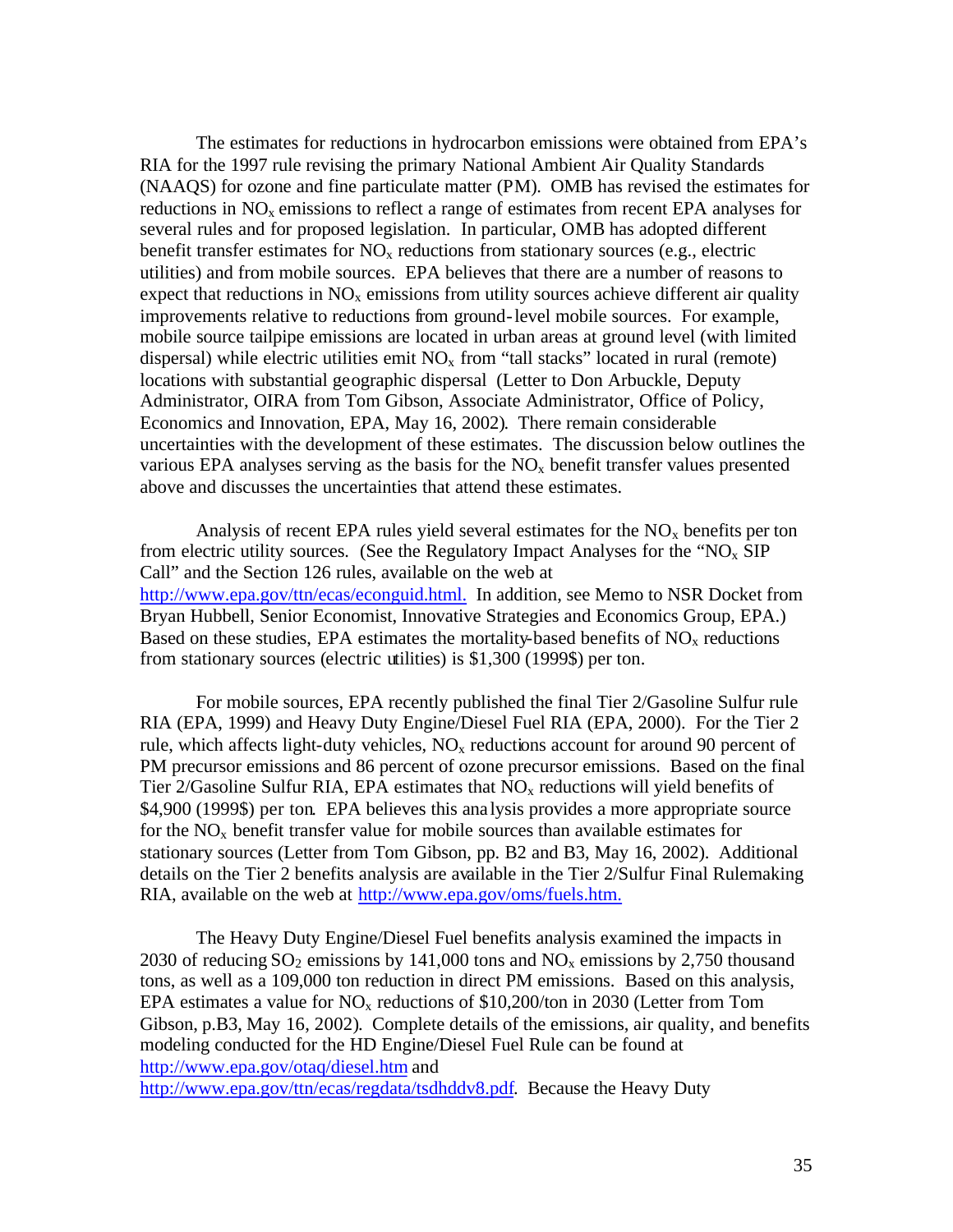Engine/Diesel Fuel estimate includes an adjustment for income growth out to 2030 and involves reductions in several PM-related pollutants, OMB has adopted a value of \$4,900 (1999\$) per ton from EPA's analysis of the Tier 2 rule as a benefits transfer value for reductions in  $NO<sub>x</sub>$  emissions from mobile sources.

Reductions in the risk of premature mortality dominate the benefits estimates in all of these analyses. The size of the mortality risk estimates from the underlying epidemiological studies, the serious nature of the effect itself, and the high monetary value ascribed to prolonging life make mortality risk reduction the most important health endpoint quantified in these analyses.<sup>18</sup> Because of the importance of this endpoint and the considerable uncertainty among economists and policymakers as to the appropriate way to value reductions in mortality risk, OMB has adjusted these benefits per ton estimates to reflect the substantial range in the estimated values (VSL) for reductions in mortality risk. In its recent rulemakings setting  $SO_2$ ,  $NO<sub>x</sub>$  and mercury emissions standards for electric utilities, EPA adopted a confidence interval for VSL estimates ranging from \$1 million to \$10 million based on two meta-analyses of the wage-risk VSL literature. The \$1 million lower end estimate represents the lower end of the interquartile range from the Mrozek and Taylor (2002) meta-analysis. The \$10 million upper end estimate represents the upper end of the interquartile range from the Viscusi and Aldy (2003) meta-analysis. Using this VSL range, the estimated benefits for reductions in  $NO_x$ emissions range from \$400 to \$2,500 per ton and for mobile sources range from \$1,400 to \$8,800 per ton.

EPA also developed estimates for the benefits associated with reductions in  $SO_2$ from electric utilities. Based on an analysis outlined in a June 20, 2001 EPA memo to the file, "Benefits Associated with Electric ity Generating Emissions Reductions Realized Under the NSR program," we used \$7,300 per ton. Using the VSL range, the estimated benefits for reductions in  $SO_2$  range from \$2,100 to \$14,000 per ton.

As mentioned above, OMB only monetized benefits estimates for rules that were not otherwise monetized by the agencies. Therefore, these per ton benefits estimates

<sup>&</sup>lt;sup>18</sup> There are several key assumptions underlying the benefit estimates for reductions in  $NO<sub>x</sub>$  emissions, including:

<sup>1.</sup> Inhalation of fine particles is causally associated with premature death at concentrations near those experienced by most Americans on a daily basis. While no definitive studies have yet established any of several potential biological mechanisms for such effects, the weight of the available epidemiological evidence supports an assumption of causality.

<sup>2.</sup> All fine particles, regardless of their chemical composition, are equally potent in causing premature mortality. This is an important assumption, because fine particles formed from power plant  $SO_2$  and  $NO_x$  emissions are chemically different from directly emitted fine particles from both mobile sources and other industrial facilities, but no clear scientific grounds exist for supporting differential effects estimates by particle type.

 <sup>3.</sup> The concentration-response function for fine particles is approximately linear within the range of outdoor concentrations under policy consideration. Thus, the estimates include health benefits from reducing fine particles in both attainment and non-attainment regions.

<sup>4.</sup> The forecasts for future emissions and associated air quality modeling are valid.

<sup>5.</sup> The valuation of the estimated reduction in mortality risk is largely taken from studies of the tradeoff associated with the willingness to accept risk in the labor market.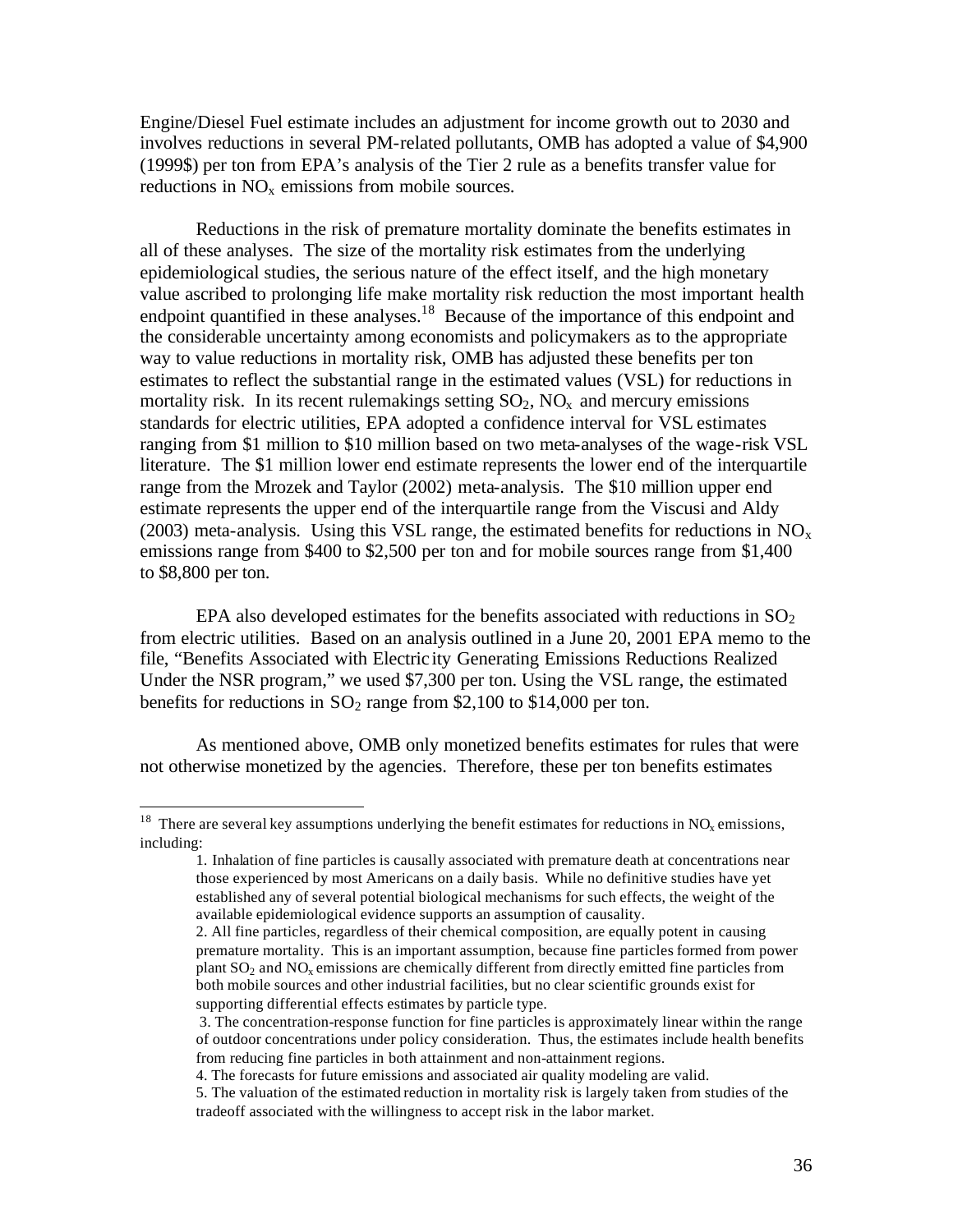were only applied to EPA rules in which emission impacts were quantified but not monetized by EPA.

We applied these values to several rules regulating mobile sources of emissions. These rule are: Reformulated Gasoline and Non-Road Diesel Engines (1993-1994); Deposit Control Gasoline, Federal Test Procedures, and Marine Engines (1996-1997); New Locomotives (1996-1997); Non-Road Diesel Engines II and Non-Handheld Engines (1998-1999); Hand-Held Engines Phase II (1999-2000); and 2004 Heavy Duty Engines (2000-2001).

In addition, we applied these values to several rules regulating stationary sources of emissions. These rules are: Acid Rain  $NO<sub>x</sub>$  and Hazardous Organic NESHAP (1993-1994); Municipal Waste Combustors (1995-1996); Acid Rain  $NO<sub>x</sub>$  Phase II (1996-1997); and Steam Generating Units (1998-1999).

## **B. Adjustment for Differences in Time Frame across These Analyses**

Agency estimates of benefits and costs cover widely varying time periods. The differences in the time frames used for the various rules evaluated generally reflect the specific characteristics of individual rules, such as expected capital depreciation periods or time to full realization of benefits. In order to allow us to provide an aggregate estimate of benefits and costs, we developed benefit and cost time streams for each of the rules. Where agency analyses provide annual or annualized estimates of benefits and costs, we used these estimates in developing streams of benefits and costs over time. Where the agency estimate provided only annual benefits and costs for specific years, we used a linear interpolation to represent benefits and costs in the intervening years.<sup>19</sup>

# **C. Further Caveats**

In order for comparisons or aggregation to be meaningful, benefit and cost estimates should correctly account for all substantial effects of regulatory actions, including potentially offsetting effects, which may or may not be reflected in the available data. OMB has not made any changes to agency monetized estimates. To the extent that agencies have adopted different monetized values for effects—for example, different values for a statistical life or different discounting methods—these differences remain embedded in the tables. Any comparison or aggregation across rules should also consider a number of factors which our presentation does not address. For example,

<sup>&</sup>lt;sup>19</sup> The adjustment to reflect the range in VSL estimates was developed as follows: The mortality-related benefits associated with  $NO<sub>x</sub>$  reductions typically account for 90 percent or more of total monetized benefits. Starting with the estimate of \$1,300 per ton for the mortality-related benefits associated with a reduction in  $NO_x$  emissions, and assuming that this represents 90 percent of total benefits, a reduction in NOx emission would yield total benefits of \$1,450 per ton - \$1,300 per ton in mortality-related benefits and \$150 per ton in other monetized benefits. Since the mortality-related benefits are proportional to VSL and the \$1,300 per ton is based on a VSL of \$6 million, the VSL range of \$1 to \$10 million yields mortalityrelated benefits of \$217 to \$2,167 per ton (1999\$) and total benefits of \$400 to \$2,300 per ton for reductions in  $NO<sub>x</sub>$  emissions from stationary sources. A similar calculation yields a total benefits estimate for reductions in  $NO<sub>x</sub>$  emissions from mobile sources ranging from \$1,238 to \$7,965 per ton (1997\$).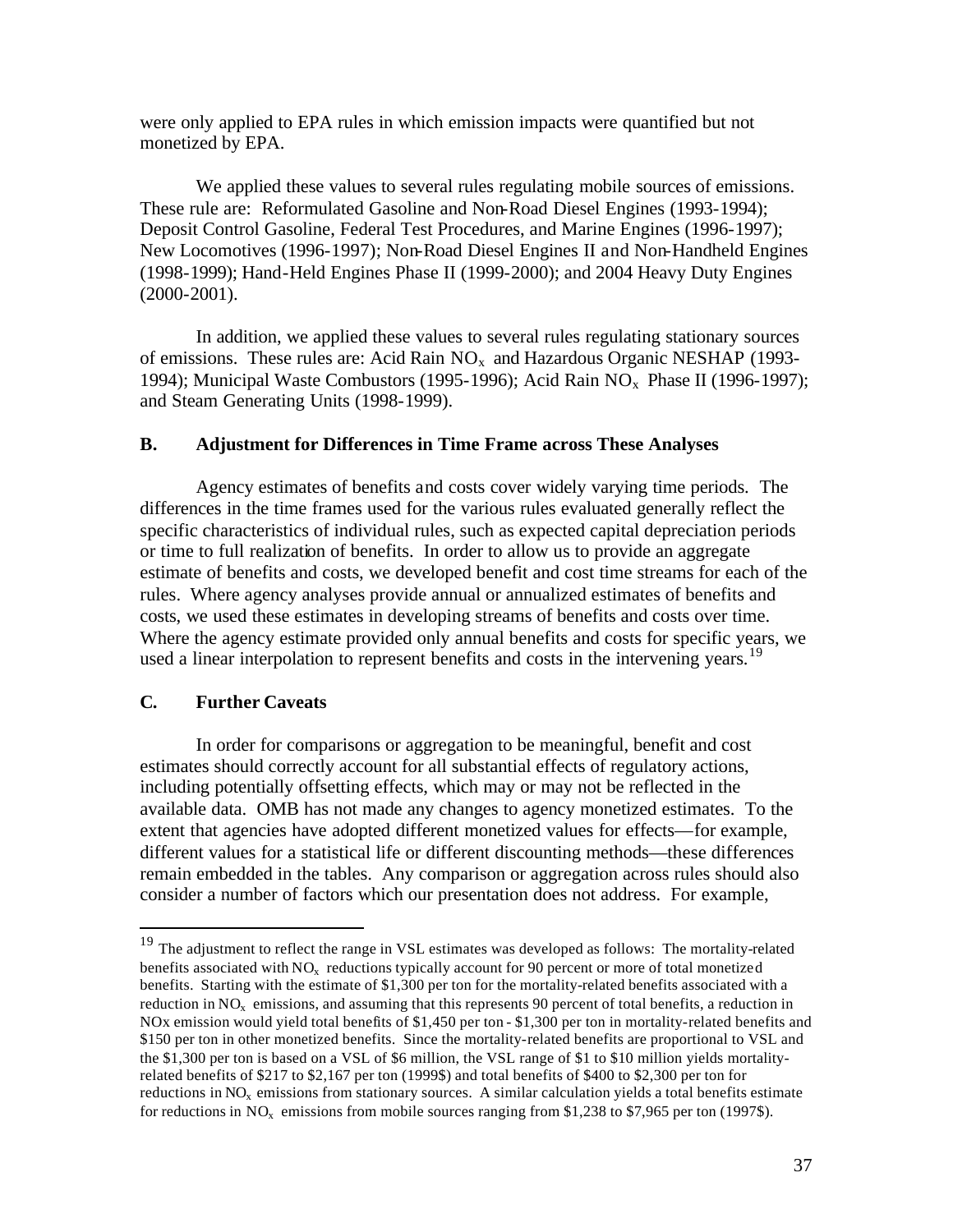these analyses may adopt different baselines in terms of the regulations and controls already in place. In addition, the analyses for these rules may well treat uncertainty in different ways. In some cases, agencies may have developed alternative estimates reflecting upper- and lower-bound estimates. In other cases, the agencies may offer a midpoint estimate of benefits and costs. In still other cases the agency estimates may reflect only upper-bound estimates of the likely benefits and costs. While OMB has relied in many instances on agency practices in monetizing costs and benefits, citation of, or reliance on, agency data in this report should not be taken as an OMB endorsement of all the varied methodologies used to derive benefits and cost estimates.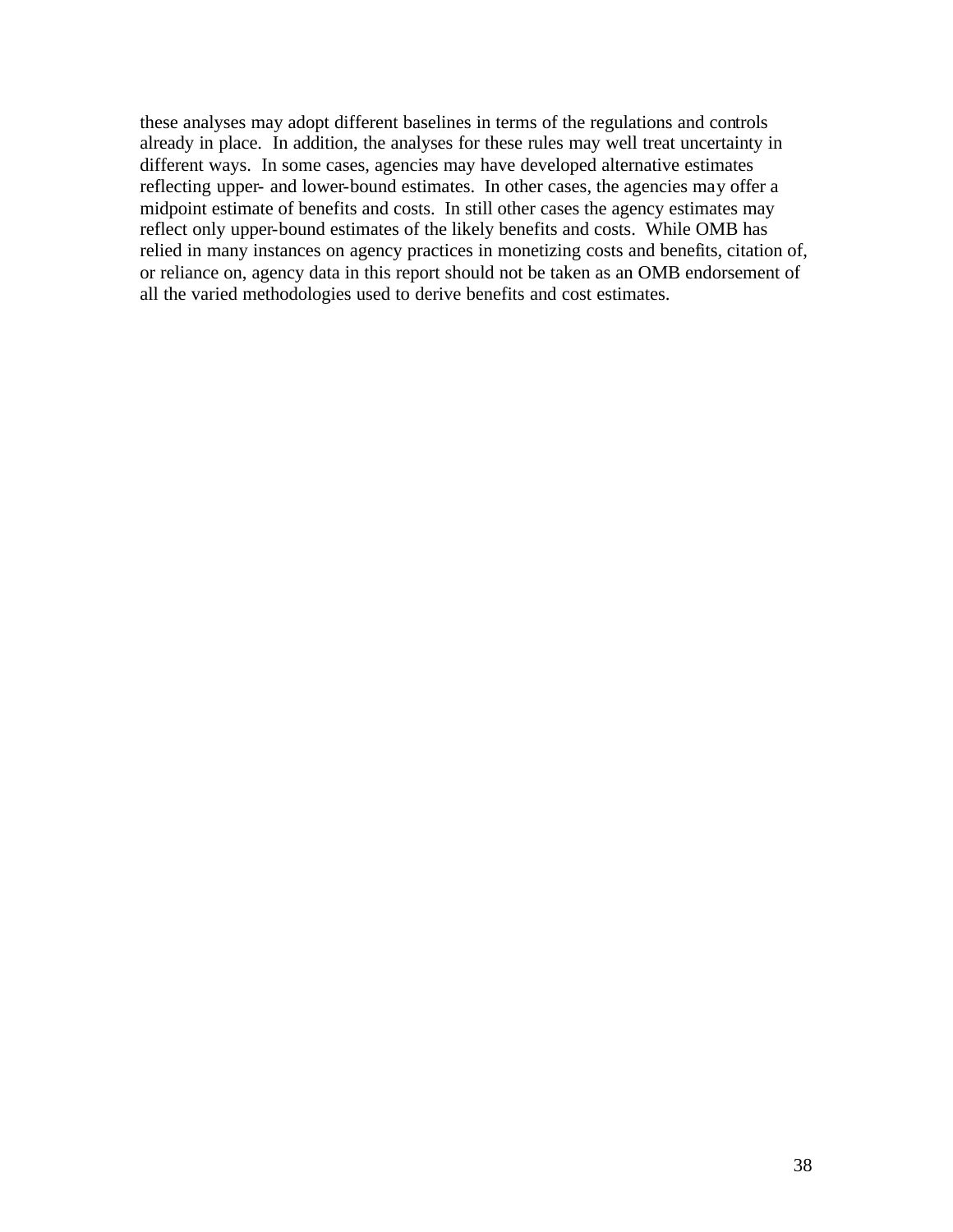# **APPENDIX B: THE BENEFITS AND COSTS OF MAJOR RULES: OCTOBER 1, 1992 TO SEPTEMBER 30, 1993.**

Table s 8 and 9 list the rules that were reported in Chapter 1 of the 2003 report as part of the 10-year totals of costs and benefits, but are not included in Chapter 1 of the 2004 report. Table 8 presents only the rules that had annualized, monetized costs and benefits used for the purposes of calculating the totals in previous reports. Table 9 presents the unmodified details of all major rules from this time period, including rules that did not have monetized costs or benefits and were therefore not included in the totals in previous reports. FDA published a single analysis as a basis for the costs and benefits of 23 individual rules regarding food labeling as one rulemaking. If considered separate rulemakings in this accounting, the total number of rules that drop out of the analysis is 32. If considered one rulemaking, the total number of rules that drop out of the analysis is 10.

| Table 8. Estimate of Annual Benefits and Costs of 10 Major Rules                            |                  |                   |                 |                                                                                                                                          |  |  |  |  |
|---------------------------------------------------------------------------------------------|------------------|-------------------|-----------------|------------------------------------------------------------------------------------------------------------------------------------------|--|--|--|--|
| October 1, 1992 to March September 30, 1993<br>(millions of 2001 dollars per year)          |                  |                   |                 |                                                                                                                                          |  |  |  |  |
| <b>BENEFITS</b><br><b>AGENCY</b><br><b>COSTS</b><br><b>REGULATION</b><br><b>EXPLANATION</b> |                  |                   |                 |                                                                                                                                          |  |  |  |  |
| Nutrition Labeling of<br>Meat and Poultry<br>Products                                       | <b>USDA/FSIS</b> | 205               | $25 - 32$       | We amortized the agency's<br>present value estimates over<br>20 years.                                                                   |  |  |  |  |
| Food Labeling<br>(combined analysis<br>of 23 individual<br>rules)                           | <b>HHS/FDA</b>   | 438-2,637         | 159-249         | We amortized the agency's<br>present value estimates over<br>20 years.                                                                   |  |  |  |  |
| <b>Real Estate</b><br>Settlement<br>Procedures                                              | <b>HUD</b>       | 258-332           | 135             |                                                                                                                                          |  |  |  |  |
| Manufactured<br>Housing Wind<br><b>Standards</b>                                            | <b>HUD</b>       | 103               | 63              |                                                                                                                                          |  |  |  |  |
| Permit Required<br><b>Confined Spaces</b>                                                   | <b>DOL/OSHA</b>  | 540               | 250             | We valued each fatality at \$5<br>million and each lost-workday<br>injury at \$50,000. We did not<br>value non-lost-workday<br>injuries. |  |  |  |  |
| <b>Vessel Response</b><br>Plans                                                             | DHS/USCG         | 9                 | 295             | We amortized the agency's<br>present value estimates over<br>30 years. We valued each<br>barrel of oil not spilled at<br>\$2,000.        |  |  |  |  |
| <b>Acid Rain Permits</b><br>Regulations                                                     | <b>EPA</b>       | 78,454-<br>78,806 | 1,109-<br>1,871 | We valued $SO2$ reductions at<br>\$7,800 per ton.                                                                                        |  |  |  |  |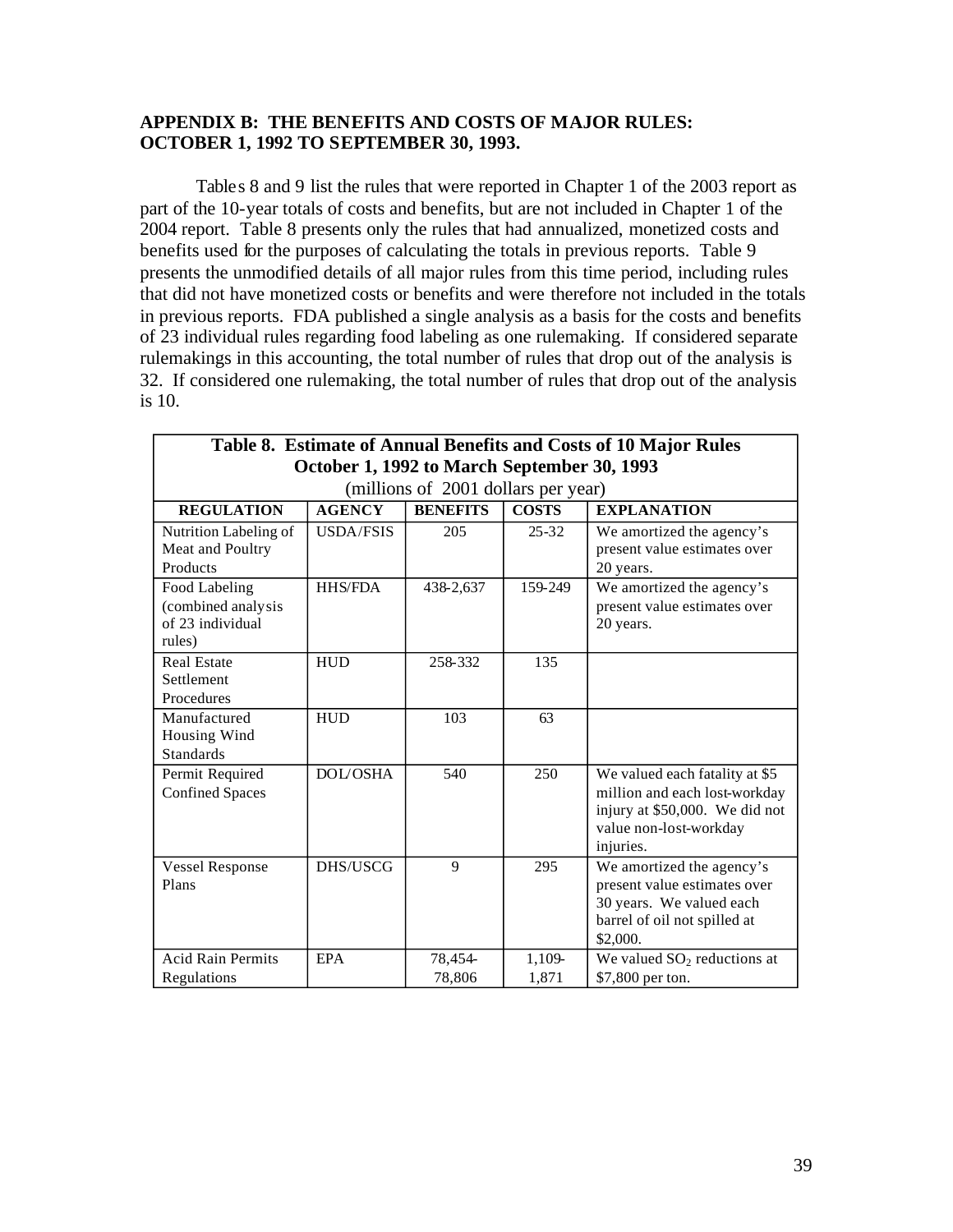| Table 8. Estimate of Annual Benefits and Costs of 10 Major Rules<br>October 1, 1992 to March September 30, 1993 |               |                 |              |                                                                                                                                                                                                                                                                                      |  |  |  |
|-----------------------------------------------------------------------------------------------------------------|---------------|-----------------|--------------|--------------------------------------------------------------------------------------------------------------------------------------------------------------------------------------------------------------------------------------------------------------------------------------|--|--|--|
| (millions of 2001 dollars per year)                                                                             |               |                 |              |                                                                                                                                                                                                                                                                                      |  |  |  |
| <b>REGULATION</b>                                                                                               | <b>AGENCY</b> | <b>BENEFITS</b> | <b>COSTS</b> | <b>EXPLANATION</b>                                                                                                                                                                                                                                                                   |  |  |  |
| Vehicle Inspection<br>and Maintenance<br>(I/M)                                                                  | <b>EPA</b>    | 247-1,120       | 671          | We used the estimates of cost<br>and emission reductions of the<br>new I/M program compared to<br>the baseline of no I/M<br>program. We valued VOC<br>reductions at \$600-\$2,700 per<br>ton. We did not assign a value<br>to CO reductions.                                         |  |  |  |
| Evaporative<br>Emissions from<br>Light-Duty Vehicles,<br>Light-Duty Trucks,<br>and Heavy-Duty<br>Vehicles.      | <b>EPA</b>    | 274-1,246       | 161-248      | We assumed the VOC<br>emission reductions began in<br>1995 and rise linearly until<br>2020, after which point they<br>remain at the 2020 level.<br>Annualizing this stream results<br>in an average of 468,000 tons<br>per year. We valued these<br>tons at $$600 - $2,700$ per ton. |  |  |  |
| <b>Onboard Diagnostic</b><br>Systems                                                                            | <b>EPA</b>    | 702-3,423       | 226          | We amortized the agency's<br>emission reduction and cost<br>estimates over 15 years. We<br>valued VOC reductions at<br>\$600-\$2,700 per ton and $NOx$<br>reductions at $$1,100-\$5,500$<br>per ton.                                                                                 |  |  |  |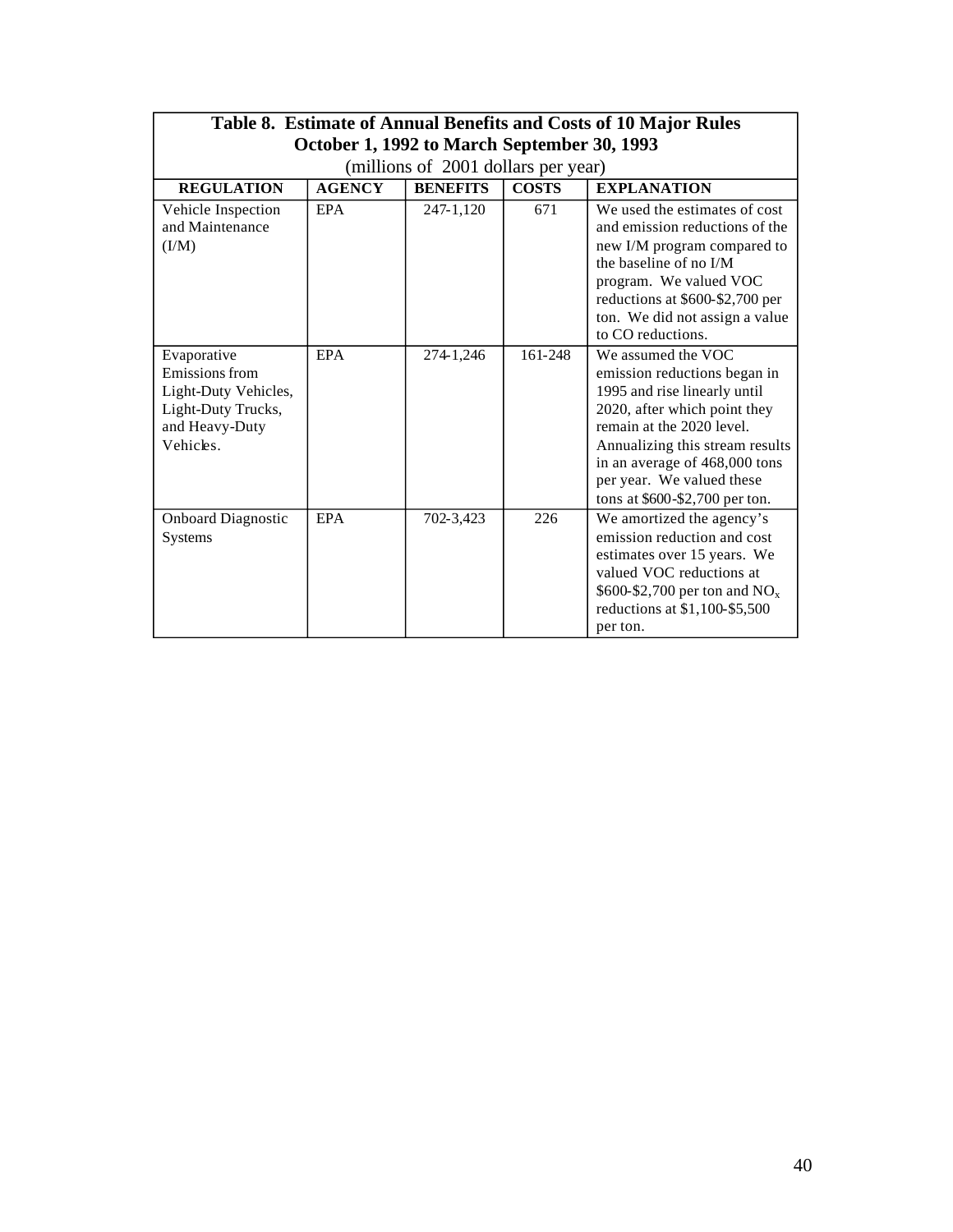| Table 9. Agency Estimates of Benefits and Costs of Major Rules                |                      |                                                                                                                                                                                                                                |                                                                                                                                                                                                                                                                                                                                                   |                                                                                                                                                                                  |  |  |  |
|-------------------------------------------------------------------------------|----------------------|--------------------------------------------------------------------------------------------------------------------------------------------------------------------------------------------------------------------------------|---------------------------------------------------------------------------------------------------------------------------------------------------------------------------------------------------------------------------------------------------------------------------------------------------------------------------------------------------|----------------------------------------------------------------------------------------------------------------------------------------------------------------------------------|--|--|--|
| October 1, 1992 to September 30, 1993                                         |                      |                                                                                                                                                                                                                                |                                                                                                                                                                                                                                                                                                                                                   |                                                                                                                                                                                  |  |  |  |
| <b>RULE</b>                                                                   | <b>AGENCY</b>        | <b>BENEFITS</b>                                                                                                                                                                                                                | <b>COSTS</b>                                                                                                                                                                                                                                                                                                                                      | <b>OTHER INFORMATION</b>                                                                                                                                                         |  |  |  |
| Nutrition labeling of<br>meat and poultry<br>products                         | USDA/<br><b>FSIS</b> | \$1.75 billion (NPV)                                                                                                                                                                                                           | \$218-272 million<br>(NPV)                                                                                                                                                                                                                                                                                                                        | NPV of benefits and costs discounted over 20 years at 7%                                                                                                                         |  |  |  |
| Food Labeling<br>(combined analysis of<br>23 individual rules)                | <b>HHS/FDA</b>       | \$4.4-\$26.5 billion                                                                                                                                                                                                           | \$1.4-\$2.3 billion<br>plus \$163 million<br>in costs to Federal<br>government                                                                                                                                                                                                                                                                    | HHS-FDA performed one analysis for the food labeling requirements imposed<br>by 23 HHS-FDA rules put in place as a result of the Nutrition Labeling and<br><b>Education Act.</b> |  |  |  |
| <b>Real Estate Settlement</b><br>Procedures Act<br>(Regulation X),<br>FR-1942 | HUD                  | \$119,014,950<br>annually in greater<br>competition in title<br>insurance business<br>\$89.1-148.5 million<br>net benefit annually<br>in reducing<br>transaction costs by<br>packaging services<br>with affiliated<br>services | Cost of duplicate<br>good-faith-<br>estimates:<br>\$56,824,627 per<br>year<br>Cost of new<br>disclosure for<br>controlled<br>business<br>arrangements:<br>\$48,147,000 per<br>year<br>Cost of<br>computerized loan<br>originations:<br>\$3,607,890 per<br>year<br>Cost of two<br>additional years<br>for storage<br>(discount<br>rate=6%): 24,305 |                                                                                                                                                                                  |  |  |  |
| Manufactured Housing<br>Construction and<br><b>Safety Standards</b>           | ${\rm HUD}$          | \$103 million                                                                                                                                                                                                                  | \$63 million                                                                                                                                                                                                                                                                                                                                      |                                                                                                                                                                                  |  |  |  |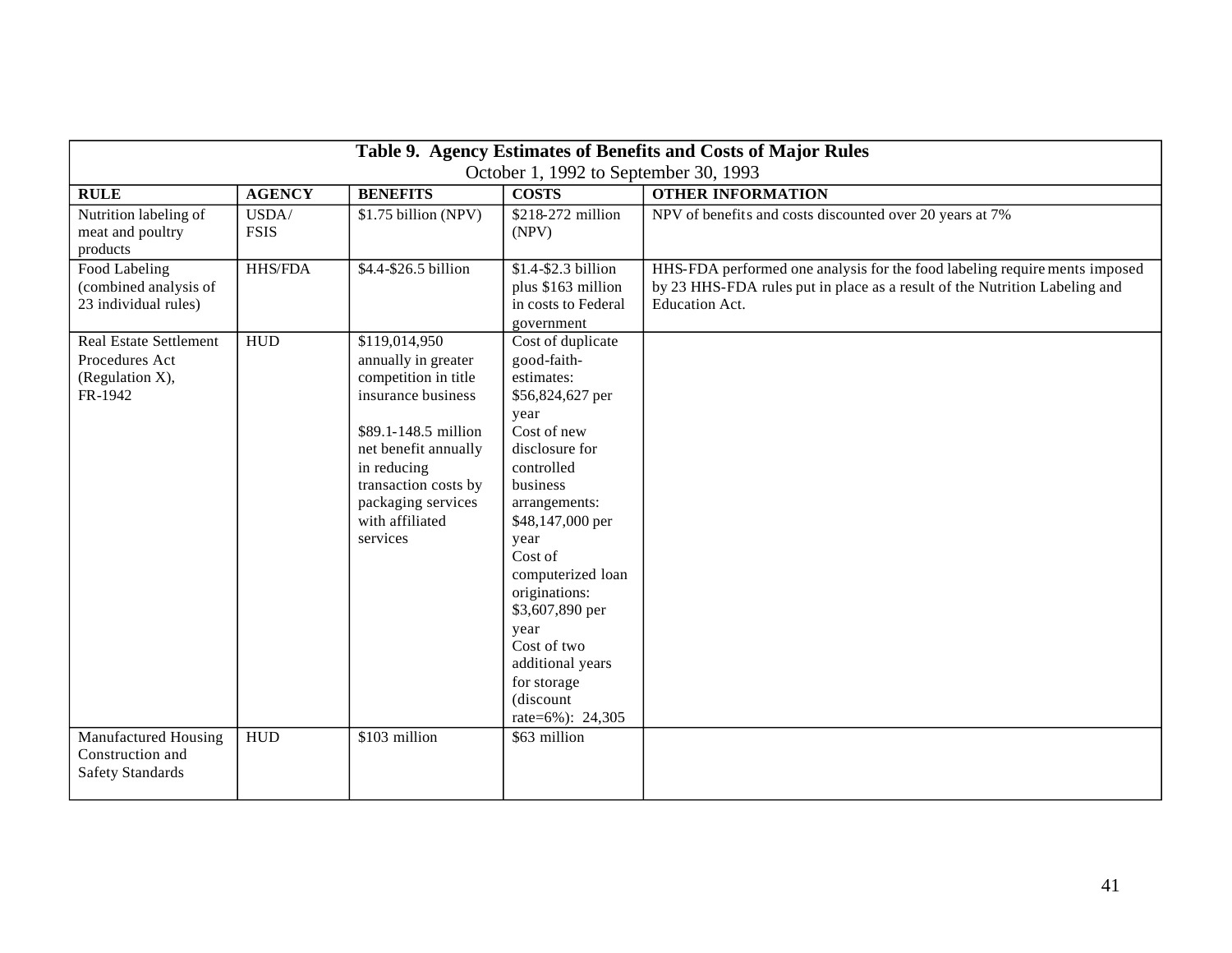| Table 9. Agency Estimates of Benefits and Costs of Major Rules                                           |                 |                                                                                                                            |                             |                                                                                                                                                                                                                                                                                                                                                                                                                                                                                                                                                                                                                                                                                                 |  |  |  |
|----------------------------------------------------------------------------------------------------------|-----------------|----------------------------------------------------------------------------------------------------------------------------|-----------------------------|-------------------------------------------------------------------------------------------------------------------------------------------------------------------------------------------------------------------------------------------------------------------------------------------------------------------------------------------------------------------------------------------------------------------------------------------------------------------------------------------------------------------------------------------------------------------------------------------------------------------------------------------------------------------------------------------------|--|--|--|
| October 1, 1992 to September 30, 1993                                                                    |                 |                                                                                                                            |                             |                                                                                                                                                                                                                                                                                                                                                                                                                                                                                                                                                                                                                                                                                                 |  |  |  |
| <b>RULE</b>                                                                                              | <b>AGENCY</b>   | <b>BENEFITS</b>                                                                                                            | <b>COSTS</b>                | <b>OTHER INFORMATION</b>                                                                                                                                                                                                                                                                                                                                                                                                                                                                                                                                                                                                                                                                        |  |  |  |
| Final frameworks for<br>early-seas on migratory<br>bird hunting<br>regulations                           | <b>DOI</b>      | Not Estimated                                                                                                              | Not Estimated               |                                                                                                                                                                                                                                                                                                                                                                                                                                                                                                                                                                                                                                                                                                 |  |  |  |
| Migratory bird<br>hunting, final<br>frameworks for late-<br>season migratory bird<br>hunting regulations | <b>DOI</b>      | Not Estimated                                                                                                              | Not Estimated               |                                                                                                                                                                                                                                                                                                                                                                                                                                                                                                                                                                                                                                                                                                 |  |  |  |
| The Family and<br>Medical Leave Act of<br>1993                                                           | <b>DOL/ESA</b>  | Not Estimated                                                                                                              | \$674 million<br>annually   | Estimate provided by U.S. General Accounting Office (Parental Leave:<br>Estimated Costs of H.R. 925, the Family and Medical Leave Act of 1987-<br>GAO/HRD-88-34, Nov. 10, 1987)                                                                                                                                                                                                                                                                                                                                                                                                                                                                                                                 |  |  |  |
| Permit Required<br><b>Confined Spaces</b>                                                                | <b>DOL/OSHA</b> | Reduced annually:<br>54 fatalities; 5,931<br>lost-workday injury<br>and illness cases;<br>5,908 non-lost-<br>workday cases | \$202.4 million<br>annually | "OSHA anticipates that improved worker productivity as a result of the<br>standard will help to lower production costs and contribute to higher quality<br>output. Although OSHA did not quantify these cost offsets, the Agency<br>believes they will be substantial"<br>(RIA, pp. I-10, I-13).<br>"OSHA anticipates that greater use of mechanical ventilation to reduce<br>atmospheric hazard in permit spaces may result in additional release of<br>hazardous substances to the air. Incremental release quantities related to the<br>permit space standard are not determinable at present, but are expected to be<br>minor relative to current overall releases" (RIA, pp. I-17 – I-18). |  |  |  |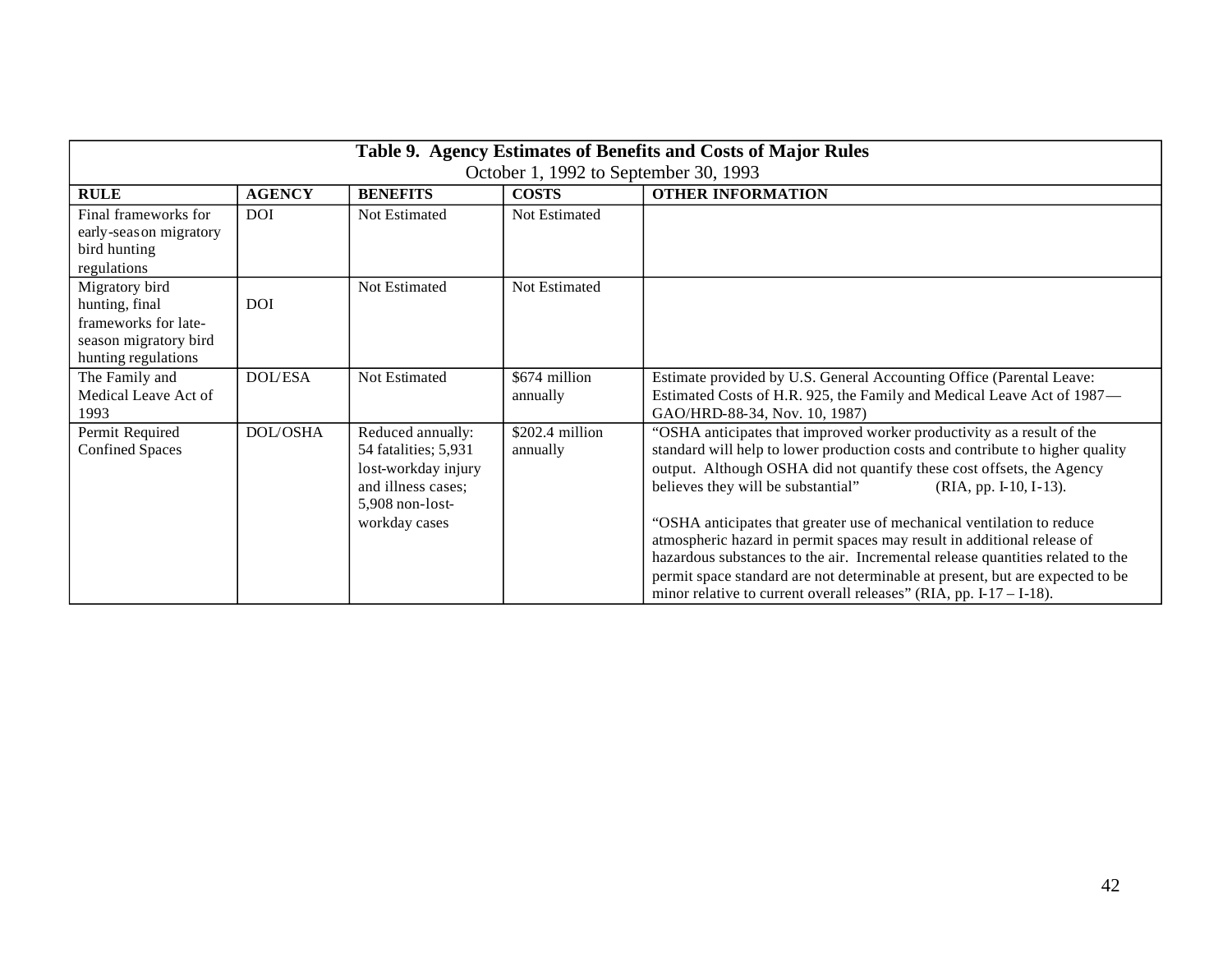| Table 9. Agency Estimates of Benefits and Costs of Major Rules |                 |                                                                                                                                                                                                                                                                                                                                                                                                                                                                                                                                                                                    |                                                                                              |                          |  |  |  |
|----------------------------------------------------------------|-----------------|------------------------------------------------------------------------------------------------------------------------------------------------------------------------------------------------------------------------------------------------------------------------------------------------------------------------------------------------------------------------------------------------------------------------------------------------------------------------------------------------------------------------------------------------------------------------------------|----------------------------------------------------------------------------------------------|--------------------------|--|--|--|
|                                                                |                 |                                                                                                                                                                                                                                                                                                                                                                                                                                                                                                                                                                                    | October 1, 1992 to September 30, 1993                                                        |                          |  |  |  |
| <b>RULE</b>                                                    | <b>AGENCY</b>   | <b>BENEFITS</b>                                                                                                                                                                                                                                                                                                                                                                                                                                                                                                                                                                    | <b>COSTS</b>                                                                                 | <b>OTHER INFORMATION</b> |  |  |  |
| Lead Exposure in<br>Construction                               | <b>DOL/OSHA</b> | Near-term avoided<br>annual health effects<br>Reduced<br>nerve conduction<br>velocity: 16,199-<br>22,831 cases;<br>Reduced blood<br>ALA-D levels:<br>130,056-164,044<br>cases; Increased<br>urinary ALA:<br>60,389-78,676<br>cases;<br>Gastrointestinal<br>disturbances: 1,135-<br>4,413 cases;<br>Detected blood-lead<br>levels above MRP<br>trigger: 24,262-<br>35,163 cases<br>Long-term avoided<br>health effects over<br>10 years<br>Fatal/nonfatal<br>infractions: 2,164-<br>2,322 cases;<br>Fatal/nonfatal<br>stroke: 644-698<br>cases; Renal disease:<br>1,258-2,157 cases | \$365-445 million<br>annually plus one-<br>time start-up costs<br>of \$150-\$183<br>million. |                          |  |  |  |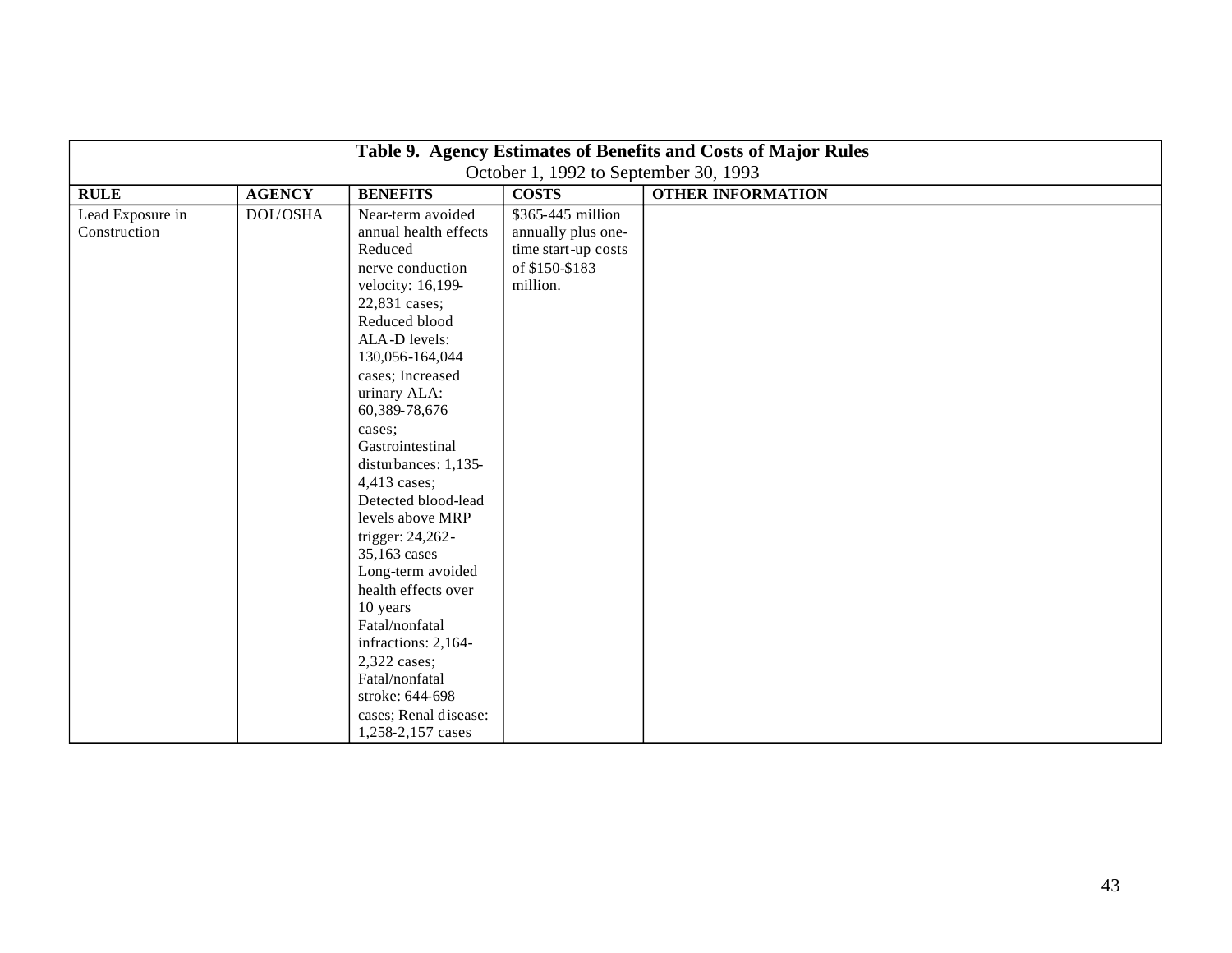| Table 9. Agency Estimates of Benefits and Costs of Major Rules<br>October 1, 1992 to September 30, 1993 |               |                       |                 |                                     |  |  |  |  |
|---------------------------------------------------------------------------------------------------------|---------------|-----------------------|-----------------|-------------------------------------|--|--|--|--|
| <b>RULE</b>                                                                                             | <b>AGENCY</b> | <b>BENEFITS</b>       | <b>COSTS</b>    | <b>OTHER INFORMATION</b>            |  |  |  |  |
| Response Plans for                                                                                      | DHS/USCG      | 58,838 barrels of oil | \$176,105,666   | Timeline of the analysis: 1996-2025 |  |  |  |  |
| Marine                                                                                                  |               | not spilled (NPV)     | (NPV)           | Discount Rate: 7%; \$1996           |  |  |  |  |
| Transportation-Related                                                                                  |               |                       |                 |                                     |  |  |  |  |
| Facilities                                                                                              |               |                       |                 |                                     |  |  |  |  |
| <b>Vessel Response Plans</b>                                                                            | DHS/USCG      | 50,312 barrels of oil | \$3,245,869,985 | Timeline of the analysis: 1996-2025 |  |  |  |  |
|                                                                                                         |               | not spilled (NPV)     | (NPV)           | Discount Rate: 7%; \$1996           |  |  |  |  |
| Light Truck Average                                                                                     | DOT/NHTSA     | Not Estimated         | Not Estimated   |                                     |  |  |  |  |
| Fuel Economy                                                                                            |               |                       |                 |                                     |  |  |  |  |
| <b>Standard for Model</b>                                                                               |               |                       |                 |                                     |  |  |  |  |
| Year 1995                                                                                               |               |                       |                 |                                     |  |  |  |  |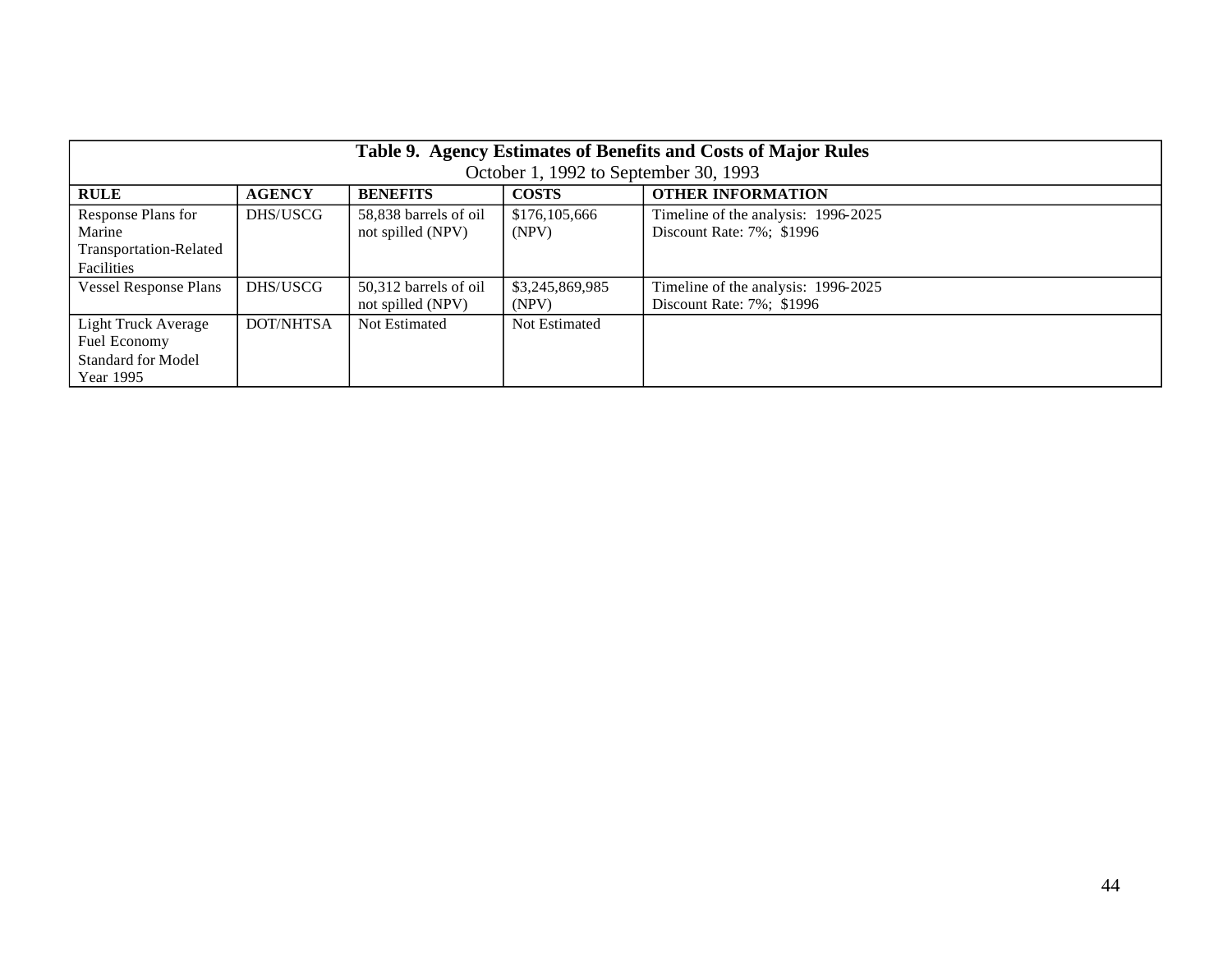| Table 9. Agency Estimates of Benefits and Costs of Major Rules                                                |               |                 |               |                                                                                                                                                                                                                                                                                                                                                                                                                                                                                                                                                                                                                                                                                                                                                                                                                                                                                                                                                                                                                                                                                                                                                                                                                                                                                                                                                                                                                                                                                                                                                                                                                                                                                                                                                                                                                                                                                                                                                                                                                                                                                                                                                                                                                                                                                                                                                                                                                                                                                                                                                                                                                                                                                                             |  |
|---------------------------------------------------------------------------------------------------------------|---------------|-----------------|---------------|-------------------------------------------------------------------------------------------------------------------------------------------------------------------------------------------------------------------------------------------------------------------------------------------------------------------------------------------------------------------------------------------------------------------------------------------------------------------------------------------------------------------------------------------------------------------------------------------------------------------------------------------------------------------------------------------------------------------------------------------------------------------------------------------------------------------------------------------------------------------------------------------------------------------------------------------------------------------------------------------------------------------------------------------------------------------------------------------------------------------------------------------------------------------------------------------------------------------------------------------------------------------------------------------------------------------------------------------------------------------------------------------------------------------------------------------------------------------------------------------------------------------------------------------------------------------------------------------------------------------------------------------------------------------------------------------------------------------------------------------------------------------------------------------------------------------------------------------------------------------------------------------------------------------------------------------------------------------------------------------------------------------------------------------------------------------------------------------------------------------------------------------------------------------------------------------------------------------------------------------------------------------------------------------------------------------------------------------------------------------------------------------------------------------------------------------------------------------------------------------------------------------------------------------------------------------------------------------------------------------------------------------------------------------------------------------------------------|--|
| October 1, 1992 to September 30, 1993                                                                         |               |                 |               |                                                                                                                                                                                                                                                                                                                                                                                                                                                                                                                                                                                                                                                                                                                                                                                                                                                                                                                                                                                                                                                                                                                                                                                                                                                                                                                                                                                                                                                                                                                                                                                                                                                                                                                                                                                                                                                                                                                                                                                                                                                                                                                                                                                                                                                                                                                                                                                                                                                                                                                                                                                                                                                                                                             |  |
| <b>RULE</b>                                                                                                   | <b>AGENCY</b> | <b>BENEFITS</b> | <b>COSTS</b>  | <b>OTHER INFORMATION</b>                                                                                                                                                                                                                                                                                                                                                                                                                                                                                                                                                                                                                                                                                                                                                                                                                                                                                                                                                                                                                                                                                                                                                                                                                                                                                                                                                                                                                                                                                                                                                                                                                                                                                                                                                                                                                                                                                                                                                                                                                                                                                                                                                                                                                                                                                                                                                                                                                                                                                                                                                                                                                                                                                    |  |
| Water quality<br>standards regulation:<br>Compliance with<br><b>CWA Section</b><br>303(C)(2)(B)<br>Amendments | <b>EPA</b>    | Not Estimated   | Not Estimated | "The analysis performed was limited to assessing only the potential reduction<br>in cancer risk; no assessment of potential reductions in risks due to<br>reproductive, developmental, or other chronic and subchronic toxic effects was<br>conducted. However, given the number of pollutants, there could be: (1)<br>Decreased incidence of systemic toxicity to vital organs such as liver and<br>kidney; (2) decreased extent of learning disability and intellectual impairment<br>due to the exposure to such pollutants as lead; and (3) decreased risk of<br>adverse reproductive effects and genotoxicity." (57 FR 60848-)<br>"The ecological benefits that can be expected from today's rule include<br>protection of both fresh and salt water organisms, as well as wildlife that<br>consume aquatic organismsIn addition, the rule would result in the<br>propagation and productivity of fish and other organisms, maintaining fisheries<br>for both commercial and recreational purposes. Recreational activities such as<br>boating, water skiing, and swimming would also be preserved along with he<br>maintenance of an aesthetically pleasing environment" (57 FR 60848-)<br>"EPA acknowledges that there will be a cost to some dischargers for<br>complying with new water quality standards as those standards are translated<br>into specific NPDES permit limitsRevised wasteload allocations may result<br>in adjustments to individual NPDES permit limits for point source dischargers,<br>and these adjustments could result in increased wastewater treatment costs or<br>other pollution control activities such as recycling or process changes. The<br>magnitude of these costs depends on the types of treatment or other pollution<br>control, the number and type of pollutants being treated, and the level of<br>control that can be achieved by technology-based effluent limits for each<br>industry. Similar sources of costs and the variables affecting costs may also<br>apply to indirect industrial dischargers to the extent that the industrial<br>discharger is a source of toxic pollutants discharged by the POTWNonpoint<br>sources of toxic pollutants may also incur increased costs to the extent that best<br>management practices need to be modified or applied to more sources to<br>reflect the revised water quality standards. Although there is no Federal permit<br>program for nonpoint sources comparable to that for point sources, there are<br>State regulatory programs to control nonpoint source discharges. Monitoring<br>programs are another source of potential incremental costs to dischargers and<br>States." (57 FR 60848-) |  |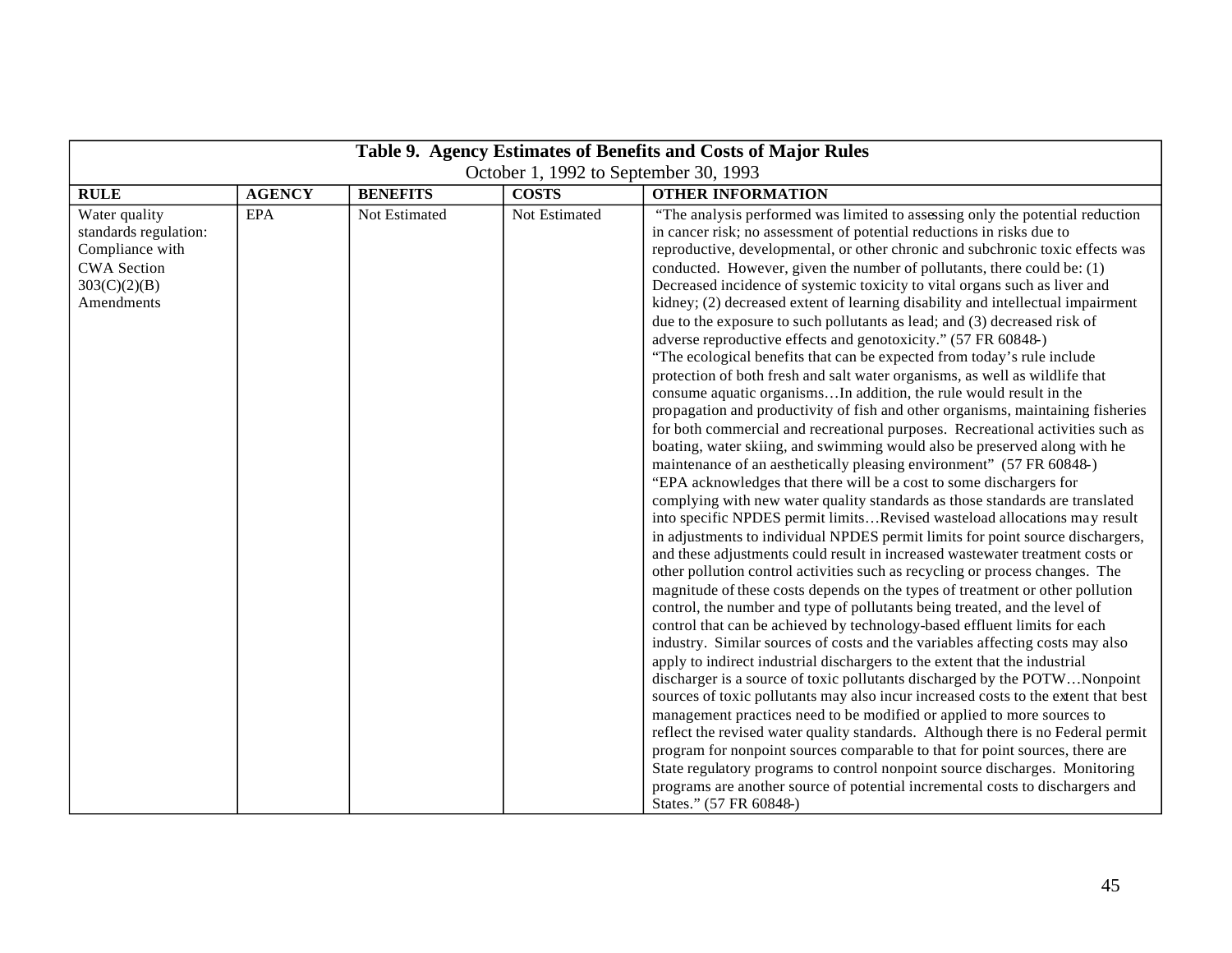| Table 9. Agency Estimates of Benefits and Costs of Major Rules                                                                                                                                    |               |                                  |                                                                                                                  |                                                                                                                                                                                                                                                                                                                                                                                                                                                                                                                                                                                                                                                                                                                                                                                                     |
|---------------------------------------------------------------------------------------------------------------------------------------------------------------------------------------------------|---------------|----------------------------------|------------------------------------------------------------------------------------------------------------------|-----------------------------------------------------------------------------------------------------------------------------------------------------------------------------------------------------------------------------------------------------------------------------------------------------------------------------------------------------------------------------------------------------------------------------------------------------------------------------------------------------------------------------------------------------------------------------------------------------------------------------------------------------------------------------------------------------------------------------------------------------------------------------------------------------|
| October 1, 1992 to September 30, 1993                                                                                                                                                             |               |                                  |                                                                                                                  |                                                                                                                                                                                                                                                                                                                                                                                                                                                                                                                                                                                                                                                                                                                                                                                                     |
| <b>RULE</b>                                                                                                                                                                                       | <b>AGENCY</b> | <b>BENEFITS</b>                  | <b>COSTS</b>                                                                                                     | <b>OTHER INFORMATION</b>                                                                                                                                                                                                                                                                                                                                                                                                                                                                                                                                                                                                                                                                                                                                                                            |
| Coastal nonpoint<br>pollution control<br>program development<br>and approval guidance<br>(EPA, NOAA),<br>guidance specifying<br>management measures<br>for sources of<br>nonpoint Section<br>6217 | <b>EPA</b>    | Not estimated                    | \$389,940,000-<br>\$590,640,000<br>(annualized)                                                                  | The RIA identified generally the types of "off-site benefits" that could be<br>related to water quality improvements, including 4 use benefits (in-stream,<br>near stream, option value, and diversionary) and 3 non-use (intrinsic) benefits<br>(aesthetic, bequest, and existence).                                                                                                                                                                                                                                                                                                                                                                                                                                                                                                               |
| Oil and Gas Extraction<br>Point Source Category,<br>Offershore<br>Subcategory, Effluent<br><b>Limitations Guidelines</b><br>and New Source<br>Performance Standards<br>(Final Rule)               | <b>EPA</b>    | \$28.2-103.9 million<br>per year | Total annualized<br><b>BAT</b> and NSPS<br>costs: $1st$<br>$year = $122$<br>million, $15th$<br>year=\$32 million | "Other benefits that are quantified, to the extent possible, but not monetized<br>due to lack of appropriate data, include: (1) Human health risk reductions<br>associated with systemics other than lead, pH-dependent leach rates,<br>carcinogens for which there are no risk factors available, exposure to pollutants<br>via sediment or food chair; (2) ecological risk reductions; (3) fishery benefits;<br>and (4) intrinsic benefitsThe non-quantified, non-monetized benefits<br>assessed in this RIA include increased recreational fishing, increased<br>commercial fishing, improved aesthetic quality of waters near the platform,<br>and benefits to threatened or endangered species [the Kemp's Ridley Turtle<br>and the Brown Pelican] in the Gulf of Mexico."<br>$(58 FR 12454-)$ |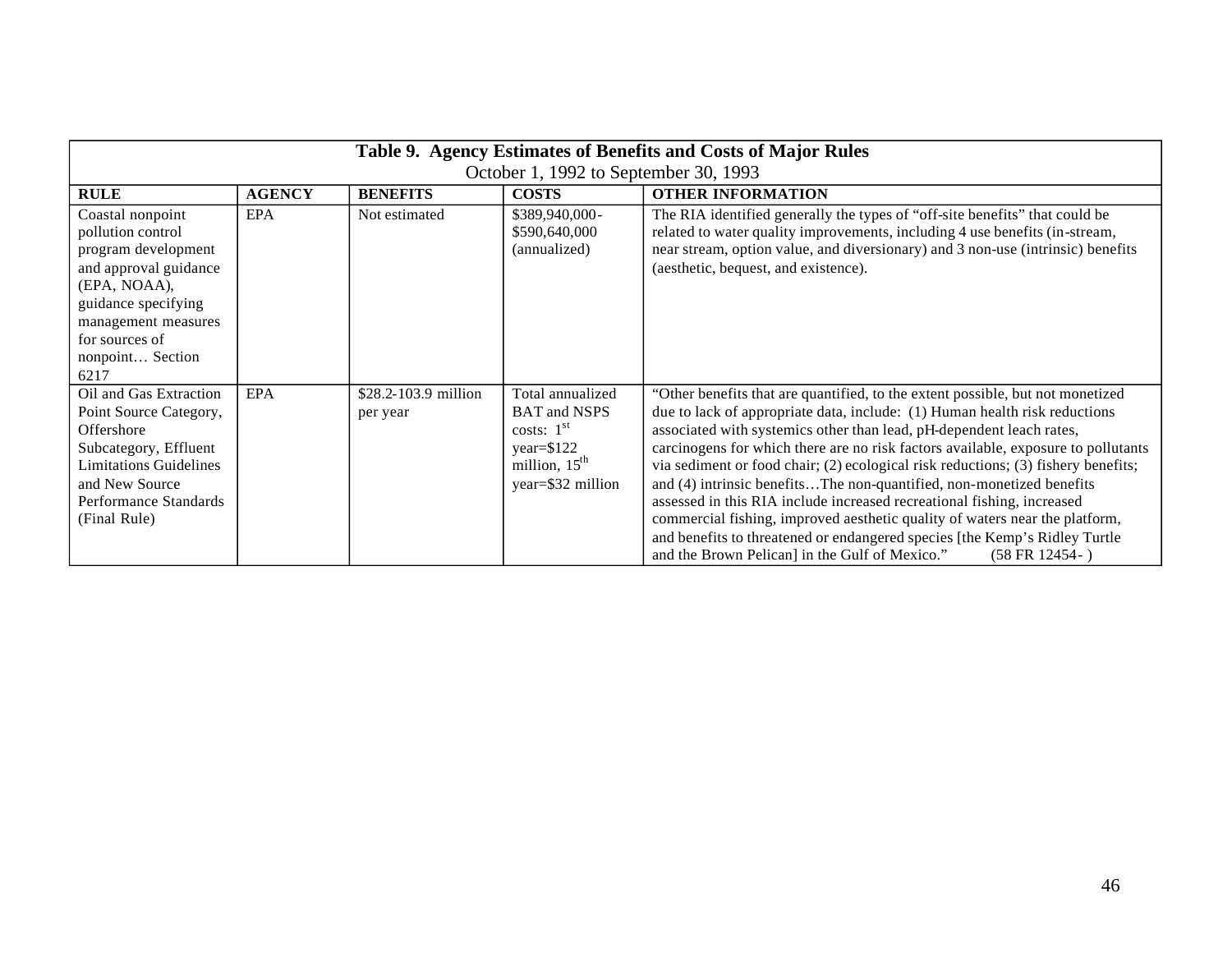| Table 9. Agency Estimates of Benefits and Costs of Major Rules                                                                                                                                |               |                                                                                                                                         |                                        |                                                                                                                                                                                                                                                                                                                                                                                                                                                                                                                                                                                                                                                                                                                                                                                                                                                                                                                                                                                                                                                                                                                                                                    |  |
|-----------------------------------------------------------------------------------------------------------------------------------------------------------------------------------------------|---------------|-----------------------------------------------------------------------------------------------------------------------------------------|----------------------------------------|--------------------------------------------------------------------------------------------------------------------------------------------------------------------------------------------------------------------------------------------------------------------------------------------------------------------------------------------------------------------------------------------------------------------------------------------------------------------------------------------------------------------------------------------------------------------------------------------------------------------------------------------------------------------------------------------------------------------------------------------------------------------------------------------------------------------------------------------------------------------------------------------------------------------------------------------------------------------------------------------------------------------------------------------------------------------------------------------------------------------------------------------------------------------|--|
| October 1, 1992 to September 30, 1993                                                                                                                                                         |               |                                                                                                                                         |                                        |                                                                                                                                                                                                                                                                                                                                                                                                                                                                                                                                                                                                                                                                                                                                                                                                                                                                                                                                                                                                                                                                                                                                                                    |  |
| <b>RULE</b>                                                                                                                                                                                   | <b>AGENCY</b> | <b>BENEFITS</b>                                                                                                                         | <b>COSTS</b>                           | <b>OTHER INFORMATION</b>                                                                                                                                                                                                                                                                                                                                                                                                                                                                                                                                                                                                                                                                                                                                                                                                                                                                                                                                                                                                                                                                                                                                           |  |
| Acid Rain Permits,<br>Allowance System,<br>Emissions Monitoring,<br><b>Excess Emissions and</b><br><b>Appeals Regulations</b><br>Under Title IV of the<br>Clean Air Act<br>Amendments of 1990 | EPA           | 10 million tons/year<br>reduction in $SO2$<br>emission (mandated<br>by Title IV)<br>Cost savings: \$689-<br>973 million<br>(annualized) | \$894-1,509<br>million<br>(annualized) | $SO_2$ emission reductions are expected to : (1) reduce acidification of surface<br>waters, thereby increasing the presence an diversity of aquatic species; (2)<br>improve visibility by reducing haze; (3) may improve human health as lower<br>$SO2$ emissions reduce air concentrations of acid sulfate aerosols and thus acute<br>and chronic exposure to the acid aerosols that adversely affect human health<br>may even affect even mortality; (4) eliminate damage to forest soils and<br>foliage, especially of high-elevation spruce trees in the eastern U.S. and allow<br>recovery of previously damaged tree populations; (5) may reduce damage to<br>auto paint, reduce soiling of buildings and monuments, and thus the life of<br>some materials and structures may be extended and the costs of maintenance or<br>repair reduced<br>(RIA, pp. 1-5 to 1-6, and 6-1 to 6-3)<br>Engineering costs associated with CEM retrofit were not analyzed (RIA, pp. 4-<br>18)<br>"The annualized costs of the implementation regulations are estimated to<br>increase the annual costs of generating electricity by 0.5 to 1.2 percent." (58)<br>$FR 3590 -$ |  |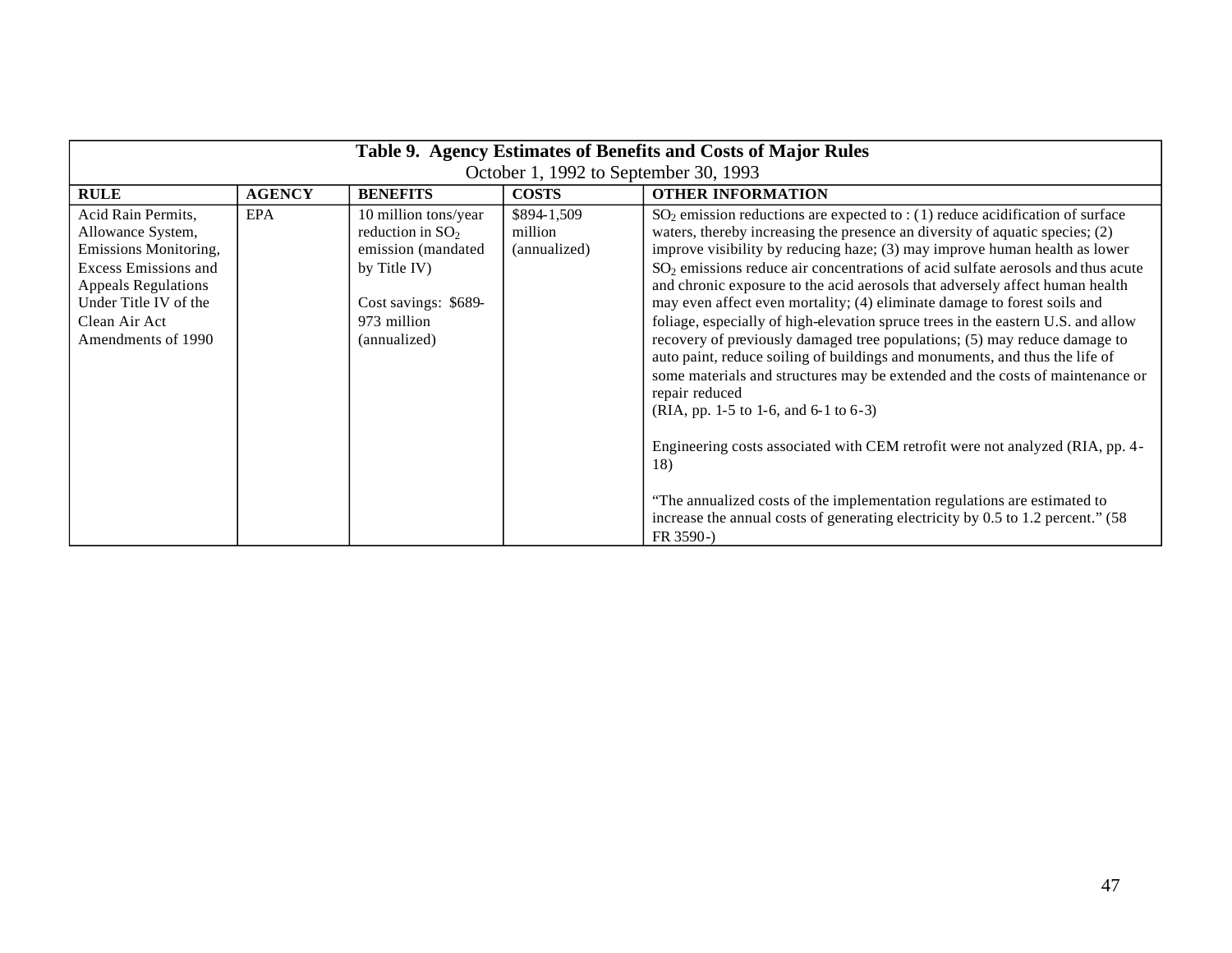| Table 9. Agency Estimates of Benefits and Costs of Major Rules                                                                                                              |               |                                                                                                                                                                                                                                                                                                                                                             |                                                                                                                                                      |                                                                                                                                                                                                                                                                                                                                                                                                                                                                                                                                                                                                                                                                                                                                                                                                                                                                                                                                                                                                                                                               |  |
|-----------------------------------------------------------------------------------------------------------------------------------------------------------------------------|---------------|-------------------------------------------------------------------------------------------------------------------------------------------------------------------------------------------------------------------------------------------------------------------------------------------------------------------------------------------------------------|------------------------------------------------------------------------------------------------------------------------------------------------------|---------------------------------------------------------------------------------------------------------------------------------------------------------------------------------------------------------------------------------------------------------------------------------------------------------------------------------------------------------------------------------------------------------------------------------------------------------------------------------------------------------------------------------------------------------------------------------------------------------------------------------------------------------------------------------------------------------------------------------------------------------------------------------------------------------------------------------------------------------------------------------------------------------------------------------------------------------------------------------------------------------------------------------------------------------------|--|
| October 1, 1992 to September 30, 1993                                                                                                                                       |               |                                                                                                                                                                                                                                                                                                                                                             |                                                                                                                                                      |                                                                                                                                                                                                                                                                                                                                                                                                                                                                                                                                                                                                                                                                                                                                                                                                                                                                                                                                                                                                                                                               |  |
| <b>RULE</b>                                                                                                                                                                 | <b>AGENCY</b> | <b>BENEFITS</b>                                                                                                                                                                                                                                                                                                                                             | <b>COSTS</b>                                                                                                                                         | <b>OTHER INFORMATION</b>                                                                                                                                                                                                                                                                                                                                                                                                                                                                                                                                                                                                                                                                                                                                                                                                                                                                                                                                                                                                                                      |  |
| Vehicle Inspection and<br>Maintenance<br>Requirements for State<br><b>Implementation Plan</b><br>(Final Rule)                                                               | <b>EPA</b>    | <b>Emission</b> reductions<br>from continuing<br>current I/M program<br>unchanged<br>(baseline=no I/M<br>program) in 2000:<br>116016 tons VOC,<br>1566395 tons CO<br>(annual tons in<br>2000)<br>Emission reductions<br>from new I/M<br>program in 2000<br>(baseline=no I/M<br>program): 420415<br>tons VOC, 2845754<br>tons CO (annual<br>tons in $2000$ ) | Continuing<br>current $I/M$<br>program: NET<br>$COST = $894$<br>million $(\$2000)$<br>New I/M<br>program: NET<br>$COST = $541$<br>million $(\$2000)$ | "These repairs have been found to produce fuel economy benefits that will at<br>least partially offset the cost of repairs. Fuel economy improvements of 6.1%<br>for repair of pressure test failures and 5.7% for repair of purge test failures<br>were observed. Vehicles that failed the transient short test at the established<br>cutpoints were found to enjoy a fuel economy improvement of 12.6% as a<br>result of repairs."<br>$(57 FR 52950-)$<br>"In conclusion, today's action may cause significant shifts in business<br>opportunities. Small businesses that currently do both inspections and repairs<br>in decentralized I/M programs may have to choose between the two.<br>Significant new opportunities will exist in these areas for small businesses to<br>continue to participate in the inspection and repair industry. This will mean<br>shifts in jobs but an overall increase in jobs in the repair sector and a small to<br>potentially large increase in the inspection sector, depending on state choices."<br>$(57 FR 52950-)$ |  |
| Evaporative emission<br>regulations for<br>gasoline-fueled and<br>methanol-fueled light<br>duty vehicles, light-<br>duty trucks, and<br>heavy-duty vehicles<br>$-$ SAN 2969 | <b>EPA</b>    | <b>Total VOC</b><br>Reduction in 2020:<br>1,120,000 metric<br>tons                                                                                                                                                                                                                                                                                          | Annual total<br>program cost<br>without fuel<br>savings: \$130-<br>200 million<br>(\$1992, NPV to<br>the year of the<br>sale)                        | "[Emission] projections are made for the year 2020 in order to provide benefit<br>predictions for a fully turned-over fleet and to factor in other known trends,<br>such as the effects of other new Clean Air Act programs. These new programs<br>include high-technology inspection and maintenance and reformulated<br>gasoline. Reformulated gasoline achieving a 25 percent overall VOC emission<br>reduction standard is assumed to be used in 40 percent of the nation." (58 FR<br>$16002 -$<br>"[The cost] estimate does not include the offsetting fuel savings."<br>$(58$ FR<br>$16002 -$                                                                                                                                                                                                                                                                                                                                                                                                                                                           |  |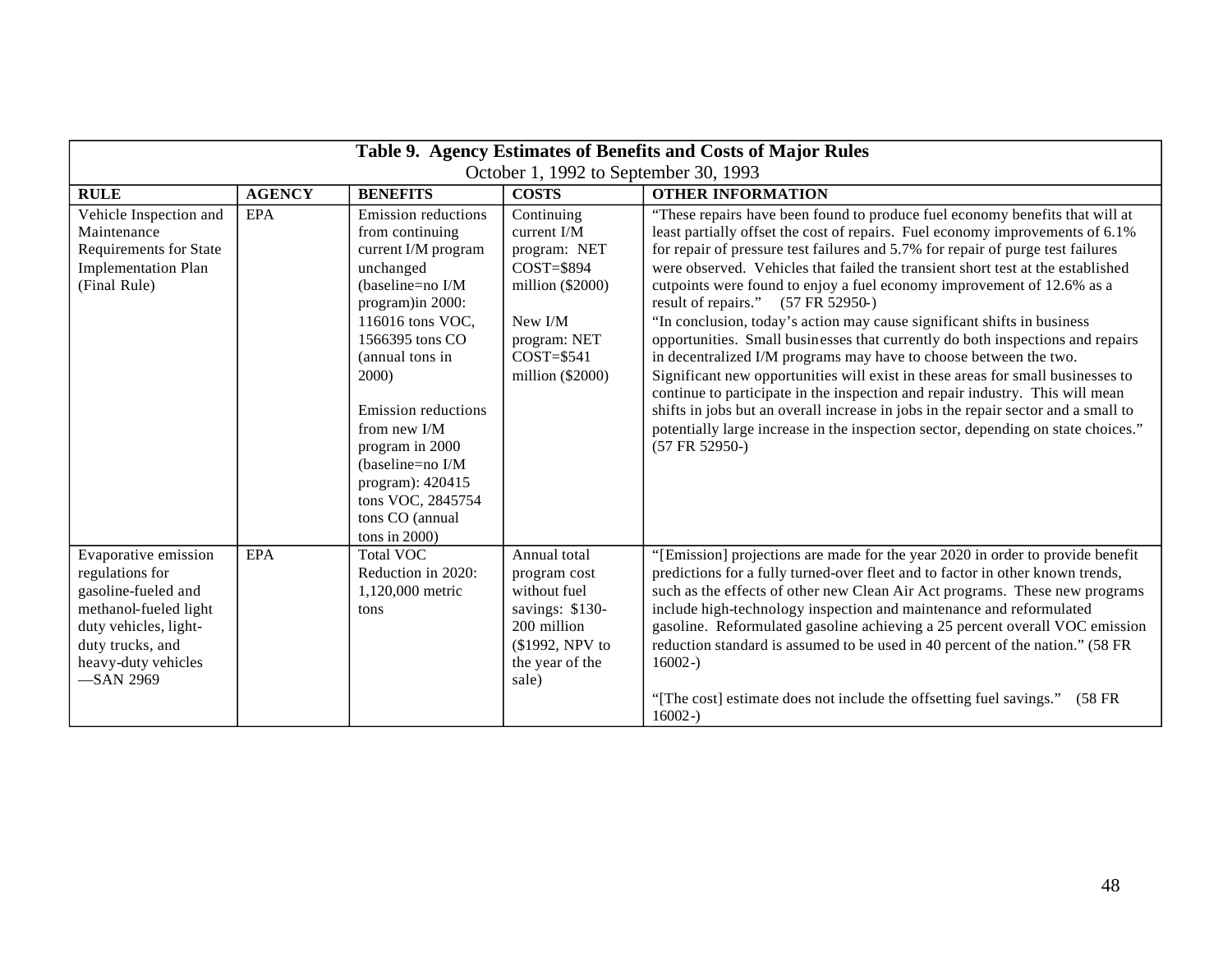| Table 9. Agency Estimates of Benefits and Costs of Major Rules<br>October 1, 1992 to September 30, 1993 |               |                         |                |                                                                                   |
|---------------------------------------------------------------------------------------------------------|---------------|-------------------------|----------------|-----------------------------------------------------------------------------------|
| <b>RULE</b>                                                                                             | <b>AGENCY</b> | <b>BENEFITS</b>         | <b>COSTS</b>   | <b>OTHER INFORMATION</b>                                                          |
| Control of air pollution                                                                                |               | 4.0 million tons HC,    | \$16.6 billion | Discount rate: 7% (58 FR 9468-)                                                   |
| from new motor                                                                                          | EPA           | 30.8 million tons       | (NPV)          | Timeline: 2005-2020 (58 FR 9468-)                                                 |
| vehicles and new                                                                                        |               | $CO$ , 2.5 million tons | (S1993)        | "EPA has not been able to adequately quantify some potential cost savings not     |
| motor vehicle engines,                                                                                  |               | NO <sub>x</sub> (NPV)   |                | included in these estimates. Potential cost savings can accrue due to early       |
| regulations requiring                                                                                   |               |                         |                | repairs of malfunction which, if left undetected and unrepaired, could result in  |
| on-board diagnostic                                                                                     |               |                         |                | the need for even more costly repairs in the future. Also, improved repair        |
| systems on 1994 and                                                                                     |               |                         |                | effectiveness should reduce the potential for a part to be unnecessarily replaced |
| later model year light-                                                                                 |               |                         |                | in attempting to fix a problem. Repair facilities should also benefit from the    |
| duty vehicles                                                                                           |               |                         |                | availability of generic tools for accessing and using the OBD system in           |
|                                                                                                         |               |                         |                | problem diagnosis and repair. These service facility benefits could be passed     |
|                                                                                                         |               |                         |                | along to the consumer in the form of lower repair costs." (58 FR 9468-)           |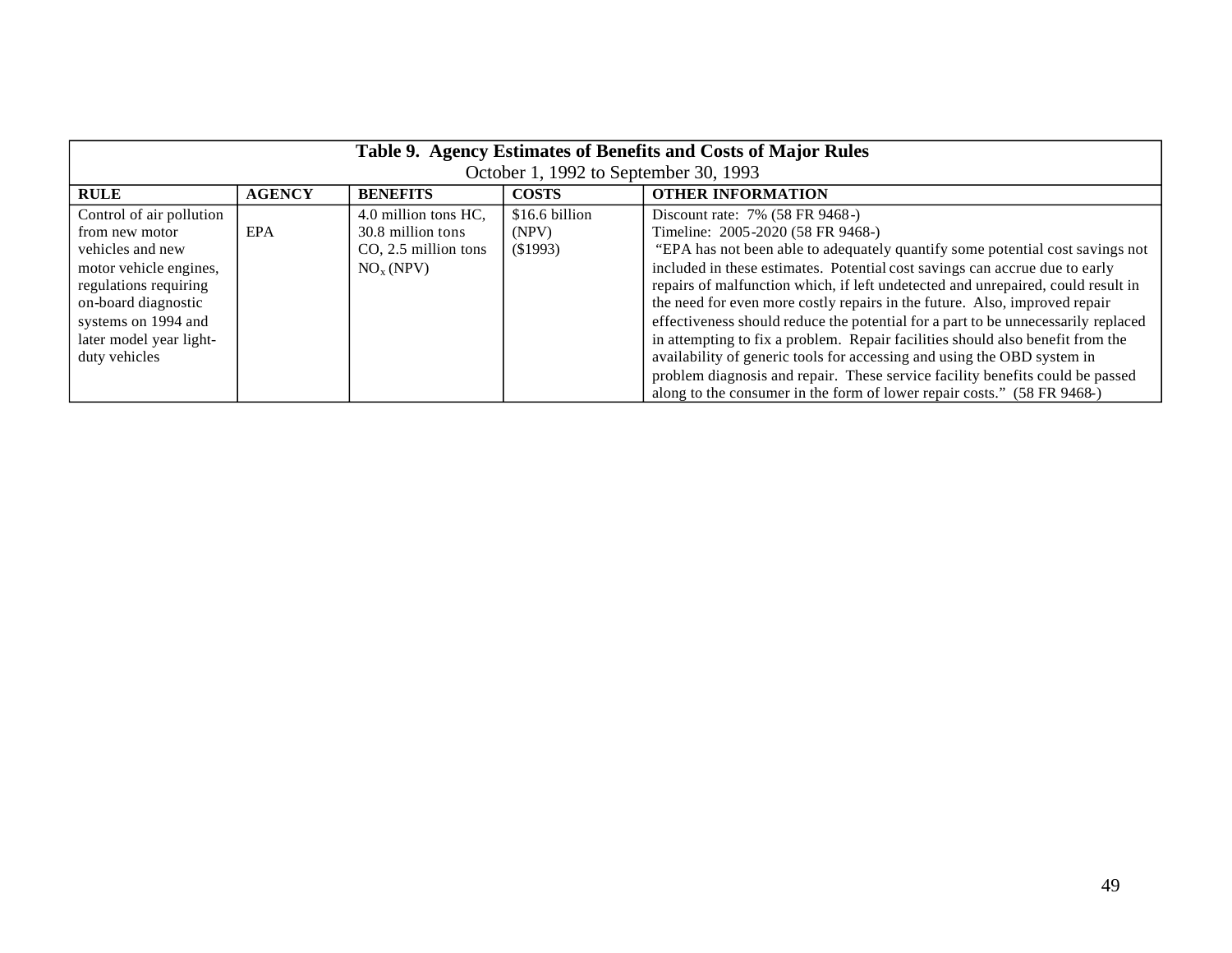# **CHAPTER II: REGULATIONS AND MANUFACTURING**

#### **Introduction**

Manufacturing is a substantial and vital part of the U.S. economy; the manufacturing sector accounted for approximately 14% of Gross Domestic Product (GDP) in 2002 (Yuskavage and Strassner 2003). Regulatory compliance costs impose a burden on manufacturers that has the potential to lower the viability of U.S. manufacturers and the competitiveness of U.S. manufacturing relative to our international trading partners.<sup>20</sup> Regardless of the health of manufacturing in the United States, when assessing whether or not to impose a regulation on the manufacturing sector, the government should strive to accurately estimate the cost of the regulatory intervention, make sure that benefits justify costs, and adopt least-cost alternatives that meet statutory objectives.

Regulatory reform of the manufacturing sector needs to be approached with analytic care because many rules governing this sector may produce substantial benefits for workers, consumers and the environment. For example, this Report has discussed the billions of dollars of public health benefits associated with selected rules adopted pursuant to the 1990 Amendments to the Clean Air Act, and some of these rules cover the manufacturing sector. Even where the benefits of rules are substantial, it makes sense to search for more cost-effective ways of achieving those benefits (e.g., market-based policy instruments). Whenever the costs of rules are substantial, the search for cost-effective reforms is critical.

# **Definition of the Manufacturing Sector**

The U.S. Census bureau (2003) defines manufacturers as "establishments engaged in the mechanical, physical, or chemical transformation of materials, substances, or components into new products." This includes such activities as electronic equipment, transportation equipment, printing and publishing, rubber and plastic products, and textile mills. The indirect effects of impacts to this sector can be more widespread, including impacts to consumers or suppliers in the form of higher or lower prices, and impacts to employment trends to the extent that manufacturing employment experiences relative productivity gains when compared to other sectors (Economic Report of the President 2004).

This review provides background on two questions. What is the overall burden of regulatory requirements on manufacturers, and what could be the direct and indirect effects of this burden on the economy?

## **Overall Burden**

*History of New Regulatory Costs: 1987 - 2003.* 

 $^{20}$  In this review, we do not discuss the structural or cyclical health of the manufacturing sector; please see the 2004 Economic Report of the President for a discussion of overall manufacturing trends.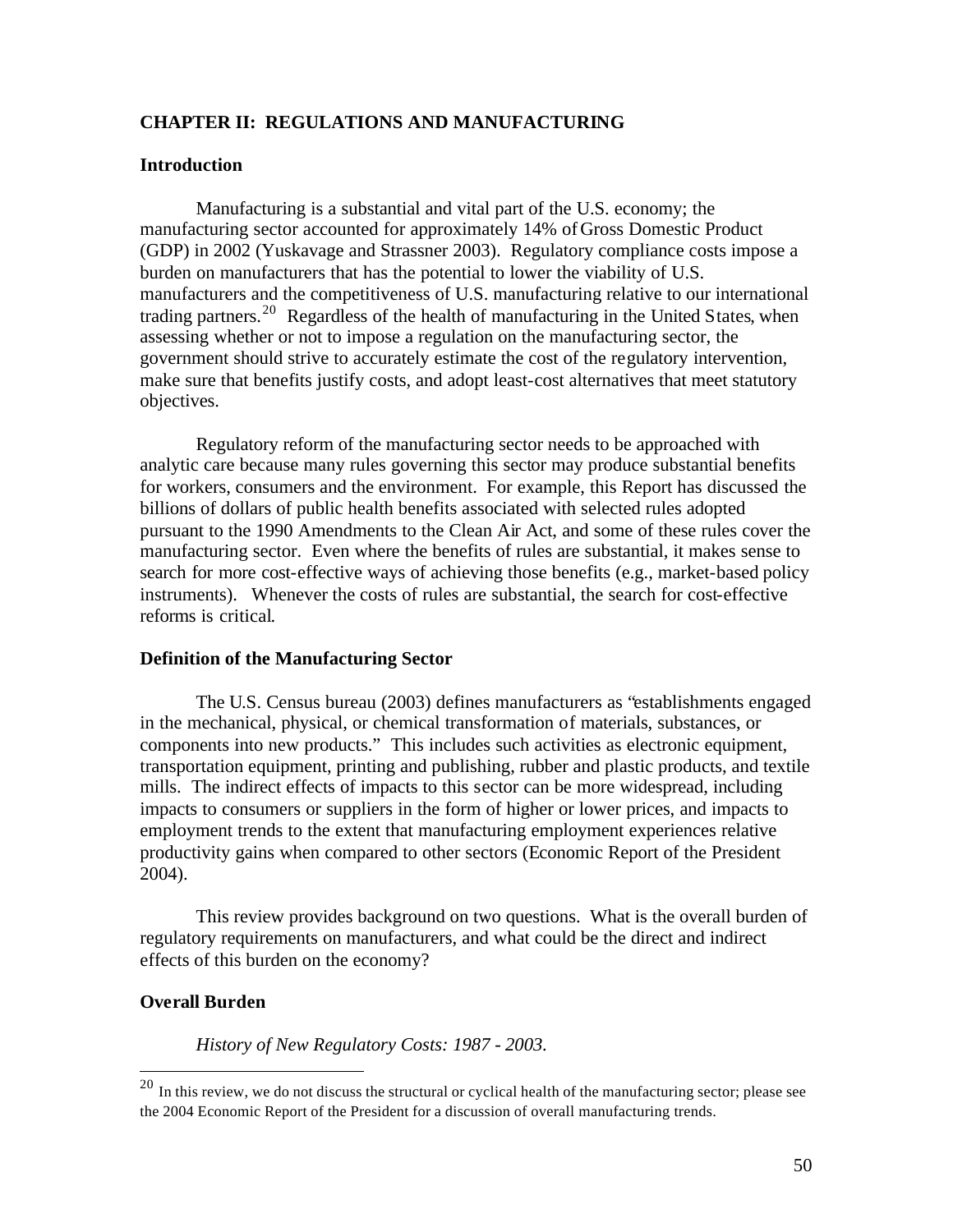Regulatory analysts have developed a variety of ways to measure the growth of the Federal regulatory burden over time: the number of new Federal rules, the number of pages in the Federal Register devoted to new Federal rules, the number of new "economically significant" rules and the number of full-time equivalent staff at regulatory agencies. Although each of these measures offers some insight, they share the important limitation that they do not measure a key quantity of interest: the overall economic cost to society of new Federal rules. In order to develop such a measure, OIRA has assembled for this draft Report a time series of new Federal regulatory costs for the 1987-2003 period.

Each year since 1987 OIRA has collected estimates of the new regulatory costs imposed on the economy due to actions by Cabinet agencies and EPA that were reviewed by OIRA (under E.O. 12291 prior to September 1993 and under E.O. 12866 after 1993). These actio ns are primarily "social regulations" which expend capital and labor resources in an effort to improve public health, safety, and the environment. A substantial number of these rules affect the manufacturing sector, particularly labor and environmental rules. During this period there were few new "economic regulations" reviewed by OIRA. The analysis reported below excludes the economic impacts of new rules that are included in the Federal budget, since most of these rules represent transfers from one group in society to another and thus do not necessarily incur societal cost. Cost estimates for each of the new rules are based on agency estimates prepared in the pre-regulation period, prior to the promulgation of the rule.

Over this 17-year period, these new rules added a total of \$95 billion in regulatory cost burden, which amounts to an average incremental burden of \$5.6 billion per year. The additional costs of new regulation are not spread evenly over the 17-year period. The added costs were largest in the early part of the period, plus the large increase in the last year of the Clinton Administration. During the first 32 months of this Administration, the average annual increase in regulatory costs has been about \$1.6 billion, approximately 80% smaller than the average for the previous 14 years.

An even better measure of new regulatory performance would be net benefits (new benefits to society minus new costs to society), a measure of overall economic efficiency. We do not yet have comparable measures of new regulatory benefits for the 1987-2003 period, although we are in the process of preparing such information for the 2005 Report to Congress. That analysis will necessarily be incomplete, since many rules that impose significant cost do not have any corresponding numeric estimate of benefit. Nonetheless, the quality of benefit information is improving and thus we intend to report whatever information is available, with appropriate qualifications.

With regard to the quality of regulatory cost information, we highlight here some of the important technical limitations of the available estimates. First, these cost estimates are generated by the regulatory agency prior to a rule's promulgation and have not been validated by post-regulation cost measurement. Although many of these cost estimates may be accurate, the regulatory analysis literature suggests, based on limited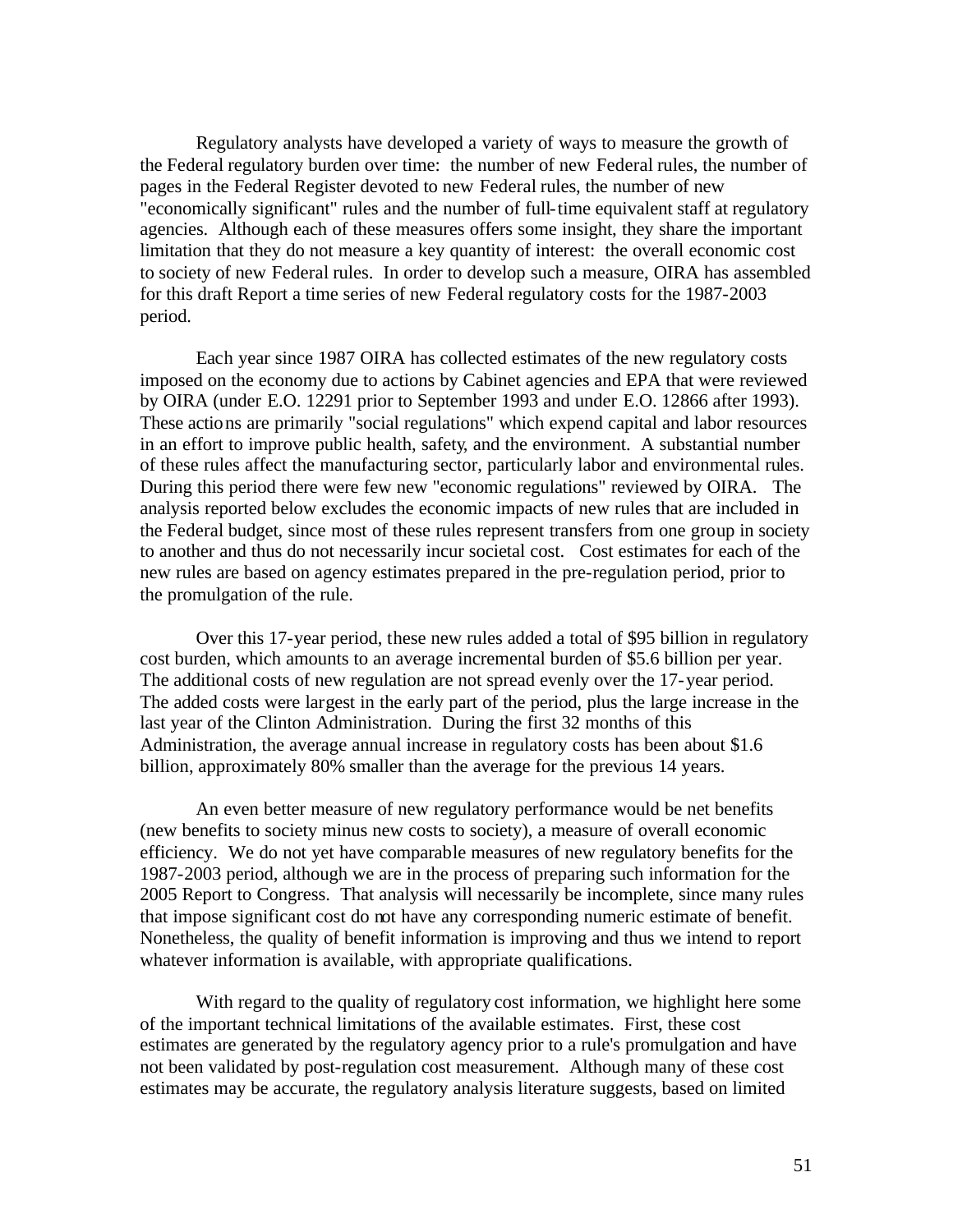validation studies, that the actual costs of rules can be significantly different -- larger or smaller -- than the pre-regulation estimates of costs. Second, these cost estimates typically address only the direct costs of rules (e.g., compliance expenditures made by regulated businesses). However, the full social cost of regulation would include any declines in product quality or price-induced changes in consumption that are caused by regulation. The magnitude of the resulting error in regulatory cost estimation is unknown but could be significant. Third, there are intangible costs of rules -- for example, losses of freedom, privacy and innovation -- that are difficult to measure in monetary terms. Thus, the intangible costs of regulation need to be considered in conjunction with the tangible resource costs associated with regulation. Finally, the estimates reported here are only for "economically significant" Federal rules, which account for a small percentage of the total number of Federal rulemaking actions. However, OIRA believes that these "economically significant" actions, because they have impacts greater than \$100 million per year, are likely to account for the vast majority of new regulatory costs.

## *The Regulatory Burden on Manufacturing.*

Among the more recent and comprehensive sources of estimates of the overall burden of regulation on specific economic sectors is the Crain and Hopkins 2001 study performed for the SBA Office of Advocacy, which depended in part on overall totals from previous versions of this report. Crain and Hopkins estimated the impact of four types of regulations --social regulation, which they separate into environmental and workplace rules; economic regulation; and tax compliance— on different sectors of the economy. These sectors are manufacturing, trade, services, and "other",<sup>21</sup> and the study used three metrics to estimate regulatory burden: the overall burden per sector, the burden per firm in each sector, and the burden per employee in each sector. By comparing across sectors, this study came to the conclusion that the manufacturing sector bears the highest total regulatory burden of any sector and the highest burden per firm of any sector, followed in order by "other", trade, and services. In terms of regulatory costs per employee, the manufacturing sector was a close second to "other", followed in order by trade and services. According to the study, environmental regulations are the highest source of burden on manufacturing, at approximately \$206,000 per firm and \$3,700 per employee in annual cost, followed by economic regulations, tax compliance, and workplace rules, which include categories such as employee benefits, occupational safety and health, and labor standards.

Several studies have focused on whether traditional measures of the "cost" of regulatory activity in manufacturing, such as compliance cost reports or regulatory impact statements, systematically under or overestimate the true burden of regulation.<sup>22</sup> Most of this literature focuses on environmental regulation, the largest component of regulatory burden. Morgenstern, Pizer, and Shih (2001) frame the issue well in their

<sup>21</sup> These sectors are defined using codes from the U.S. Census Bureau's "Statistics of U.S. Businesses." The trade sector includes both wholesale and retail trade. The "other" sector consists of the residual of

businesses in this dataset that do not fall under the other three categories.<br><sup>22</sup> Studies have also found that benefits can be under or overestimated, a subject we will expand on in more detail in next year's report.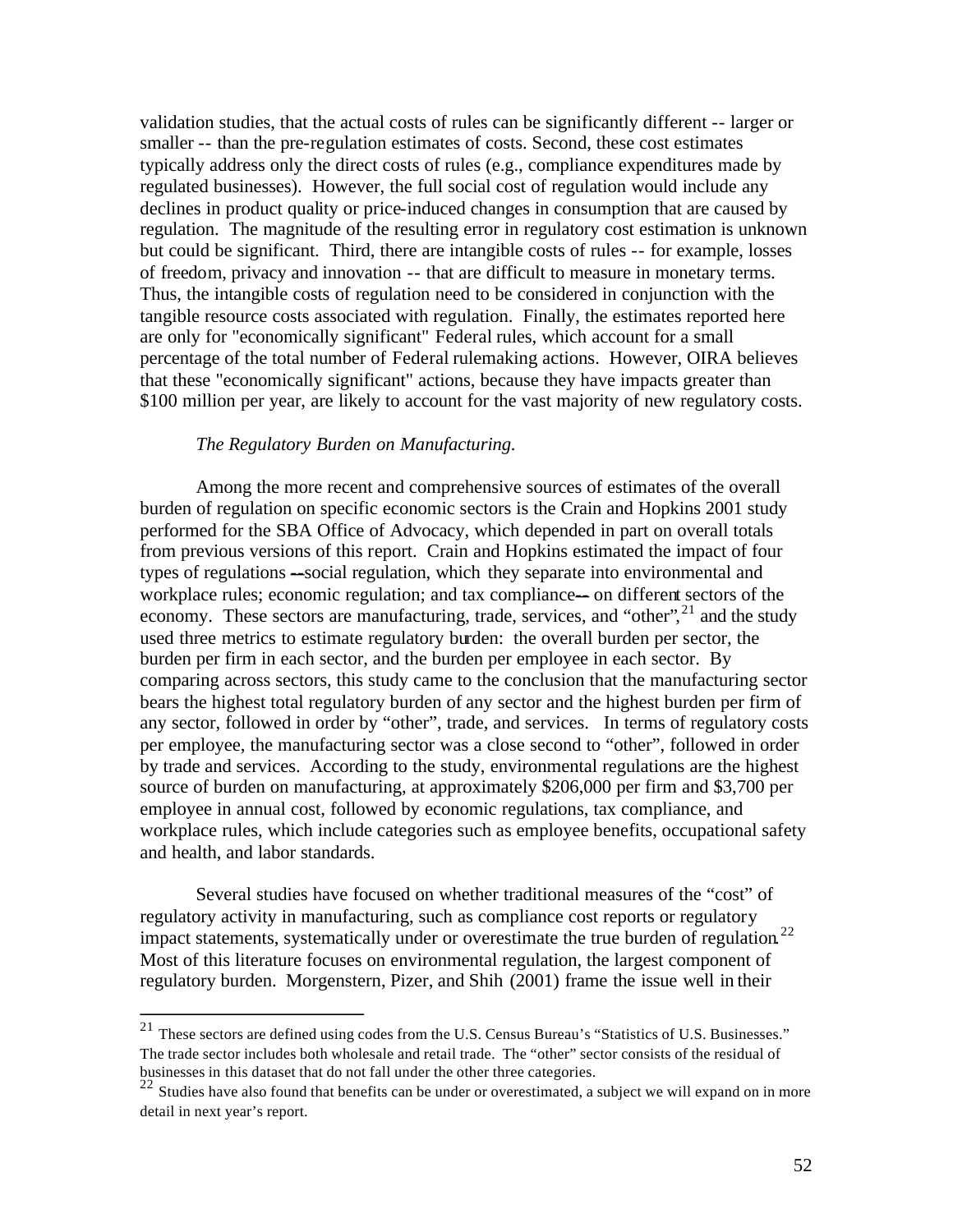study of the accuracy of the primary source of environmental burden estimates, the Pollution Abatement Costs and Expenditures (PACE) surveys. Most researchers agree that this data is the best available source for environmental expenditures by industry; however, theory suggests several reasons why these expenditures may over or understate the true burden of regulation. Costs could be understated because 1) environmental investments crowd out other productive investment, 2) many rules contain a new source bias that may discourage investment in new more efficient facilities, or 3) pollution control may reduce operational flexibility. Costs could be overstated because 1) complementarities in production may exist, or the cost of jointly producing output and an environmental "good" may be less expensive than producing each one separately, 2) the direct value of effluents that rules may require firms to recycle may not be counted as an offset to expenditures, or 3) "harvesting:" firms may be able to coordinate the timing of other efficiency-enhancing investments with required environmental investments in order to lower their cost. For example, if a firm must shut down a line to install environmental equipment, they could use that opportunity to also install other equipment and avoid another line shutdown.

Porter and Van de Linde (1995) make a more provocative claim: well designed environmental regulations can actually improve competitiveness. By stimulating innovation and causing more productive use of resources, regulations can actually yield net cost savings to industries. The authors rightfully point out that most economists are resistant to this idea, since it implies that firms are not pursuing profitable activities without the help of government intervention. The Morgenstern, Pizer, and Shih (2001) study tested for both systematic under and overstatement, and did include a direct test of the Porter hypothesis. They found no evidence of understatement of costs, and some evidence of overstatement. The paper found no empirical support for the claim that environmental regulation is overall cost saving.

Other studies in this field suggest that costs, if reported as expenditures, substantially underestimate regulatory burden. James (1998) suggests that reported compliance costs substantially underestimate the burden of OSHA regulations. Specifically, the total annual cost of OSHA regulations in 1993 are estimated at approximately \$33 billion. This cost estimate is approximately three times the highest figure estimated in previous studies of OSHA. Joshi, Krishnan, and Lave (2001) used plant level data from steel mills to conclude, in that industry, that a \$1 increase in environmental compliance costs is associated with \$9 - \$10, at the margin, in additional costs. These costs are in areas such as labor, materials, and energy, and arise primarily due to increased constraints introduced into the production process that are not captured in direct compliance cost measurements. The authors point out that the average total cost of environmental regulations is probably less than 10 times the average direct cost. It should be relatively easy to reduce emissions as controls are first introduced, but as stringency increases, the marginal cost of further reductions is likely non-linear and rising. They state this result may be more applicable to newly-introduced regulations that impose costs over and above existing regulatory requirements.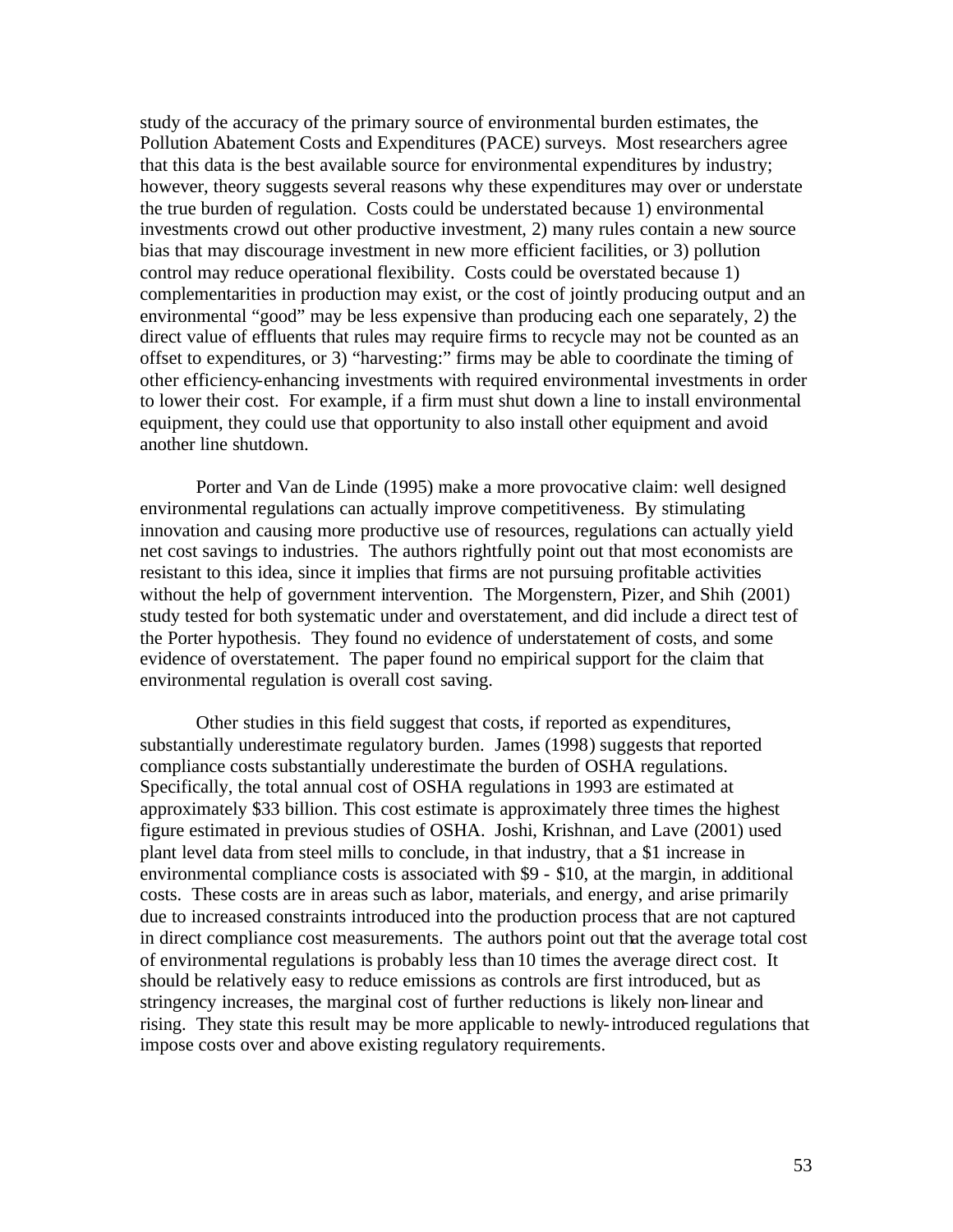In perhaps the most global estimate of the impact to the economy of regulations, Jorgenson and Wilcoxen (1990) simulate the growth of the U.S. economy with and without the regulatory burden associated with environmental regulation, in contrast to other estimates that tend to be based on static compliance costs. Note that this is a relatively old study that does not include rules issued over the period from 1992 to 2003. They conclude that the annual growth rate of the economy between 1973 and 1985 fell by .191% due to environmental regulations. This result implies that Gross National Product (GNP) in 1985 was approximately \$140 billion (1996\$) lower than it would have been in the absence of environmental regulation; this is several times the reduction in growth estimated in previous studies.

#### **Trade and Competitiveness Implications**

In addition to the direct impact of raising the cost of manufacturing, a significant economic literature has been dedicated to the theory and estimation of the relative impact of regulatory burden on the competitiveness of U.S. manufacturing firms both within the United States and internationally.

**Large Versus Small Firms.** Some studies conclude that regulatory burdens favor large firms relative to small firms. Since most new firms start as small firms, a regulatory burden favoring large firms can be considered a barrier to entry. Crain and Hopkins (2001) estimated that firms employing fewer than 20 employees face an annual regulatory burden per employee nearly 60 percent above that facing a firm with over 500 employees. Dean, Brown, and Stango (2000) estimate the effects of environmental regulations on the formation of small manufacturing establishments. By estimating the effect of size and environmental regulatory burden on new firm formation across manufacturing industries, they conclude that environmental regulation appears to act as a barrier to entry for small manufacturing firms, while the regulations appear not to have deterred market entry by large manufacturing firms. They found this effect persistent across the study time period of 1977, 1982, and 1987.

**Plant Location Decisions.** Some literature is dedicated to the "pollution haven" hypothesis, that is industries in countries with less stringent regulation out-compete industries in countries with stringent regulation, therefore causing manufacturing to shift to low standard countries. Much of this literature also concentrates on factory location decisions within the United States. Among the first studies to explore this question was Walter (1982). A related concept is the "race to the bottom" hypothesis, where competition to lure and keep manufacturers has an adverse impact on the standards themselves. Seminal work in this area includes studies collected in Anderson and Blackhurst (1992) and Bhagwati and Hudec (1996). Almost all studies of this type concentrate on the question of environmental regulation; however, nothing in theory restricts this effect to environmental rules. Other imposed regulatory burdens on the manufacturing process will adversely affect firms in a similar way.

Studies within the United States have found that differing environmental stringency across areas affects firm investment and location decisions, though that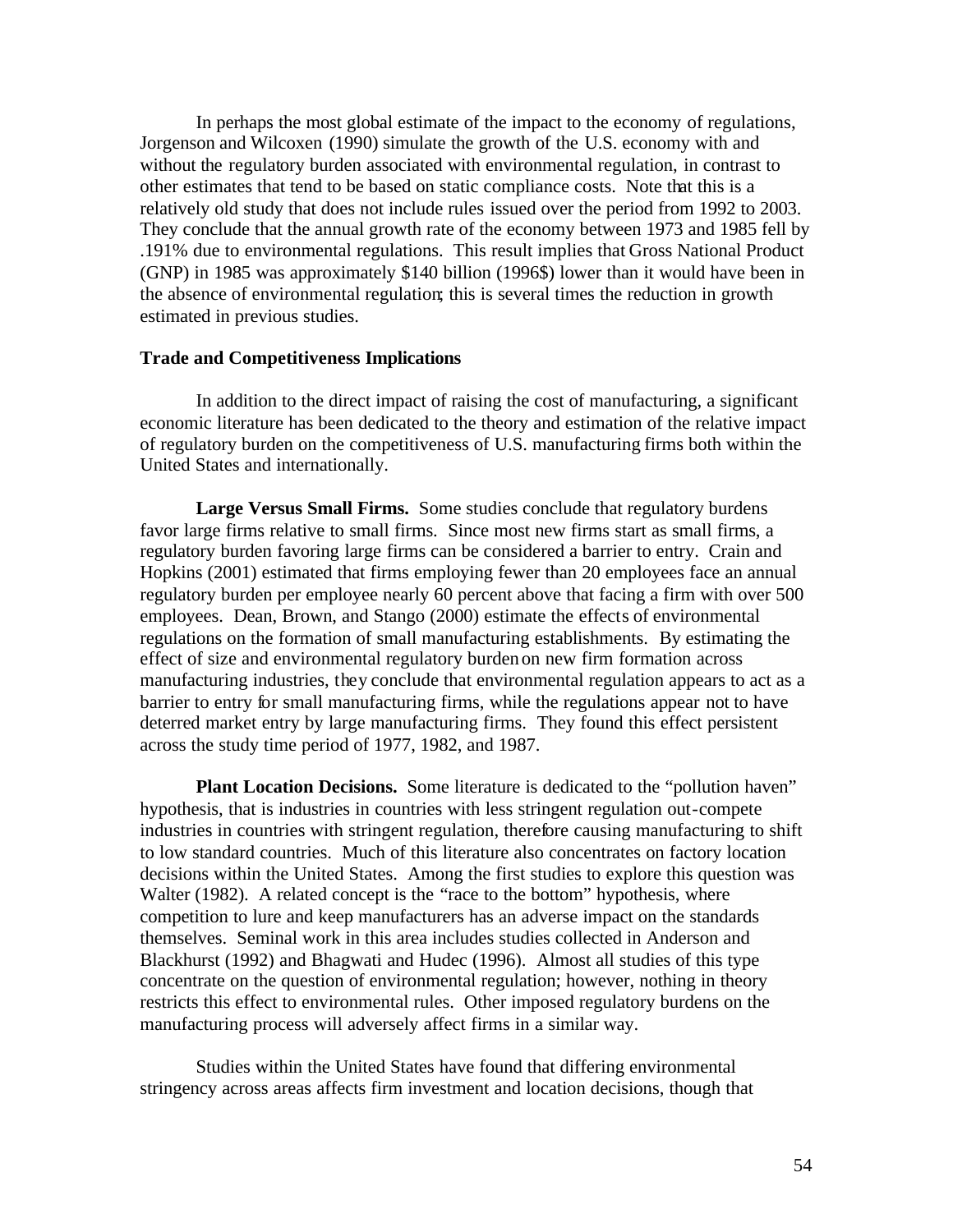finding is not universal. Becker and Henderson (2000) use county level air quality attainment status and plant data from 1963-1992, and find a substantial relocation of polluting industries from more to less polluted areas to avoid stricter regulation, a relative proliferation of small-scale enterprises (which enjoy less strict regulation in this case), and a substantial effect on the timing of new plant investments (polluted area plants start off significantly larger, with more up front investment). McConnell and Schwab (1990) studied the location decisions of motor vehicle plants based on Volatile Organic Compounds regulation. In their more refined measure of the degree to which counties were out of attainment, they found that firms were deterred from locating plant s in the most polluted non-attainment areas. On the other hand, Levinson (1996a), examines the effect of differences in state environmental regulations on location choice, and finds no evidence that environmental regulations systematically affect location choices in most manufacturing industries. This study looked at a broad range of manufacturing industries; however, because it used state-level measures of activity, as opposed to county-level activity measures used in the other mentioned studies, this study may fail to capture the effect of regulatory stringency on location decisions. On the other hand, differences in regulatory stringency may only be a secondary factor affecting location decisions within a state.

The other major theme of this literature is the impact of differences in international regulatory regimes on trade and competitiveness. These studies depend on complicated trade flow models, which are well summarized in Van Beers and Van Den Bergh (1996), which focuses on environmental regulatory impact; and Brown, Deardorff, and Stern (1996), which concentrates on labor standards and other workplace regulation.

Jaffe et al. (1995) characterizes the concerns well: if international regulatory differences lead to a decrease in net exports, this impact could manifest itself in several ways. In the short run, a reduction in net exports in manufacturing would raise the current account deficit, which would eventually require a decline in the value of the dollar to return toward balance in the long run. Under such an effect, imported goods would become more expensive, thus reducing U.S. living standards. Second, if industries most affected by regulation employ less flexible workers, those workers displaced may have an especially hard time finding new jobs at comparable wages. Third, a diminishing U.S. share of world capacity in particular industries, such as steel, petroleum refining, and autos, may endanger economic security. Finally, the rearrangement toward other non-pollution intensive industries may create a broader set of social costs associated with a transitioning economy.

Most empirical studies, however, have not concluded that the relative stringency of environmental requirements give rise to international pollution havens. Several reviews (Dean 1992, Jaffee et al 1995 and Levinson 1996b) have summarized literature on this issue. Dean (1992) concludes that the many empirical studies developed to test the hypothesis have failed to show any evidence in support of it. Levinson (1996b) comes to much the same conclusion, stating that "the literature surveyed is almost unanimous in its conclusion that environmental regulations have not affected interjurisdictional trade or the location decisions of manufacturers." Jaffee et al (1995)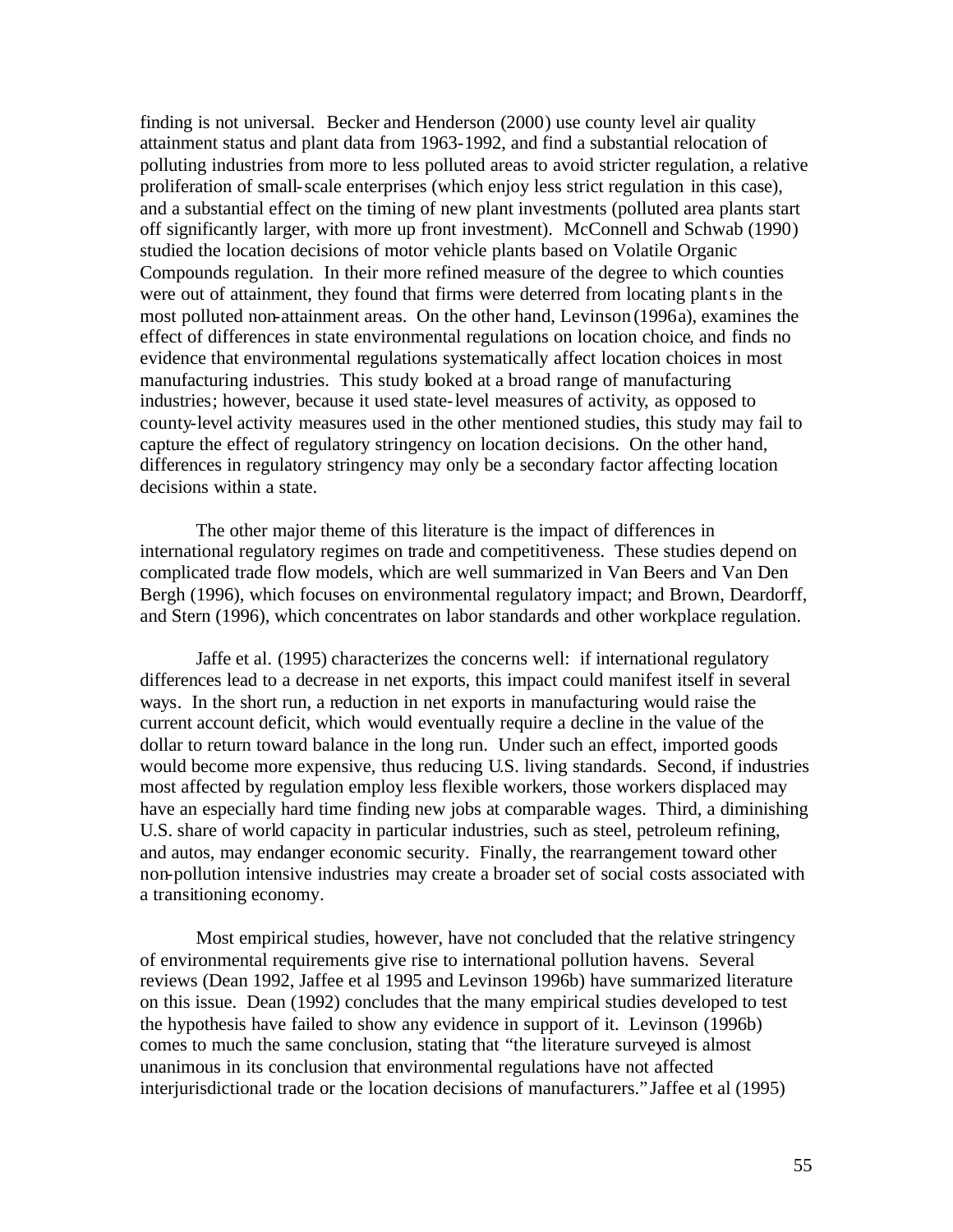reports pollution abatement and control expenditures as a percent of GDP for several OECD countries, and shows that the U.S. is roughly comparable up to 1990.

Studies that have also come to this conclusion include the seminal work of Walter (1982), which looked at aggregate foreign investment flows and surveys of international firms. While a significant amount of production by pollution-intensive, multi-national firms occurred in developing countries, the study found little evidence that these investments were seriously influenced by environmental considerations. Xu (1999) uses a later time series accounting for almost 80% of world exports of environmentally sensitive goods from 1965-1995, and finds that the pattern of export performance for these goods did not undergo systematic changes between the 1960s and 1990s, a period of the introduction of significantly more stringent environmental standards in most developed countries.

These reviews generally cover the period before the many large regulations covered in Chapter 1 became effective. More recent preliminary work sugge sts that the relative impact of regulation across countries may be becoming more pronounced, which could cause an effect not yet found in the literature. A recent National Association of Manufacturers report by Leonard (2003) concludes that the contribution of regulatory compliance cost relative to unit labor costs in U.S. manufacturing has grown and is now the highest of any major trading partner for which measurements are available. On the other hand, the European Commission just adopted a major new requirement for the Registration, Evaluation, and Authorization of Chemicals (REACH) on October 29, 2003. The EC estimated the cost of this system at approximately \$370-\$700 million per year, while using a 7% discount rate required of U.S. regulatory agencie s would increase their estimated impact to \$1.7 billion -2.4 billion per year. These trends, which are generally not yet captured in the literature, may warrant a reassessment of the international impact of regulatory burden.

#### **Request for Regulatory Reform Recommendations**

In light of the relatively large impact of regulation on the manufacturing sector of the economy, OMB requests public nomination of promising regulatory reforms relevant to this sector. In particular, commenters are requested to suggest specific reforms to regulations, guidance documents or paperwork requirements that would improve manufacturing regulation by reducing unnecessary costs, increasing effectiveness, enhancing competitiveness, reducing uncertainty and increasing flexibility. OIRA is particularly interested in reforms that address burdens on small and medium-sized small manufacturers, where burdens tend to be relatively large, though any promising reform ideas relevant to the manufacturing sector are encouraged. In addition, because the Crain and Hopkins (2001) study found that tax compliance was particularly burdensome for small businesses, OMB is especially interested in suggestions to simplify IRS paperwork requirements.

OMB requests that commenters, in the selection of which reform ideas to submit, consider the extent to which (1) a benefit-cost case (quantitative and/or qualitative) can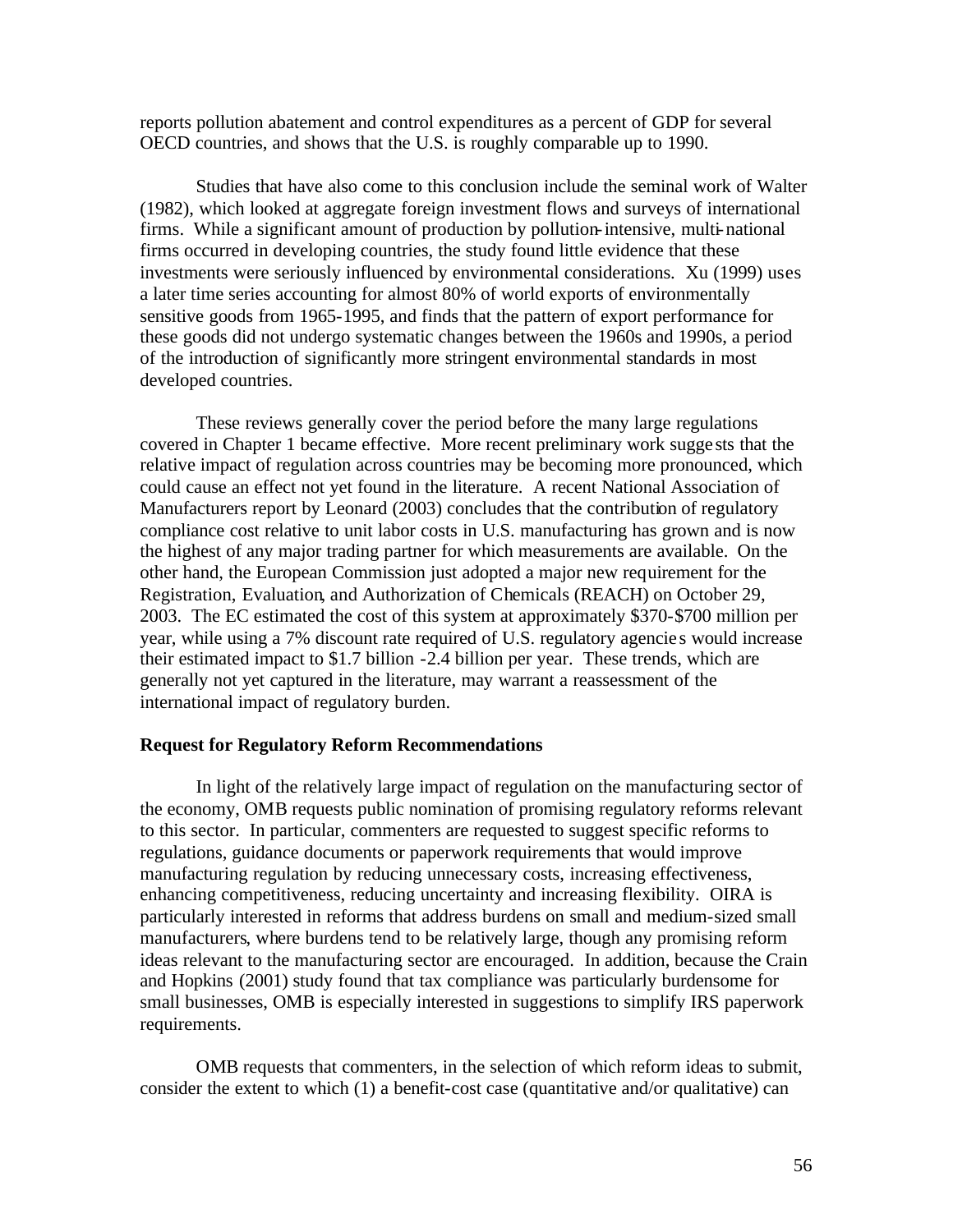be made for the reform, (2) the agency or multiple agencies have statutory authority to make the suggested change, (3) the reform recommendation gives due consideration to fair and open trade policy objectives, and (4) the rule or program is important. The reforms may include modifying, extending or rescinding regulatory programs, guidance documents or paperwork requirements. OMB requests that nominations be submitted electronically to OMB within 90 days from the date of notice publication in the Federal Register. OMB will then assemble and evaluate the reform nominations and discuss each of them with the relevant federal agencies. Final decisions about each nomination will be made by the agency, taking account of statutory, economic, and budgetary considerations.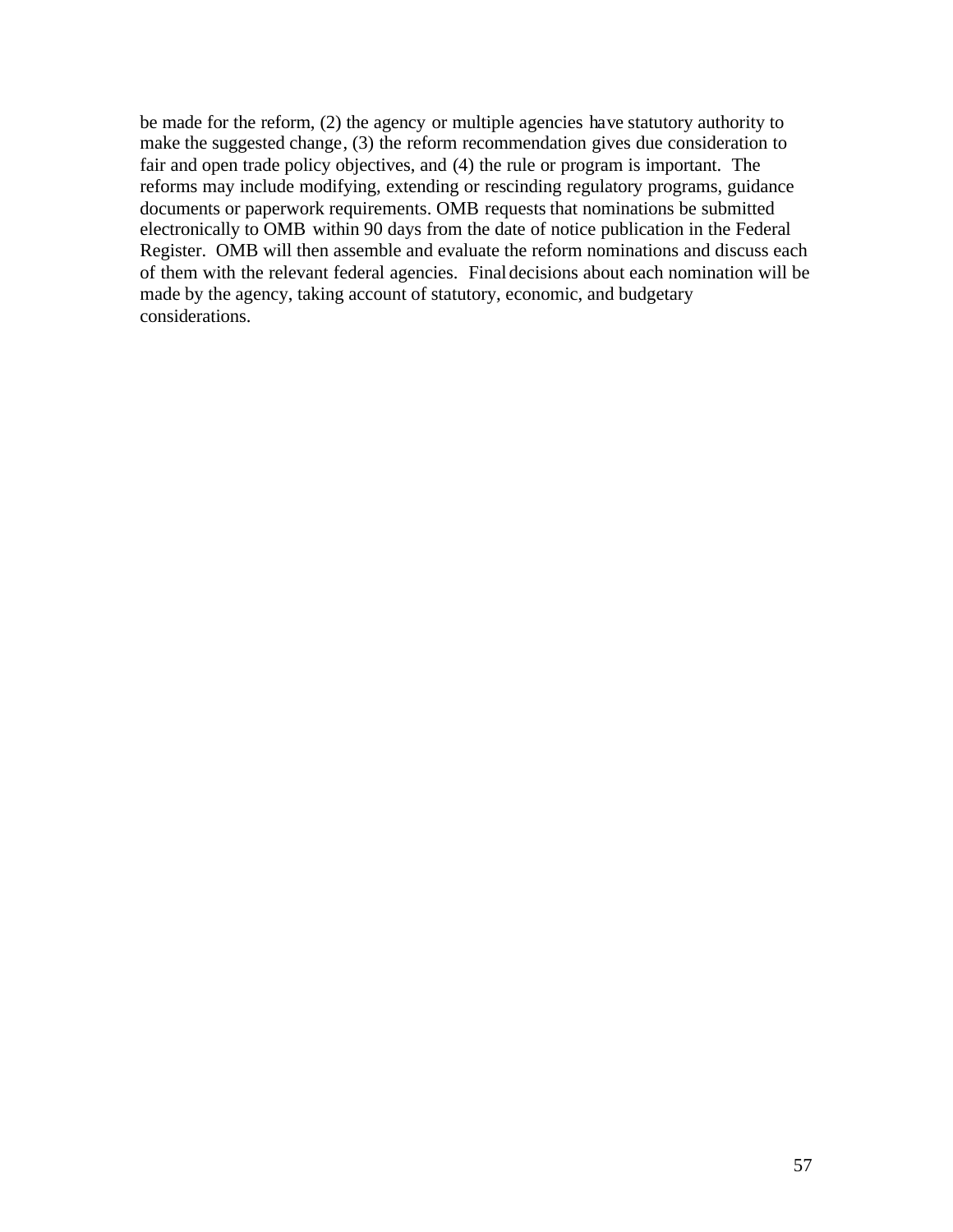# **BIBLIOGRAPHY**

Anderson, K. and Blackhurst, R. 1992. *The Greening of World Trade Issues.* University of Michigan Press, Ann Arbor.

Becker, R. and Henderson, V. 2000. "Effects of Air Quality Regulations on Polluting Industries." *Journal of Political Economy* 108(2): 379-421.

Bhagwati, J., and Hudec, R. 1996. *Fair Trade and Harmonization: Prerequisites for Free Trade?* MIT Press, Cambridge and London.

Brown, D.K., A.V. Deardorff, and R.M. Stern 1996. "International Labor Standards and Trade: A Theoretical Analysis." In *Fair Trade and Harmonization: Prerequisites for Free Trade?* MIT Press, Cambridge and London, 227-280.

CONSAD Research Corporation 2002. "An Evaluation of Compliance with the Regulatory Flexibility Act by Federal Agencies." Report prepared for the Office of Advocacy, U.S. Small Business Administration. Available at http://www.sba.gov.

Council of Economic Advisors 2004. *Economic Report of the President*. Available at http://www.gpoaccess.gov/eop/index.html

Crain, W.M. and Hopkins, T.D. 2001. "The Impact of Regulatory Costs on Small Firms." Report prepared for the Office of Advocacy, U.S. Small Business Administration. Available at http://www.sba.gov.

Dean, J.M. 1992, "Trade and the Environment: A Survey of the Literature," in *International Trade and the Environment,* (P.Low, editor) pp 15-28, World Bank Discussion Papers, no. 159, World Bank, Washington, D.C.

Dean, T. J., R. L. Brown, and Stango V. 2000. "Environmental Regulation as a Barrier to the Formation of Small Manufacturing Establishments: A Longitudinal Analysis," *Journal of Environmental Economics and Management* 40: 56-75.

Ehrenberg, R. and R. Smith 1991. *Modern Labor Economics*, *4th Edition*. HarperCollins, p. 279.

The European Commission, 2003. "The New EU Chemicals Legislation – REACH." Available at europa.eu.int/comm/enterprise/chemicals/chempol/whitepaper/reach.htm, accessed December 2, 2003.

Gwartney, J. and R. Lawson 2003. *Economic Freedom of the World: 2003 Annual Report.* Fraser Institute, Vancouver, BC

James, H.S. 1998. "Estimating OSHA Compliance Costs," *Policy Sciences* 31: 321-341.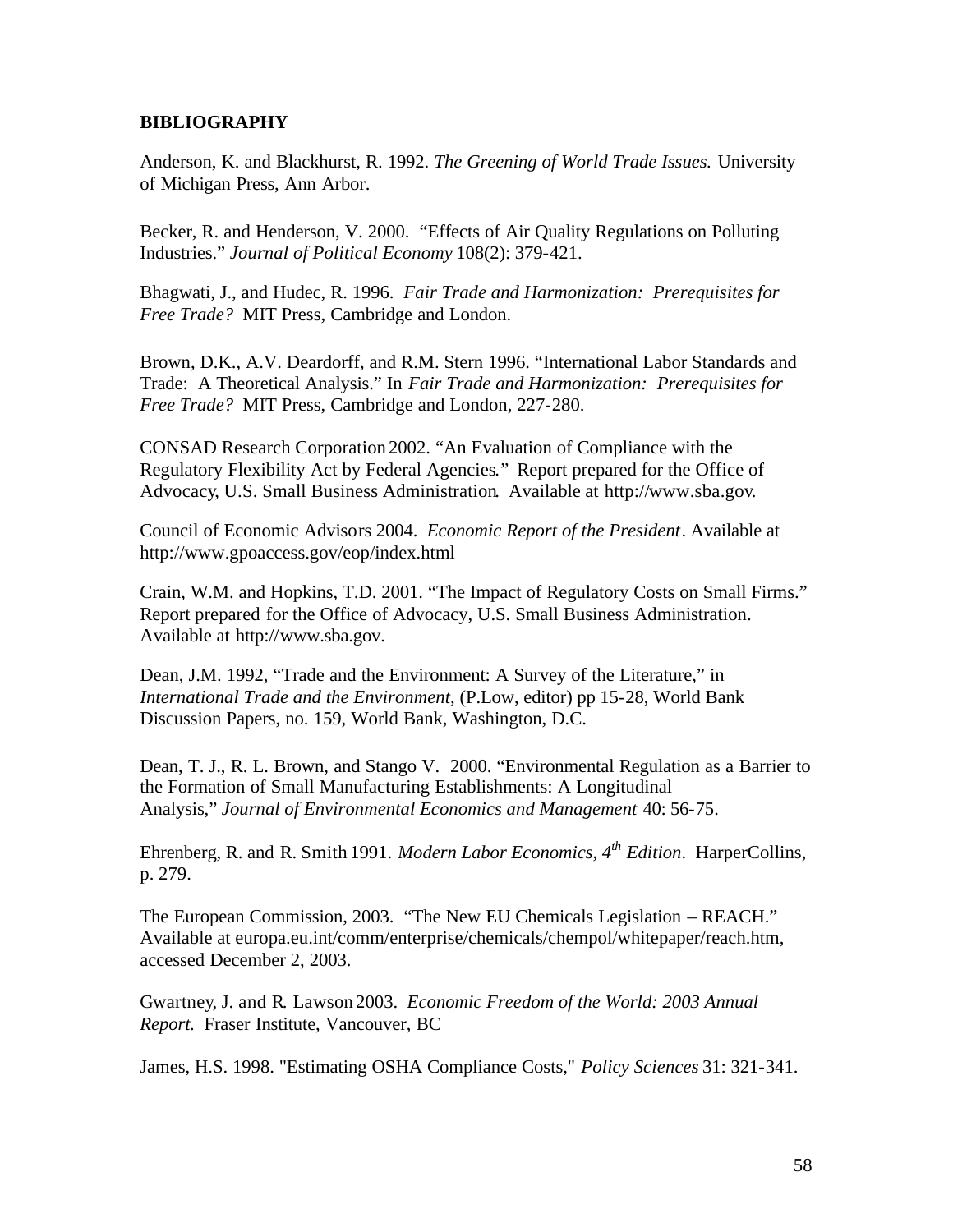Jorgenson, Dale W. and Peter J. Wilcoxen 1990. "Environmental Regulation and U.S. Economic Growth," *Rand Journal of Economics* 21(2): 314-40.

Jaffee, Adam B., Steven R. Peterson, Paul R. Portney, and Robert N. Stavins 1995. "Environmental Regulation and the Competitiveness of U.S. Manufacturing: What Does the Evidence Tell Us?" *Journal of Economic Literature* 33: 132-163.

Joshi, S., L. Lave, J.-S. Shih, and F. McMichael 1997. "Impact of Environmental Regulations on the U.S. Steel Industry," Carnegie Mellon University mimeograph.

Leonard, J. 2003. "How Structural Costs Imposed on U.S. Manufacturers Harm Workers and Threaten Competitiveness," Report Prepared for the National Association of Manufacturers and the Manufacturers Alliance/MAPI. Available at http://www.nam.org.

Levinson, A. 1996a. "Environmental Regulations and Manufacturers' Location Choices: Evidence from the Census of Manufacturers." *Journal of Public Economics* 62: 5-29.

Levinson, A. 1996b. "Environmental Regulations and Industry Location: International and Domestic Evidence." In *Fair Trade and Harmonization: Prerequisites for Free Trade?* MIT Press, Cambridge and London, 429-457.

McConnell, Virginia D., and Schwab, Robert M. 1990. "The Impact of Environmental Regulation on Industry Location Decisions: The Motor Vehicle Industry." *Land Economics* 66: 67-81.

Miles, M., E.J. Feulner, Jr., M.A. O'Grady, and A.I. Eiras 2004. *2004 Index of Economic Freedom.* Heritage Foundation/WallSteet Journal.

Morgenstern, R. D., W. Pizer and J.-S. Shih 2001 "The Cost of Environmental Protection." *Review of Economics and Statistics* 83(4): 732-738.

Mrozek, J.R. and L.O. Taylor 2002. "What Determines the Value of Life? A Meta-Analysis." *Journal of Policy Analysis and Management* 21(2), 253-270.

National Academy of Sciences 2003. "Estimating the Public Health Benefits of Proposed Air Pollution Regulations," Available at http://books.nap.edu/catalog/10511.html

National Highway Traffic Safety Administration 1994. *The Economic Cost of Motor Vehicle Crashes, 1994.* Available at http://www.nhtsa.dot.gov/people/economic/ecomvc1994.html

National Academy of Sciences 2003. *Estimating the Public Health Benefits of Proposed Air Pollution Regulations.* Available at http://books.nap.edu/catalog/10511.html

Nicoletti, G. 2002. "The Economy-Wide Effects of Product Market Reform." OECD. Paris.